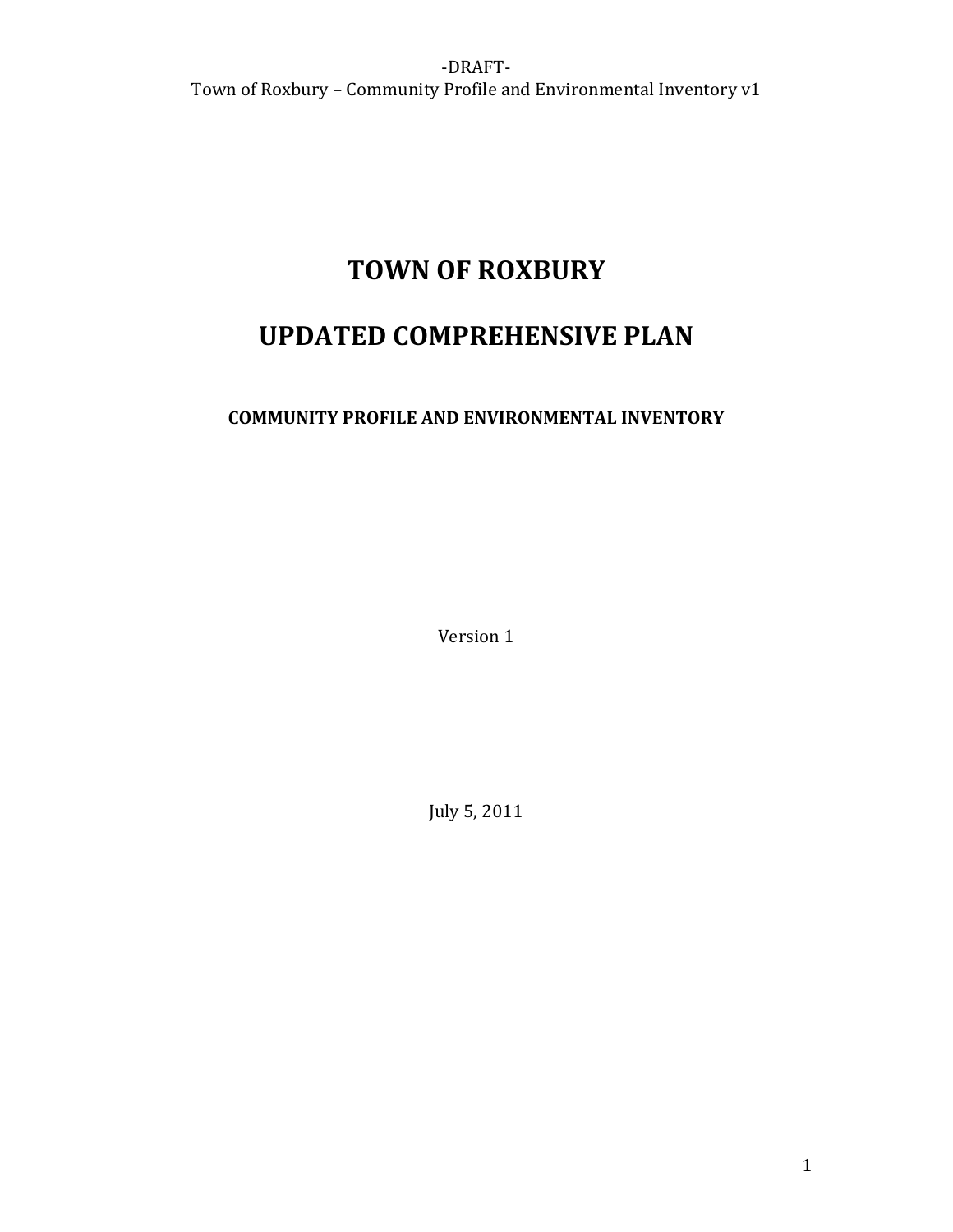# -DRAFT-Town of Roxbury - Community Profile and Environmental Inventory v1

# **Table of Contents**

| Schools, Community Organizations, Historic Resources, and Recreation 28 |  |
|-------------------------------------------------------------------------|--|
|                                                                         |  |
|                                                                         |  |
|                                                                         |  |
|                                                                         |  |
|                                                                         |  |
|                                                                         |  |
|                                                                         |  |
|                                                                         |  |
|                                                                         |  |
|                                                                         |  |
|                                                                         |  |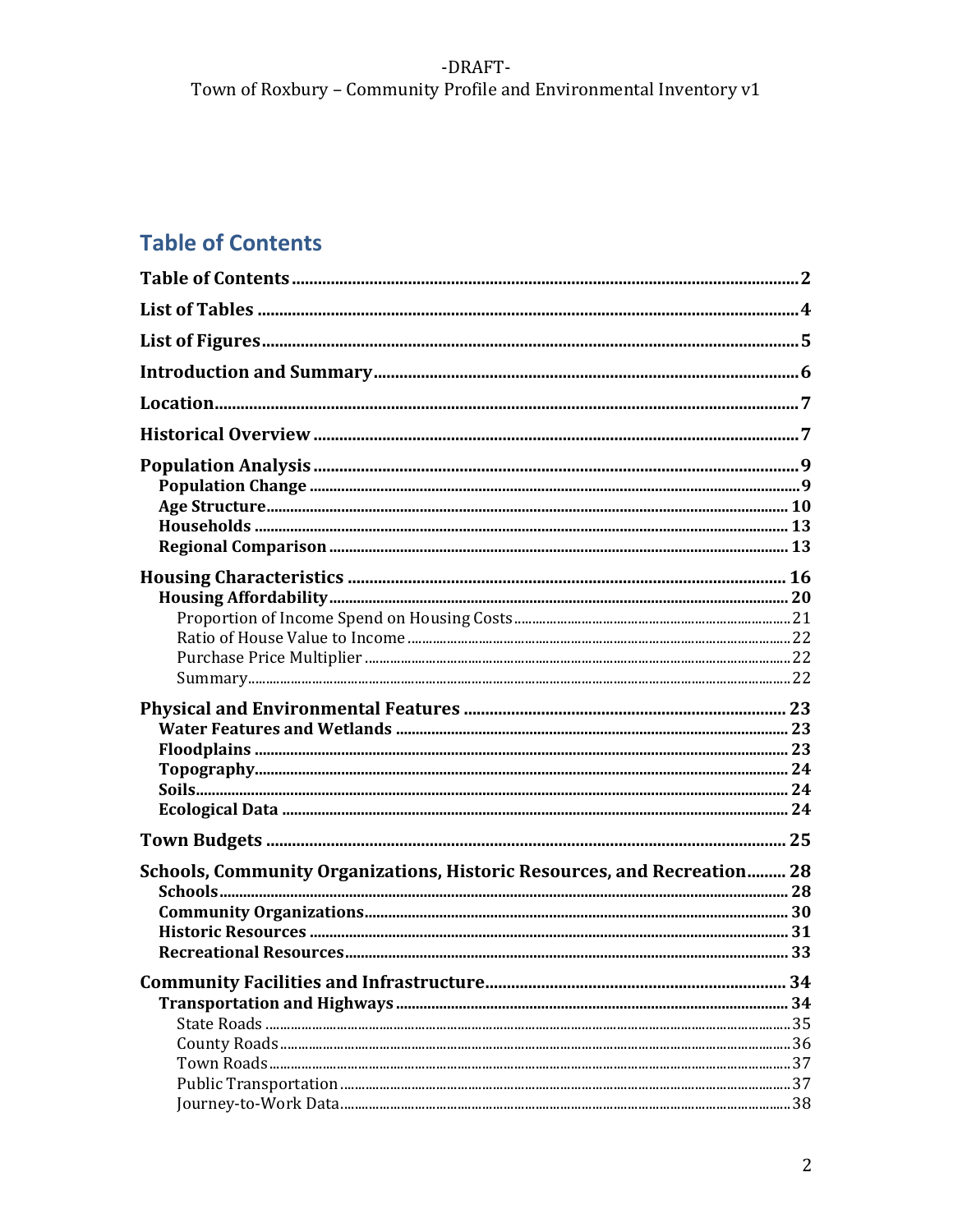# -DRAFT-

Town of Roxbury - Community Profile and Environmental Inventory v1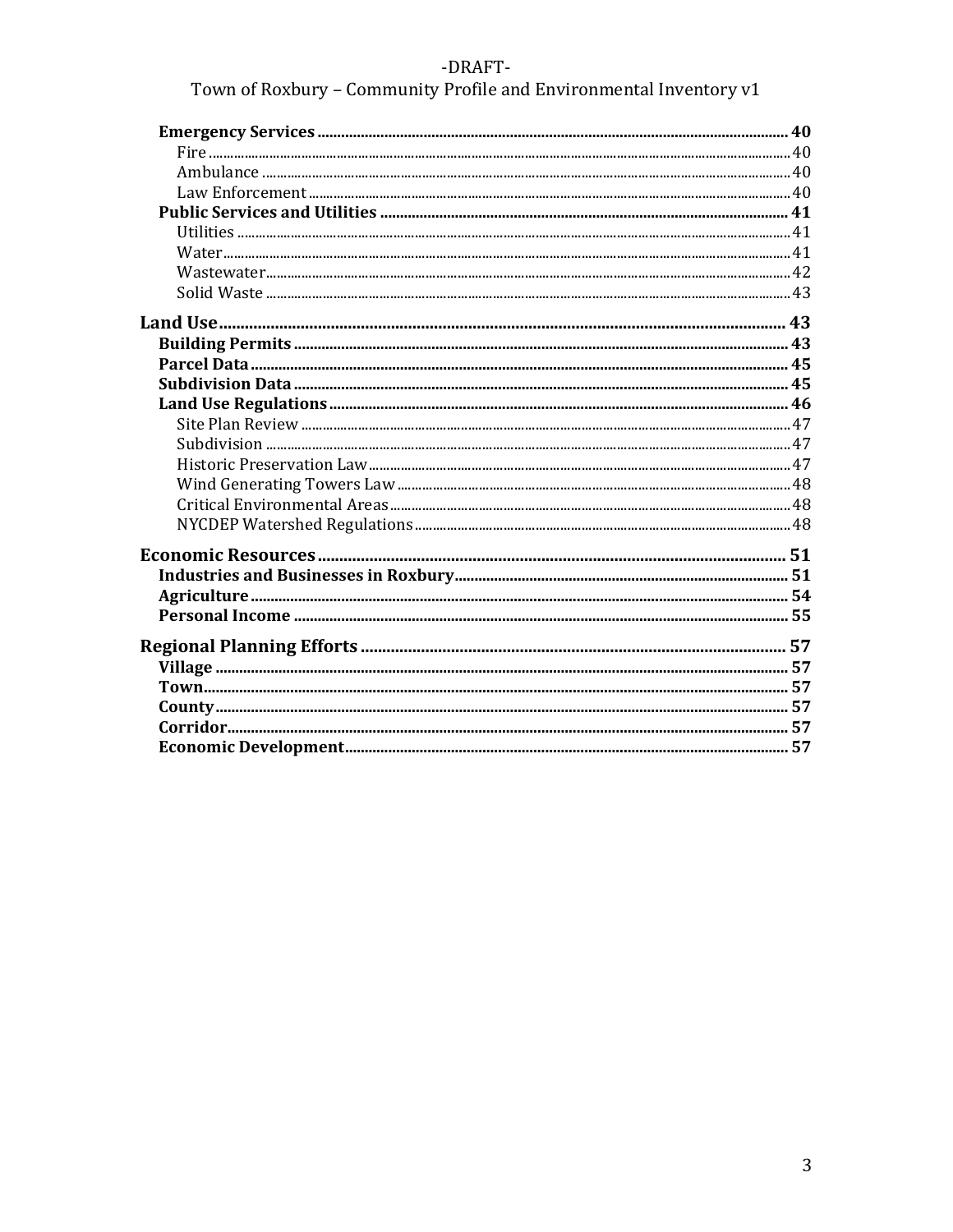# Town of Roxbury – Community Profile and Environmental Inventory v1

# **List of Tables**

| <b>List of Tables</b>                                                                              |  |
|----------------------------------------------------------------------------------------------------|--|
|                                                                                                    |  |
| Table 2. Population composition, age distribution, 1980-2010, Town of Roxbury 11                   |  |
|                                                                                                    |  |
|                                                                                                    |  |
| Table 5. Comparison of demographics, Town of Roxbury and adjacent towns, 2010.  15                 |  |
| Table 6. Median household income in the past 12 months (in 2009 inflation-adjusted dollars) by age |  |
|                                                                                                    |  |
|                                                                                                    |  |
| Table 8. Change in occupancy status for dwelling units, 1990-2010, Town of Roxbury.  18            |  |
| Table 9. Selected housing costs and gross rent of specified housing units as a percentage of       |  |
|                                                                                                    |  |
| Table 10. Median gross rent and selected monthly owner costs as a percentage of income, Town of    |  |
|                                                                                                    |  |
|                                                                                                    |  |
|                                                                                                    |  |
|                                                                                                    |  |
|                                                                                                    |  |
|                                                                                                    |  |
|                                                                                                    |  |
|                                                                                                    |  |
|                                                                                                    |  |
| Table 19. Average Annual Daily Traffic (AADT) counts for Delaware County roads, June 2011, Town    |  |
|                                                                                                    |  |
| Table 20. Building permit summary, all building permit types, Town of Roxbury 44                   |  |
| Table 21. Number of parcels and acreage of land uses, 2011, Town of Roxbury 45                     |  |
|                                                                                                    |  |
| Table 23. Business information, Roxbury and Denver zip codes, 2008 and 1998 52                     |  |
| Table 24. Employment by industry, persons 16 years and older, Town of Roxbury, 2000.  53           |  |
|                                                                                                    |  |
| Table 26. Employment status change for the population 16 years and older, Town of Roxbury 54       |  |
| Table 27. Number and types of agricultural tax parcels, Town of Roxbury, 2011 54                   |  |
| Table 28. Agricultural Census data, Denver (12421) and Roxbury (12474) zip codes.  55              |  |
| Table 29. Comparison of personal income characteristics, Town of Roxbury, 2000.  56                |  |
| Table 30. Change in personal, household income characteristics, Town of Roxbury.  56               |  |
| Table 31. Change in educational attainment, persons 25 years and older, Town of Roxbury 57         |  |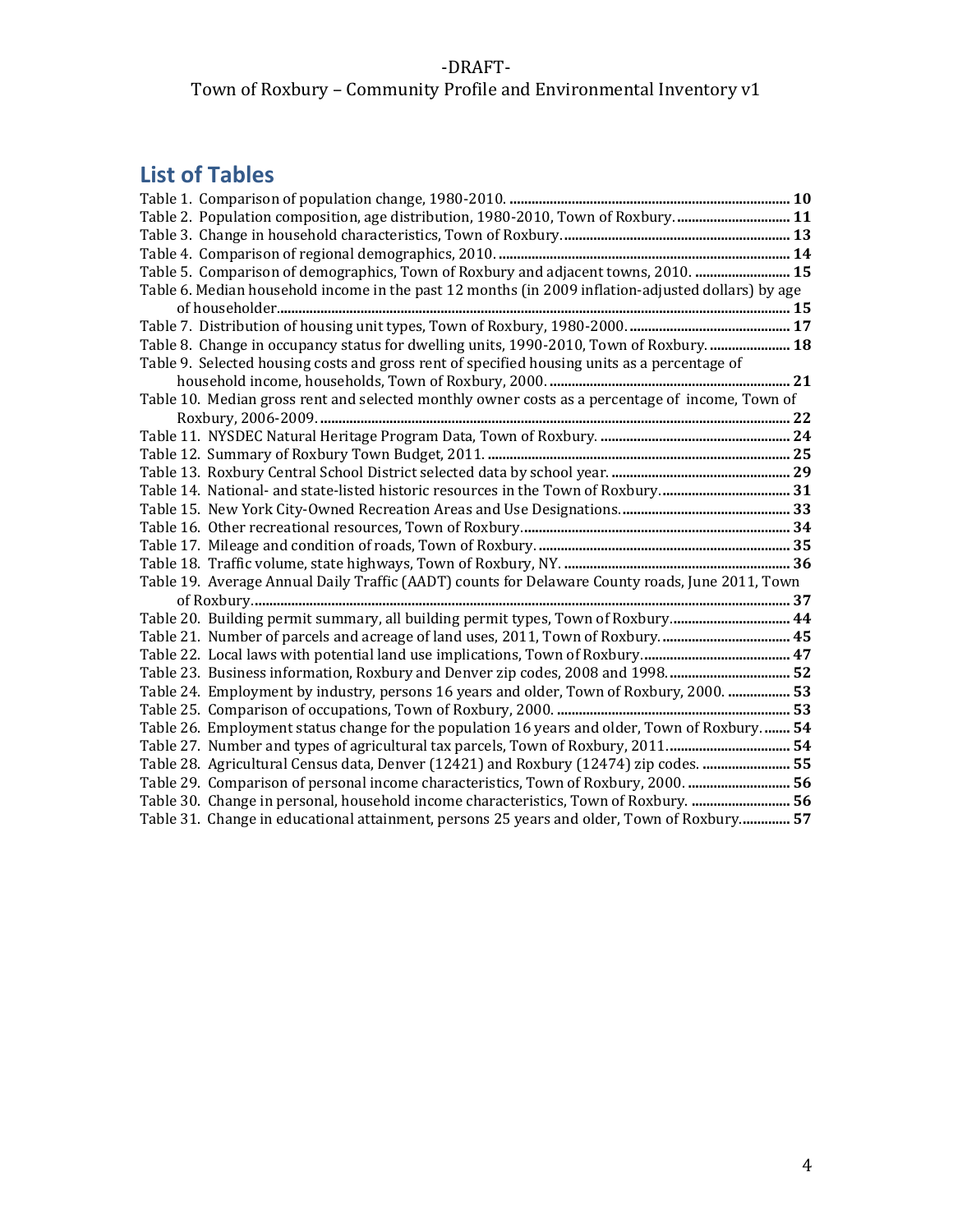# ‐DRAFT‐ Town of Roxbury – Community Profile and Environmental Inventory v1

# **List of Figures**

| Figure 10. Change in total appropriations and amount to be raised by taxes, Town of Roxbury27      |  |
|----------------------------------------------------------------------------------------------------|--|
|                                                                                                    |  |
| Figure 12. Total and projected enrollment by School Year, Roxbury Central School District29        |  |
|                                                                                                    |  |
| Figure 14. Average annual daily traffic volume on State roads, Town of Roxbury35                   |  |
|                                                                                                    |  |
| Figure 16. Mode of transportation, workers aged 16 and older, Town of Roxbury, 200039              |  |
| Figure 17. All building permits (excluding administrative categories) and building permits for new |  |
|                                                                                                    |  |
| Figure 18. Number of lots created by subdivision, number of subdivisions, and average size of      |  |
|                                                                                                    |  |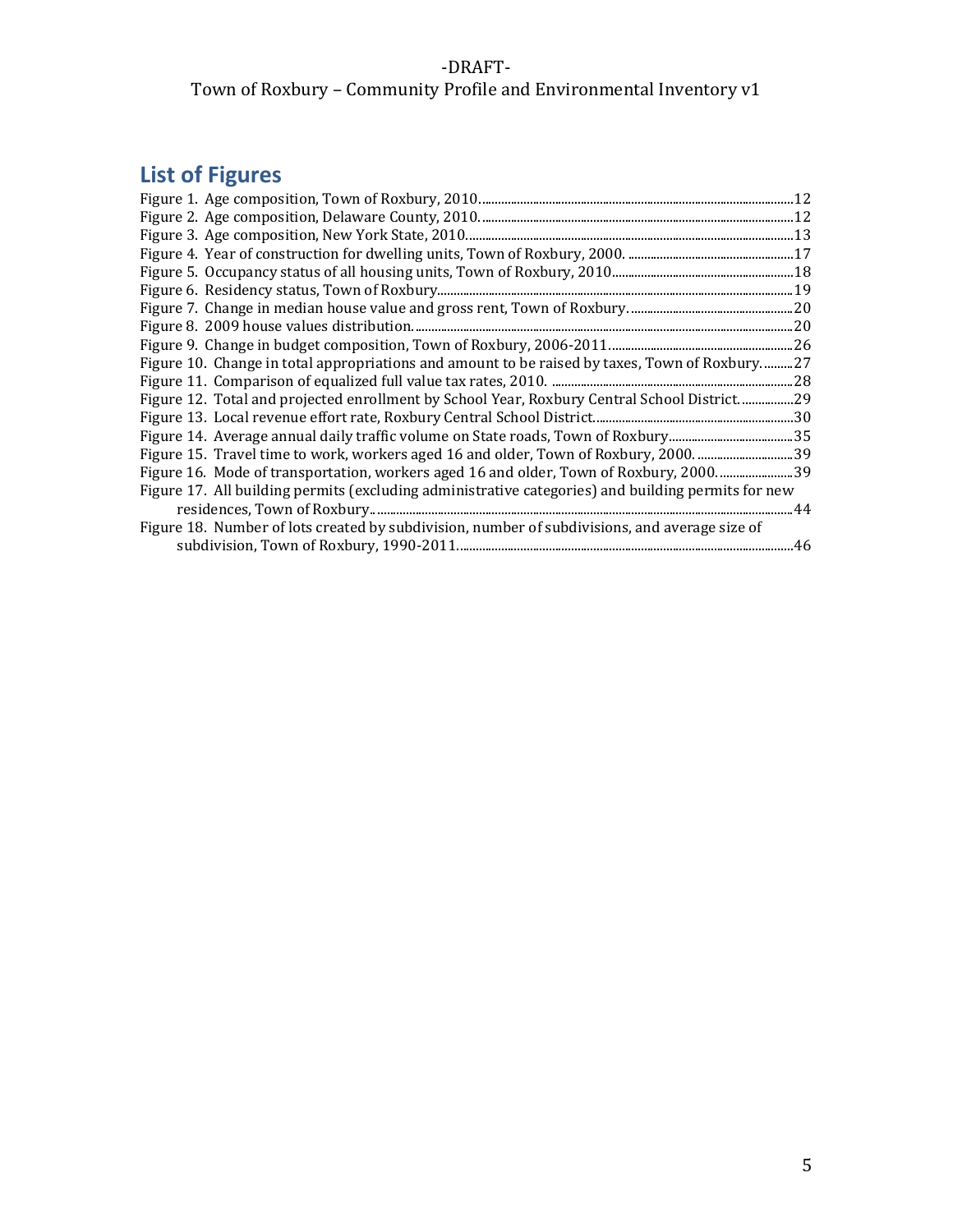### ‐DRAFT‐ Town of Roxbury – Community Profile and Environmental Inventory v1

# **Introduction and Summary**

This Community Profile and Environmental Inventory is intended to provide a factual, data-driven foundation for the Comprehensive Plan. The most salient trends and patterns, which are discussed in detail below, can be summarized as follows:

- After increasing for 50 years, 2010 Census data show that the population may have stabilized. When compared to both Delaware County and New York State, Roxbury has a higher median age and fewer young people.
- Roxbury has higher vacancy rates than many other Delaware County towns, indicating a sizable percentage of part‐time and seasonal housing units in the Town. Fully 43% of housing units are classified as for vacant, recreational, and occasional use. Owner‐occupied housing units make up a slightly smaller percentage (40%) of all units.
- There are indications that housing may have become less affordable for residents in the Town. Although recent Census data estimate that both renters and owners generally spend less than 30% of their income on housing costs, house prices have increased. When income data are factored in, residents, particularly those with mortgages and those who rent, may experience difficulty paying for housing in Roxbury.
- The mountainous terrain of the Eastern Catskills defines settlement patterns within the Town. The headwaters of the East Branch of the Delaware River are found in Roxbury, and the Schoharie Reservoir is partially located in the northeastern portion of the Town. This puts Roxbury entirely within the New York City Watershed, specifically within its West‐of‐Hudson drinking water supply system.
- Residential uses comprise over 40% of land use in Roxbury. The combination of vacant land and wild, forested, public, and conservation lands represents 48% of land uses. Agricultural uses account for about 4,000 acres in Roxbury.
- Town Budgets have remained stable over the past six years. Between 2006 and 2011, highway expenditures accounted for 47%, on average, of all appropriations. The tax rate currently compares with the New York State average.
- The primary school district in the Town is the Roxbury Central School District. Since the mid‐1990's, enrollments, which in 2009 stood at 336 students, K‐12, have trended downward—a trend that is projected to continue through 2015.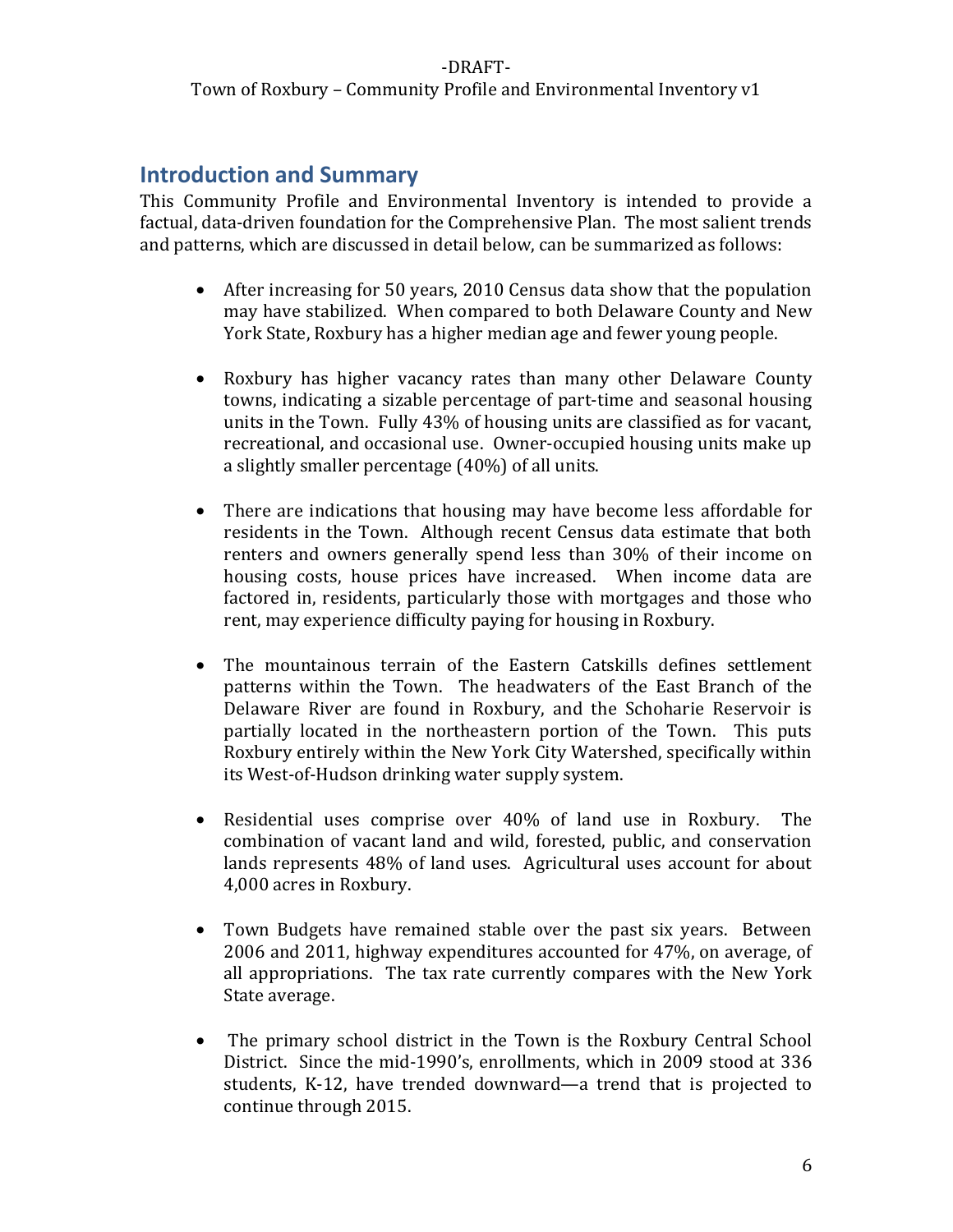Town of Roxbury – Community Profile and Environmental Inventory v1

- The Hamlets of Roxbury and Grand Gorge as well as Roxbury Run Village have public utilities for water supply and wastewater collection and treatment. Recent improvements to the water and wastewater systems in Roxbury and Grand Gorge and their surrounding areas have been made.
- Roxbury hosts a number of community organizations, from a radio station to an arts group. The Town also has many historic structures and properties. Indeed, much of the Hamlet of Roxbury is within a nationally‐ listed historic district, and the gravesite of famous naturalist and author John Burroughs can be found on the hills in Town he frequented as a youth.

# **Location**

The Town of Roxbury is located in the northeastern corner of Delaware County, in New York State, where Delaware, Greene, and Schoharie Counties meet. Geographically, it is defined by the hills and mountains of the Western Catskills Mountain region of the Allegheny Plateau located in the Town. In Roxbury, the these mountains form the valley through which the East Branch of the Delaware River flows from its headwaters located in the Town. According to the United States Census Bureau, the town has a total area of 87.6 square miles, of which 87.2 square miles is land area and 0.5 square miles (0.52%) is water. Two hamlets are located in the town, Grand Gorge and Roxbury, as well as the historical settlement area commonly known as the Denver and Vega Valley.

# **Historical Overview<sup>1</sup>**

The Town of Roxbury was formed on March 23, 1799, when it was separated from the Town of Stamford. Taking place two years after Delaware County was delineated in 1797, its incorporation coincided with the rapid settlement of the entire region in the post-Revolutionary era. It was comprised of the hamlets of Grand Gorge (then Moresville), Roxbury (then Beaver Dam), and Vega and Denver in the Batavia Kill valley, and the Thomson district of New Kingston. Early on, area development concentrated in the river valley, and along the several transportation routes, which were also located along the East Branch.

Like many towns in the area, Roxbury's main settlement group came from New England, and the town itself was named for Roxbury, Connecticut, where a number of these early settlers originated. The Town is a part of the Queen Anne Patent

<sup>1</sup> Adapted from the 2002 Town of Roxbury Comprehensive Plan, The Ulster and Delaware Railroad Historical Society, the Delaware county Genealogy and History Site, the National Register of Historic Places, and Wikipedia.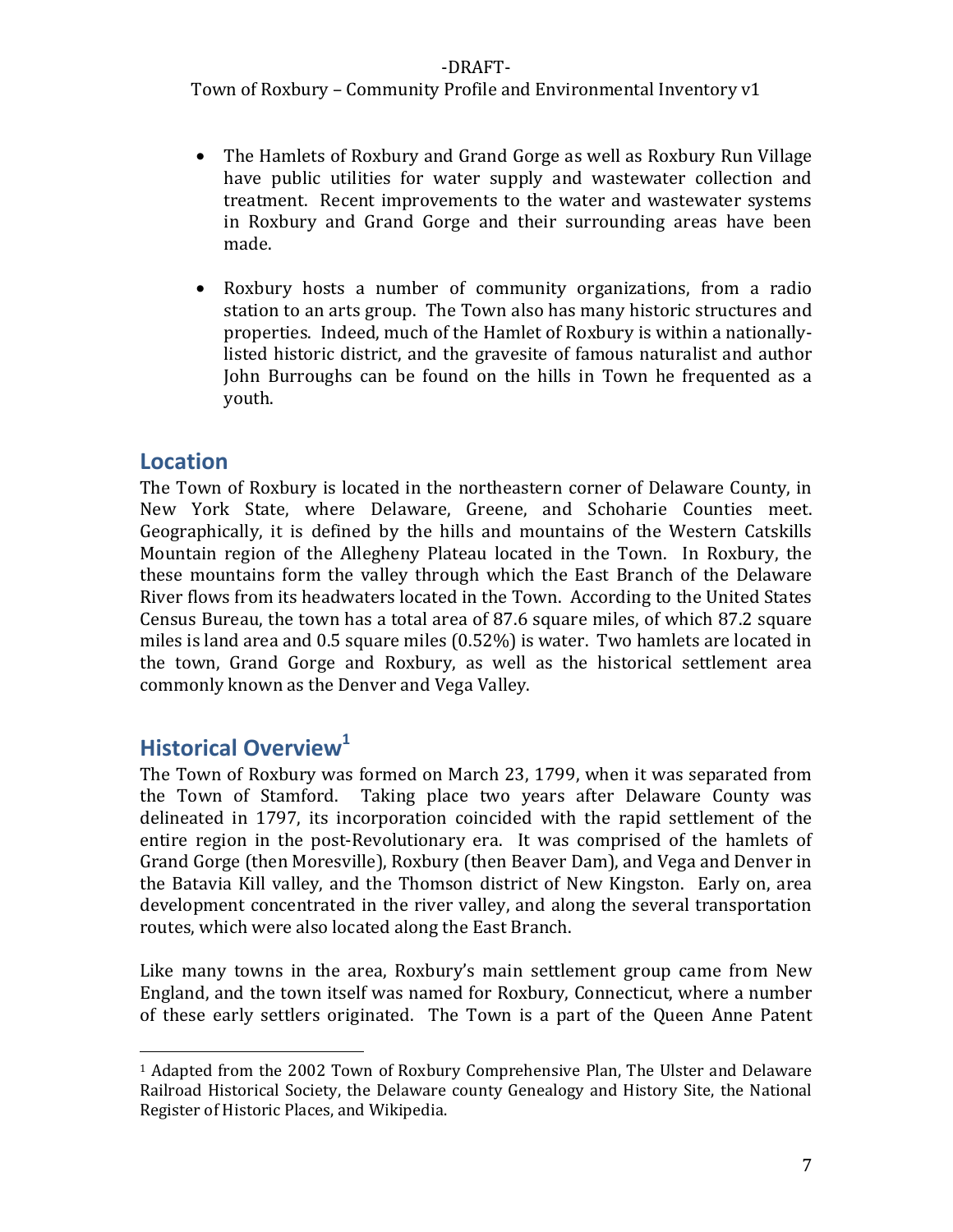#### Town of Roxbury – Community Profile and Environmental Inventory v1

granted to Johannes Hardenberg in 1708. Among the earliest settlers in the area was John T. More and his family, which acquired the claim to what is now Grand Gorge around 1786. In Roxbury, the first settler was Israel Inman in 1788, and John and Joseph Keator were first in the Batavia Kill area, in 1794. By 1790, the area that was to become Roxbury was well settled.

In the 19<sup>th</sup> century, Roxbury provided a range of services to area residents. Early industries included grain mills, saw mills, a fulfilling mill, and farm implements manufacturing. The Ulster and Delaware Railroad arrived in 1872, and it eventually passed through Moresville (Grand Gorge) and Stamford. The historic Roxbury Depot was built at this time to serve the increasing amount of traffic. The arrival of rail transportation in Roxbury resulted in the expansion of local agriculture, and it sparked a local tourist trade. The first creamery was financed in part by the railroad interests, and dairy production, always important in the Town, expanded considerably after 1900. In that year, the Ulster and Delaware Railroad reached Oneonta for the first time, placing the Town within the New York City and Boston milksheds, allowing shipment of liquid milk to a much larger market.

The buildings of the historic Ulster and Delaware Railroad Depot and Mill Complex, then located in the Village of Roxbury, were built largely in the 1870s. These structures represent the types of industries important to the area at the time: a flour and feed mill, a creamery, an icehouse, and a passenger/freight depot. Up to World War II, the Town expanded, and many of its buildings and streets were constructed in this period.

Several notable people have called Roxbury home. Famous essayist, naturalist, and conservationist John Burroughs was born in the Town in 1837. After becoming a successful writer, Burroughs returned to Roxbury in 1908 and began spending summers at Woodchuck Lodge. Built by his brother, Curtis, the property features prominently in many of his writings and is now listed on the National Register of Historic Places. Influential railroad financier Jay Gould was born in Roxbury in 1836. He and, later, members of his family were instrumental in shaping the Town's built environment. Jay produced one of the first known maps of the then‐Village of Roxbury in 1853. Helen, his daughter, shepherded such projects as the Roxbury Library, the construction of a home for the YMCA (a building that now houses the Roxbury Arts Group), and Kirkside Park. Helen Gould also helped finance the first lighting system in the town. The central school building, built with federal money in 1939, was the last major building project carried out in the hamlet of Roxbury in this period.

Once home to the rural communities of Denver and Vega, the valley was more populous a century or so ago, when farming was a way of life. The valley settlement was known as Batavia, and it was settled late in the 1700s by New Englanders. It hosted some of the best farmland in the Town, and it today it remains the least densely populated portion of the Town.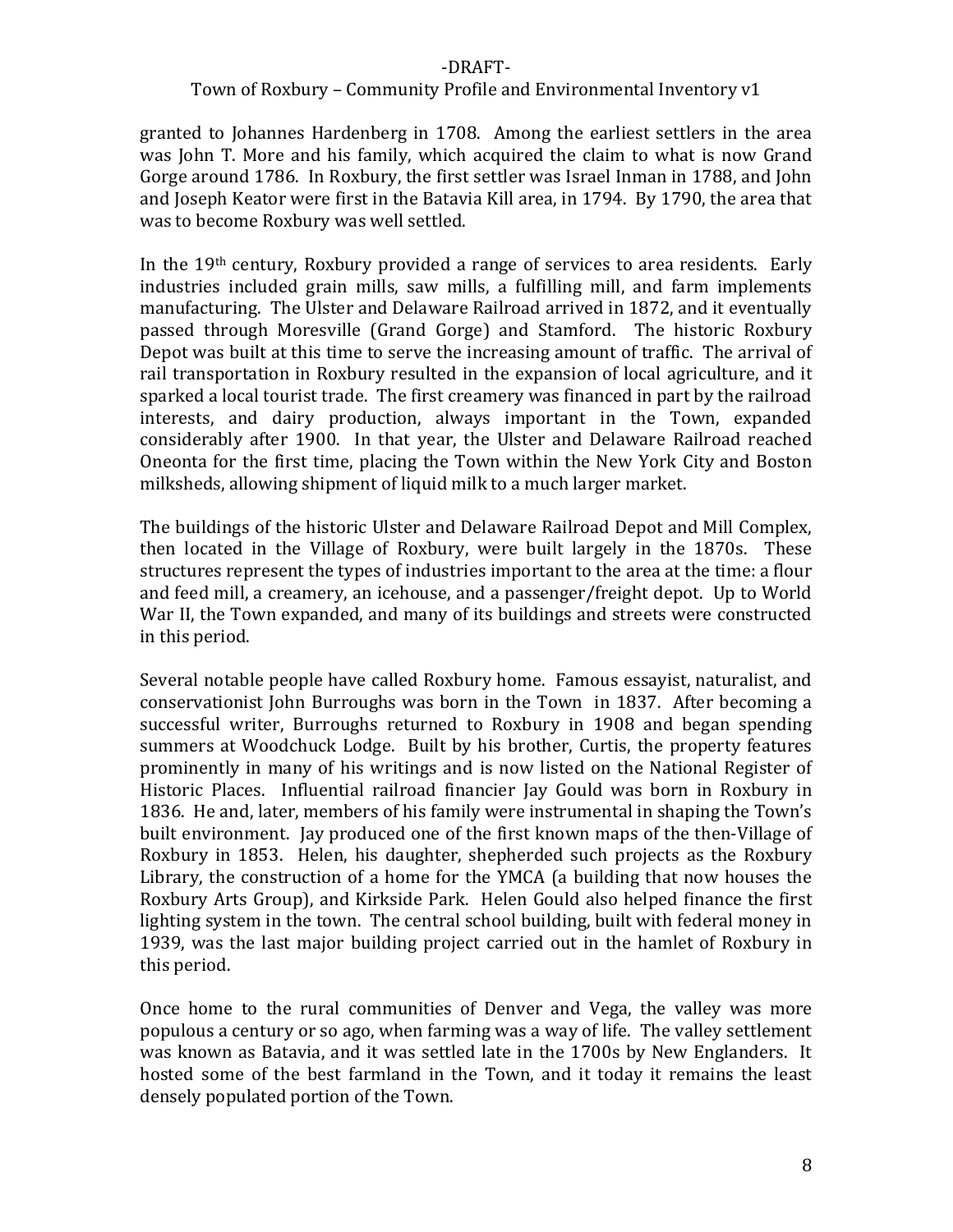### Town of Roxbury – Community Profile and Environmental Inventory v1

In the post‐World War II era, Roxbury's built environment changed little. The Ulster & Delaware Railroad ceased running in 1932, but it continued to ship dairy products until after World War II. Its final closure coincided with the decline of dairying in the region, which brought shifts in the local economy, particularly in the agricultural sector. The advent of automobile transportation, in particular, facilitated a change in settlement patterns, bringing townhouse developments like Roxbury Run and enabling the construction of homes in some of the less populated portions of the Town; it also contributed to a rise in the tourist economy. New construction in the post‐war era has taken place throughout the Town and on a variety of lots, ranging from tiny to relatively generous—several acres or more. Many second and seasonal homes have also been constructed.

# **Population Analysis2**

#### **Population Change**

Generally, the population of the Town of Roxbury increased about 12% between 1950 and 2010. In this period, the greatest increases were seen between 1980 and 2000, although this trend began earlier, in 1970. The most recent census data (2010) show that the population decreased slightly from 2,509 to 2,502 (Figure 1). This may indicate that population size is becoming more stable.

<sup>2</sup> Population and related information for 1980, 1990, 2000, and 2010 was derived from the United States Census Bureau. Due to a change in the way the Census Bureau collects and releases socio‐economic information (i.e. the American Community Survey, or ACS, has replaced the decennial Census Long Form questionnaire), data reported for places with populations smaller than 20,000 have varying levels of reliability and so were only partially utilized in this database. Census data were, where noted, supplemented with information from other sources.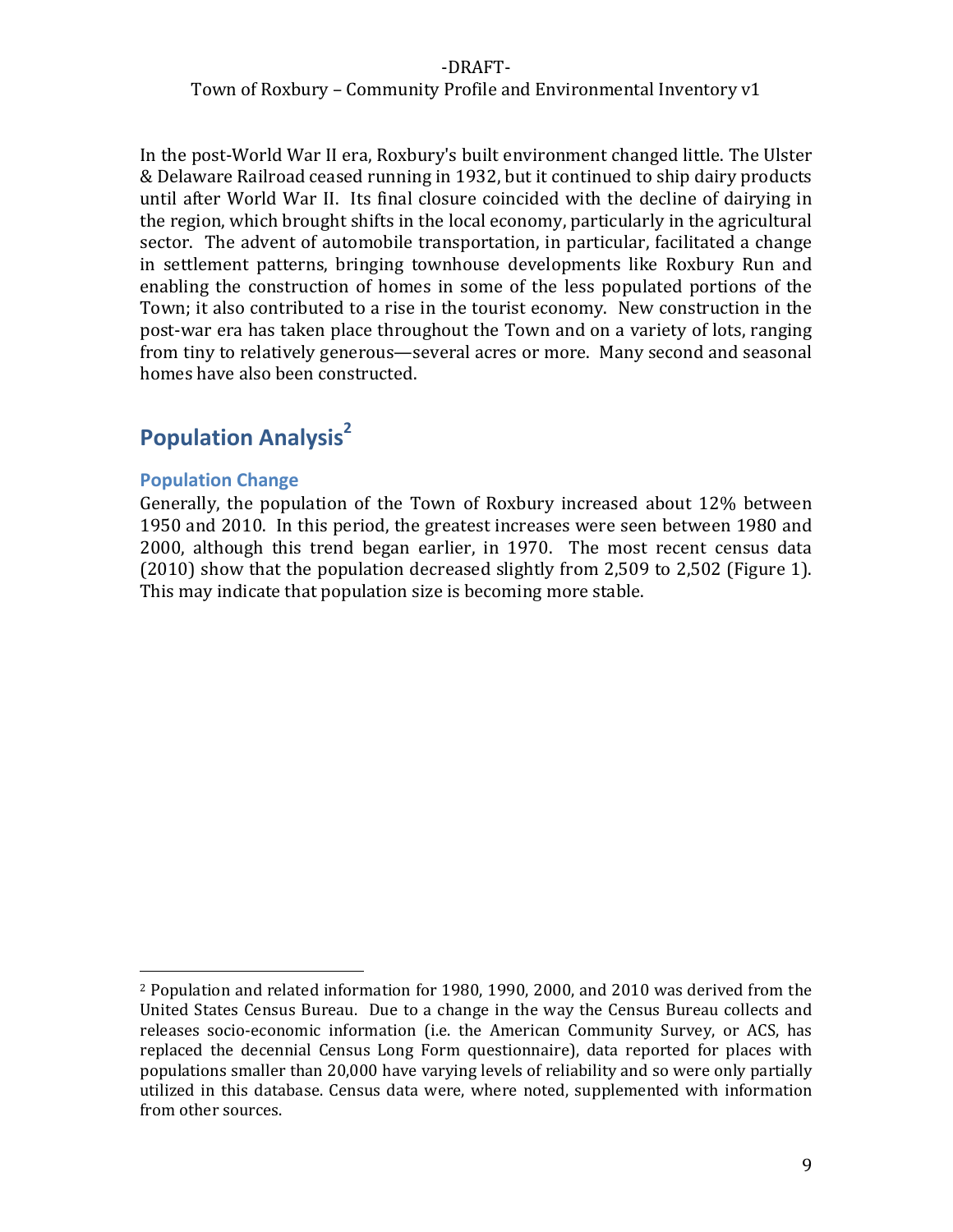‐DRAFT‐ Town of Roxbury – Community Profile and Environmental Inventory v1



Figure 1. Population change, Town of Roxbury.

Since 1980, population in the Town has increased 9.2%. Compared to the state, and nation, the Town has seen only modest growth. Although Roxbury has grown more than Delaware County, it has generally grown about as fast as New York State in the same period. Population change for the United States, however, is much greater overall (Table **1**).

|                         | 1980        | 1990        | 2000        | 2010        | 1980-<br>2010 %<br>Change |
|-------------------------|-------------|-------------|-------------|-------------|---------------------------|
| United<br><b>States</b> | 226,546,000 | 248,710,000 | 281,421,906 | 308,745,538 | 36.3%                     |
| New York<br>State       | 17,558,165  | 17,990,455  | 18,976,457  | 19,378,102  | 10.4%                     |
| Delaware<br>County      | 46,824      | 47,225      | 46,555      | 47,980      | $2.6\%$                   |
| Town of<br>Roxbury      | 2,291       | 2,388       | 2,509       | 2,502       | $9.2\%$                   |

Table 1. Comparison of population change, 1980‐2010.

#### **Age Structure**

The median age in the Town has risen from 35 to 49 over the forty years depicted in Table **2**, which mirrors increases in median age in New York State since at least 1970. This trend is reflected in the substantial growth (over 52%) of the 65 and older age group over the same period. There also was a 14% increase in the number of people aged 20 to 64 years in the Town between 1980 and 2010. The greatest decline (25%) is seen in the school‐age population, 5 to 19 years old, and those under 5 years has decreased moderately (6%) as well. The number of females has grown twice as fast as males, although the female‐male gender distribution in the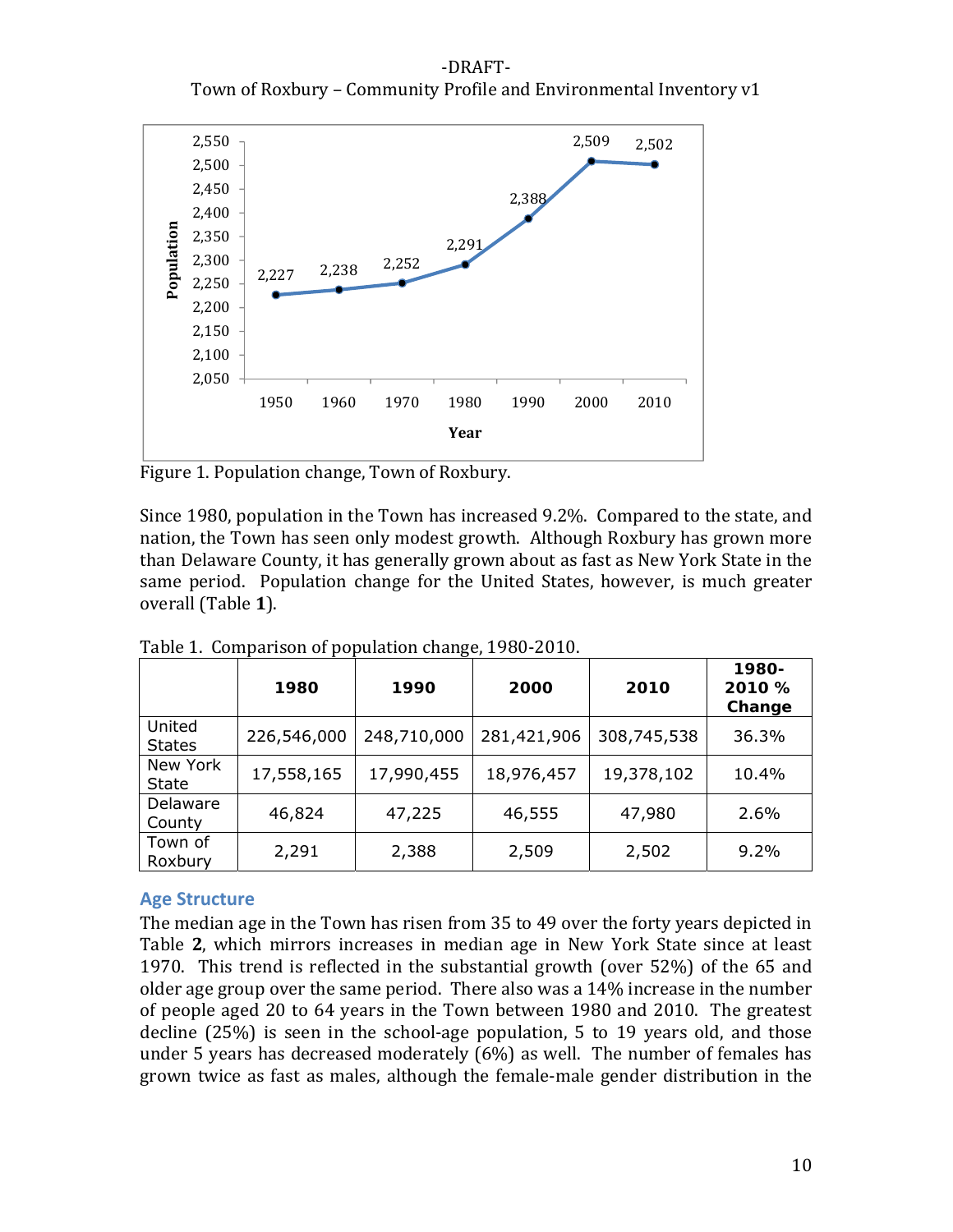#### Town of Roxbury – Community Profile and Environmental Inventory v1

Town  $(49.7\% - 50.3\%)$  is more even than the figure for New York State  $(51.6\% -$ 48.4%); this could reflect the increase in median age in the Town.

|                       | 1980  | 1990  | 2000  | 2010  | 1980-2010<br>Change |
|-----------------------|-------|-------|-------|-------|---------------------|
| Total                 | 2,291 | 2,388 | 2,509 | 2,502 | 9.2%                |
| Under 5 years         | 132   | 170   | 144   | 124   | $-6.1%$             |
| 5 to 19 years         | 543   | 508   | 457   | 405   | $-25.4%$            |
| 20 to 64 years        | 1,240 | 1,295 | 1,416 | 1,414 | 14.0%               |
| 65 years and<br>older | 366   | 415   | 492   | 559   | 52.7%               |
| Median Age            | 35    | 38    | 45    | 49    | 40.5%               |
| Male                  | 1,168 | 1,169 | 1,238 | 1,243 | 6.4%                |
| Female                | 1,123 | 1,219 | 1,271 | 1,259 | 12.1%               |

Table 2. Population composition, age distribution, 1980‐2010, Town of Roxbury.

*Source: US Census Bureau and Minnesota Population Center, National Historical Geographic Information System*.

Figures 2, 3, and 4 show the 2010 age compositions of the Town, Delaware County, and New York State, respectively. The concentration of people at the higher end of the age groups offer additional evidence of an aging of the Town's population, although the second "bulge" in the chart does show higher percentages of people aged 10 to 19. Roxbury is comparable to Delaware County, which also shows greater percentages of people over age 45. This contrasts with the pattern exhibited by the New York State population, which mirrors what would be expected for the US population as a whole. The State generally has comparatively higher percentages of people under the age of 44.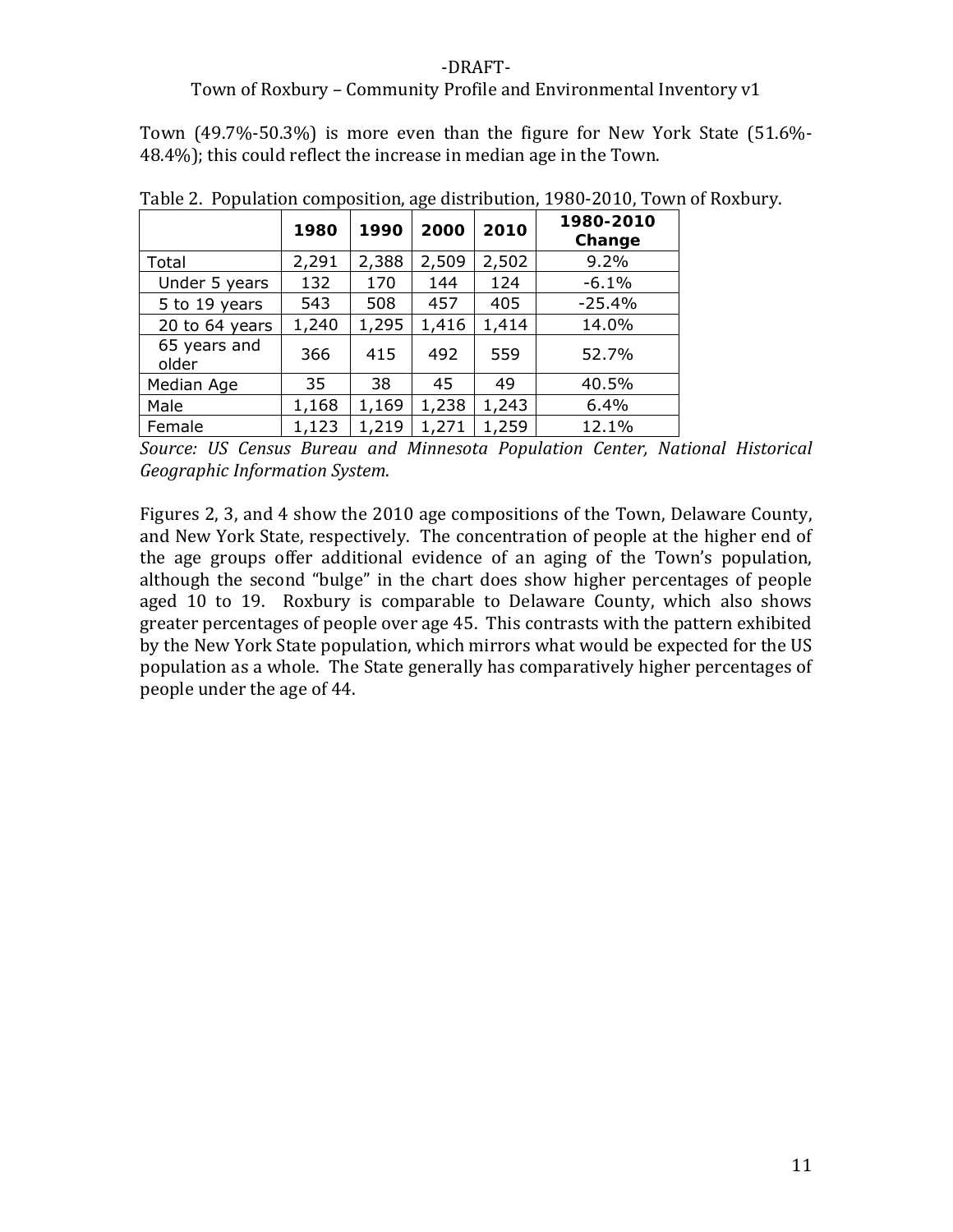‐DRAFT‐ Town of Roxbury – Community Profile and Environmental Inventory v1



Figure 1. Age composition, Town of Roxbury, 2010.



Figure 2. Age composition, Delaware County, 2010.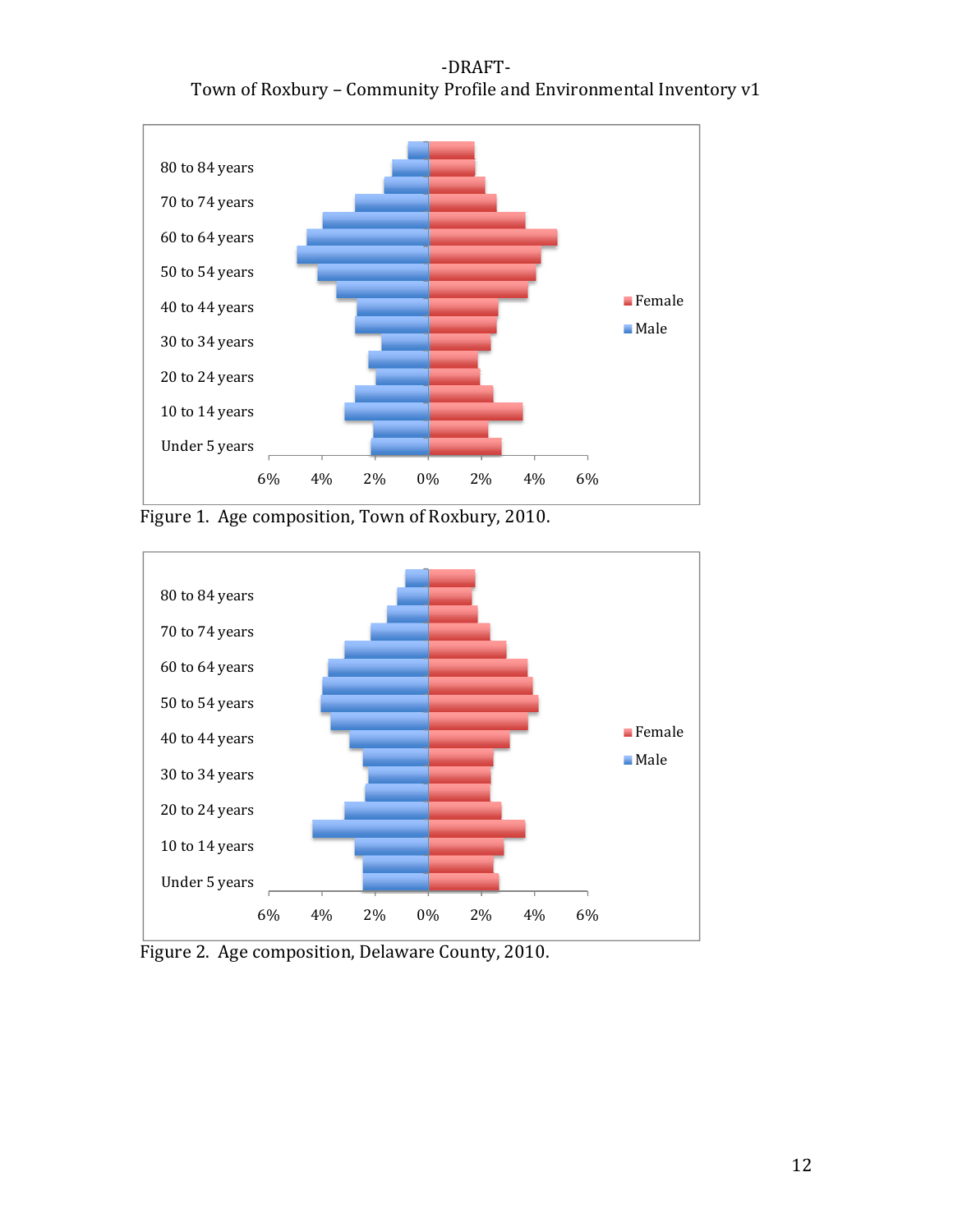



Figure 3. Age composition, New York State, 2010.

## **Households**

While population has increased  $9.2\%$  since 1980, the number of households<sup>3</sup> in the Town has risen at a different rate, 37.0% (Table **3**). This is another common demographic shift seen in many rural communities where population rises little or moderately, but the increase in households is greater. The category showing the most change, however, is female‐headed households, which has increased 80% since 1980—faster than the change in all households over the same period. About 8% of households (92 total households in 2010) in Roxbury are female‐headed.

|                                     | 1980  | 1990  | 2000  | 2010  | 1980-2010<br>Change |
|-------------------------------------|-------|-------|-------|-------|---------------------|
| <b>Total Population</b>             | 2,291 | 2,388 | 2,509 | 2,502 | 9.2%                |
| No. of Households                   | 835   | 928   | 1,078 | 1,144 | 37.0%               |
| Total No. of families               | 608   | 653   | 719   | 694   | 14.1%               |
| No. of Married Couple<br>households | 536   | 551   | 603   | 546   | 1.9%                |
| No. of Female Head of<br>Households | 51    | 66    | 74    | 92    | 80.4%               |

Table 3. Change in household characteristics, Town of Roxbury.

## **Regional Comparison**

Table **4** and Table **5** offer additional demographic data, comparing Roxbury at the regional, state, and national levels. When compared at the county, state, and national levels, the Town has lower rates of persons in poverty. More Town residents own their homes when compared at all levels; high rates of home

<sup>3</sup> Households are defined by the US Census as the people who occupy a housing unit as their usual place of residences. A family includes all people living in the same household who are related by birth, marriage, or adoption.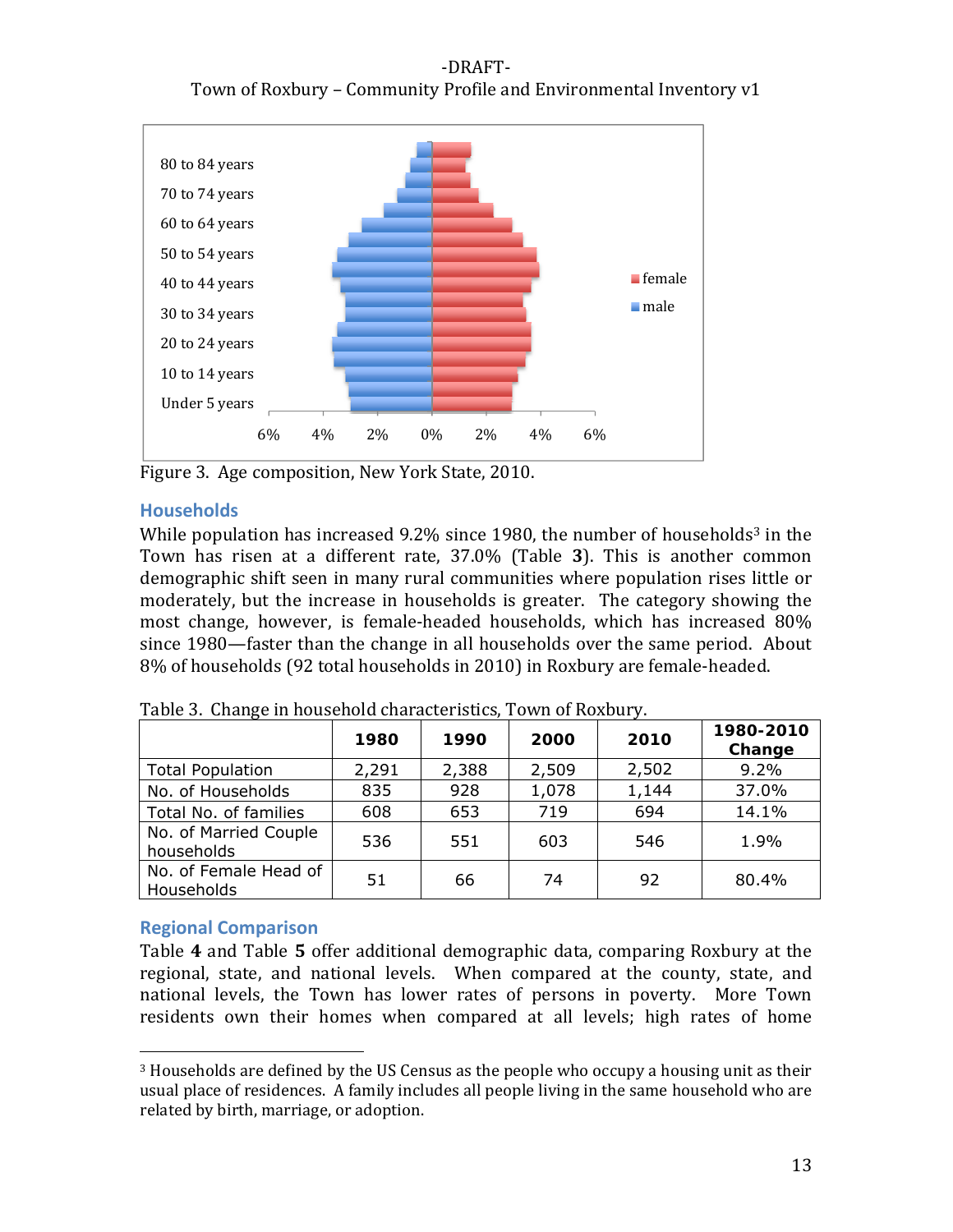#### Town of Roxbury – Community Profile and Environmental Inventory v1

ownership are not uncommon in Delaware County. The vacancy rate<sup>4</sup> is notably higher than Delaware County as well as the state and nation, which is due to the preponderance of seasonal housing units in the Town (See Table **8**, below). The density of settlement is also comparatively low. When compared to other Delaware County towns (Table **5**), house values and median incomes are higher in Roxbury, and its rate of poverty is generally lower.

|                                   |              |           | <b>New</b>   |               |
|-----------------------------------|--------------|-----------|--------------|---------------|
|                                   | Town of      | Delawar   | <b>York</b>  | <b>United</b> |
|                                   | Roxbury      | e County  | <b>State</b> | <b>States</b> |
|                                   |              | 47,980    | 19,378,1     | 308,745,5     |
| Population                        | 2,502        |           | 02           | 38            |
|                                   | 87.62        |           | 48,624.0     | 3,648,399.    |
| Land Area (sq. mi)                |              | 1,468.00  |              | 00            |
| No. residents per sq. mi.         | 28.56        | 32.68     | 398.53       | 84.62         |
| Percent owner-occupied units      | 77.5         | 74.2      | 53.3         | 65.1          |
| Vacancy rate (2010)               | 47.8         | 36.3      | 9.7          | 11.4          |
| Unemployment rate in 2011*        | NА           | 8.3       | 7.7          | 8.7           |
|                                   | \$54,970.    | \$41,656. | \$55,233.    | \$51,425.0    |
| Median Household Income           | 00           | 00        | 00           |               |
|                                   | \$8,869.0    | \$2,000.0 | \$179.00     | \$83.00       |
| M.O.E. <sup>5</sup>               | $\mathbf{0}$ |           |              |               |
| Median value of housing unit (\$) | 157,700      | 126,300   | 300,600      | 185,400       |
| M.O.E.                            | 26,826       | 6,194     | 1,116        | 201           |
| Percent of individuals below      |              |           |              |               |
| poverty level                     | 5.3%         | 15.1%     | 13.9%        | 13.5%         |
| M.O.E.                            | 2.5%         | 1.6%      | 0.1%         | 0.1%          |

Table 4. Comparison of regional demographics, 2010 (except where noted).

\*Date are current to April 2011 and are not seasonally adjusted. *Source: U.S. Census Bureau 20052009 American Community Survey and 2010 Census; New York State Department of Labor; and United States Bureau of Labor Statistics*

 4 According to the Census Bureau, a housing unit in which no one is living on Census Day, unless its occupants are only temporarily absent. Units temporarily occupied at the time of enumeration by individuals who have a usual home elsewhere, such as second homes, are classified as vacant. (Transient quarters, such as hotels, are housing units only if occupied. Thus, there are no vacant housing units at hotels and the like.) Vacant units, including new construction, are excluded from the housing unit inventory if they are open to the elements, have a posted "condemned" sign, or are used entirely for nonresidential purposes (except storage of household furniture).

<sup>5</sup> Margin of Error (M.O.E.) represents the precision of an estimate. The ACS reports M.O.E.s at the 90% confidence level. This means that the true value of a parameter will, 9 times out of 10, fall in the range determined by adding and subtracting the margin of error from the value of a given estimate.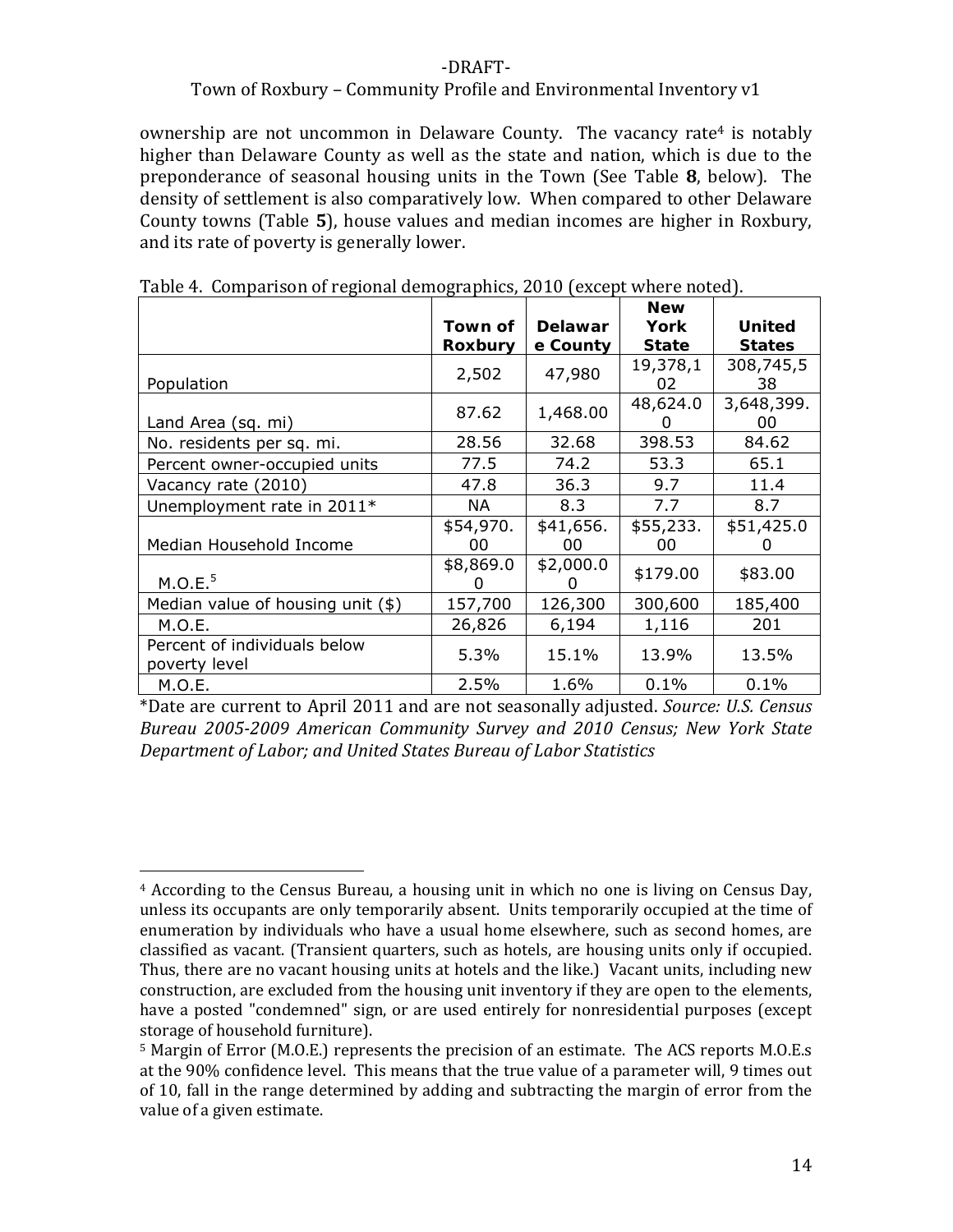## ‐DRAFT‐ Town of Roxbury – Community Profile and Environmental Inventory v1

|                                               | Town of<br><b>Roxbury</b> | Town of<br><b>Bovina</b> | Town of<br><b>Middleto</b><br>wn | Town of<br><b>Stamfor</b><br>d |
|-----------------------------------------------|---------------------------|--------------------------|----------------------------------|--------------------------------|
| Population                                    | 2,502                     | 633                      | 3,750                            | 2,267                          |
| Land Area (sq. mi)                            | 87.62                     | 44.50                    | 97.30                            | 48.50                          |
| No. residents per sq. mi.                     | 28.56                     | 14.22                    | 38.54                            | 46.74                          |
| Vacancy rate (2010)                           | 47.8                      | 49.6                     | 47.2                             | 30.1                           |
| Median Household Income                       | \$54,970.<br>00           | \$36,500.<br>00          | \$36,748.0                       | \$38,583.<br>00                |
| M.O.E.                                        | \$8,869.0                 | \$15,740.<br>00          | \$4,778.00                       | \$7,406.0                      |
| Median value of housing unit $(*)$            | 157,700                   | 213,500                  | 195,400                          | 114,100                        |
| M.O.E.                                        | 26,826                    | 72,494                   | 29,521                           | 17,037                         |
| Percent of individuals below<br>poverty level | 5.3%                      | 10.1%                    | 18.9%                            | 12.3%                          |
| M.O.E.                                        | 2.5%                      | 10.1%                    | 6.7%                             | 5.1%                           |

Table 5. Comparison of demographics, Town of Roxbury and adjacent towns, 2010 (except where noted).

*Source: U.S. Census Bureau 20052009 American Community Survey and 2010 Census; New York State Department of Labor; and United States Bureau of Labor Statistics*

As indicated, Roxbury has a comparatively lower percentage of individuals living below the poverty level. Table **6** presents the most current household income data sorted on the age of the householder. There is generally a high degree of variability; some of this is an artifact of ACS sampling procedures, $6$  although it may also tentatively indicate higher income levels than is typical for the County. Median income for households headed by those aged 25 to 44 in Roxbury is higher than in Delaware County, and is the only category significantly different<sup>7</sup> from the County.

Table 6. Median household income in the past 12 months (in 2009 inflation‐adjusted dollars) by age of householder.

<sup>6</sup> Variability in estimates for Roxbury result from at least two aspects of the ACS: the definition of residence (i.e. a respondent's "current" residence for more than 2 months) will likely capture more "seasonal" residents in the Town, and due to its small population size, values much larger or smaller than the mean will tend to reduce an estimate's precision.

<sup>7</sup> Due to errors resulting from sampling procedures used by the ACS, difference in estimates should be evaluated using tests for statistical significance.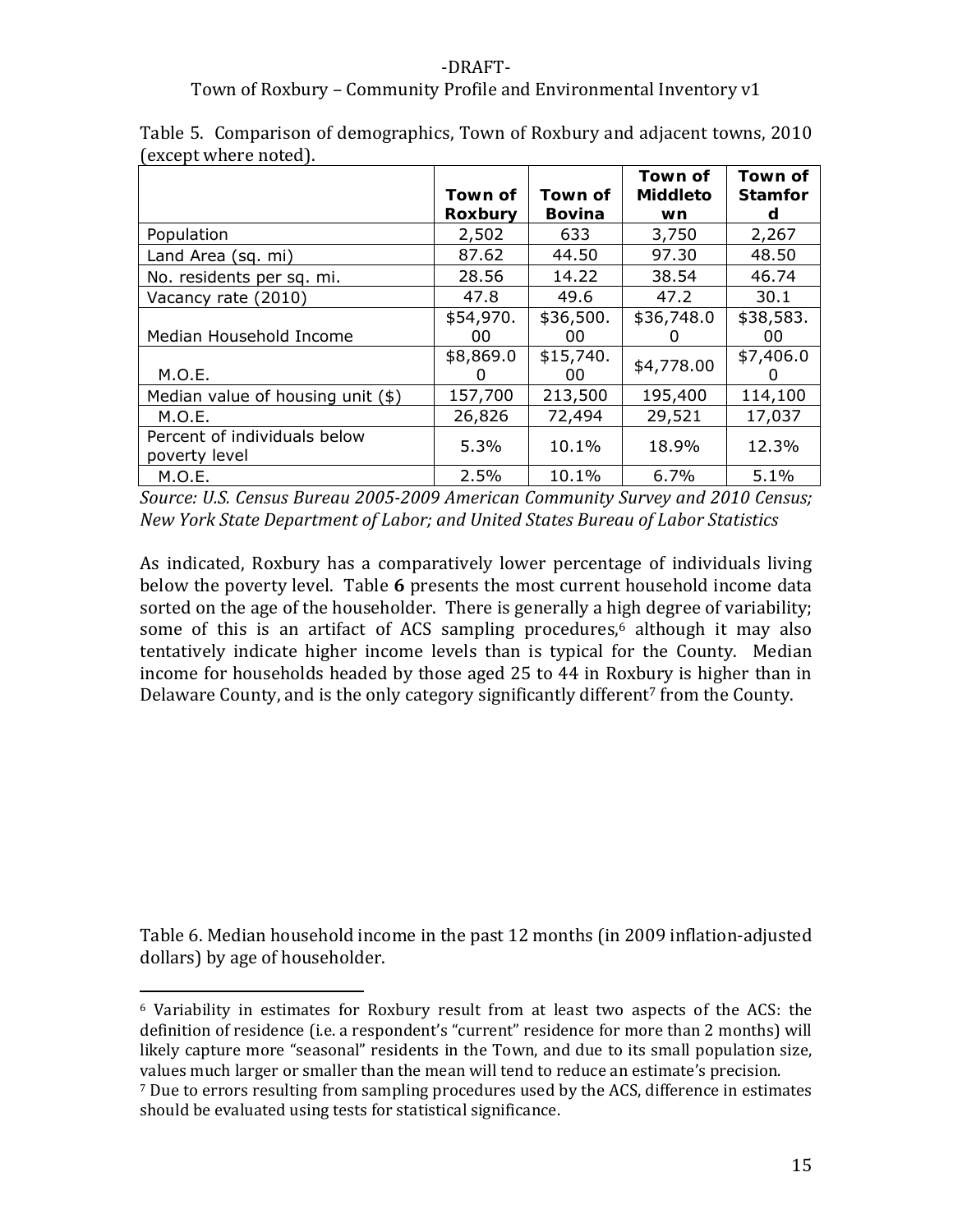# ‐DRAFT‐ Town of Roxbury – Community Profile and Environmental Inventory v1

|                               | <b>New York</b> |                   | <b>Delaware County</b> |                   | <b>Town of Roxbury</b> |                   |  |
|-------------------------------|-----------------|-------------------|------------------------|-------------------|------------------------|-------------------|--|
|                               | <b>Estimate</b> | M.O.E.<br>$(+/-)$ | <b>Estimate</b>        | M.O.E.<br>$(+/-)$ | <b>Estimate</b>        | M.O.E.<br>$(+/-)$ |  |
| Median<br>household<br>income | 55,233          | 179               | 41,656                 | 2,000             | 54,970                 | 8,869             |  |
| By Age of<br>Householder      |                 |                   |                        |                   |                        |                   |  |
| Under 25<br>years             | 26,864          | 468               | 28,633                 | 16,021            | <b>NA</b>              | <b>NA</b>         |  |
| 25 to 44<br>years             | 62,098          | 333               | 44,280                 | 6,388             | 64,063                 | 8,489             |  |
| 45 to 64<br>years             | 66,779          | 348               | 55,376                 | 2,998             | 61,524                 | 10,110            |  |
| 65 years<br>and over          | 32,688          | 206               | 29,197                 | 2,968             | 32,283                 | 13,410            |  |

*Source: U.S. Census Bureau, 20052009 American Community Survey.*

# **Housing Characteristics**

Housing data reflect both the Town's historic character and the increases in construction between 1970 and 1980. As Figure **4** shows, almost 30% of housing units were built before 1939, and about 50% of all units were built before 1980. Although the number of housing units added between 1980 and 2000 increased at a 50% rate, much of that increase occurred between 1980 and 1990. More recently, the pace of growth in the housing stock has slowed: Between 1990 and 2000, the rate of increase was only 5%; between 2000 and 2010, 165 new units were constructed—an 8% increase which also represents 8% of the total number of units in 2010.

As Table **7** shows, most housing in the town is detached single‐family homes. The category showing the most increase between 1980 and 2000 is 1‐unit attached, which includes such structures as townhomes and condominium complexes and is likely attributable to the Roxbury Run Village development. Mobile homes have also increased markedly since 1980, although the number of units decreased by 33 (12%) between 1990 and 2000. The Town has lost the most units in structures containing 5 or more housing units, which has decreased by 58% in this period. Collectively, housing in structures containing 2 or more units accounts for only 7.6% of the total units in the Town; in comparison, 12.1% of housing units in Delaware County are in such structures.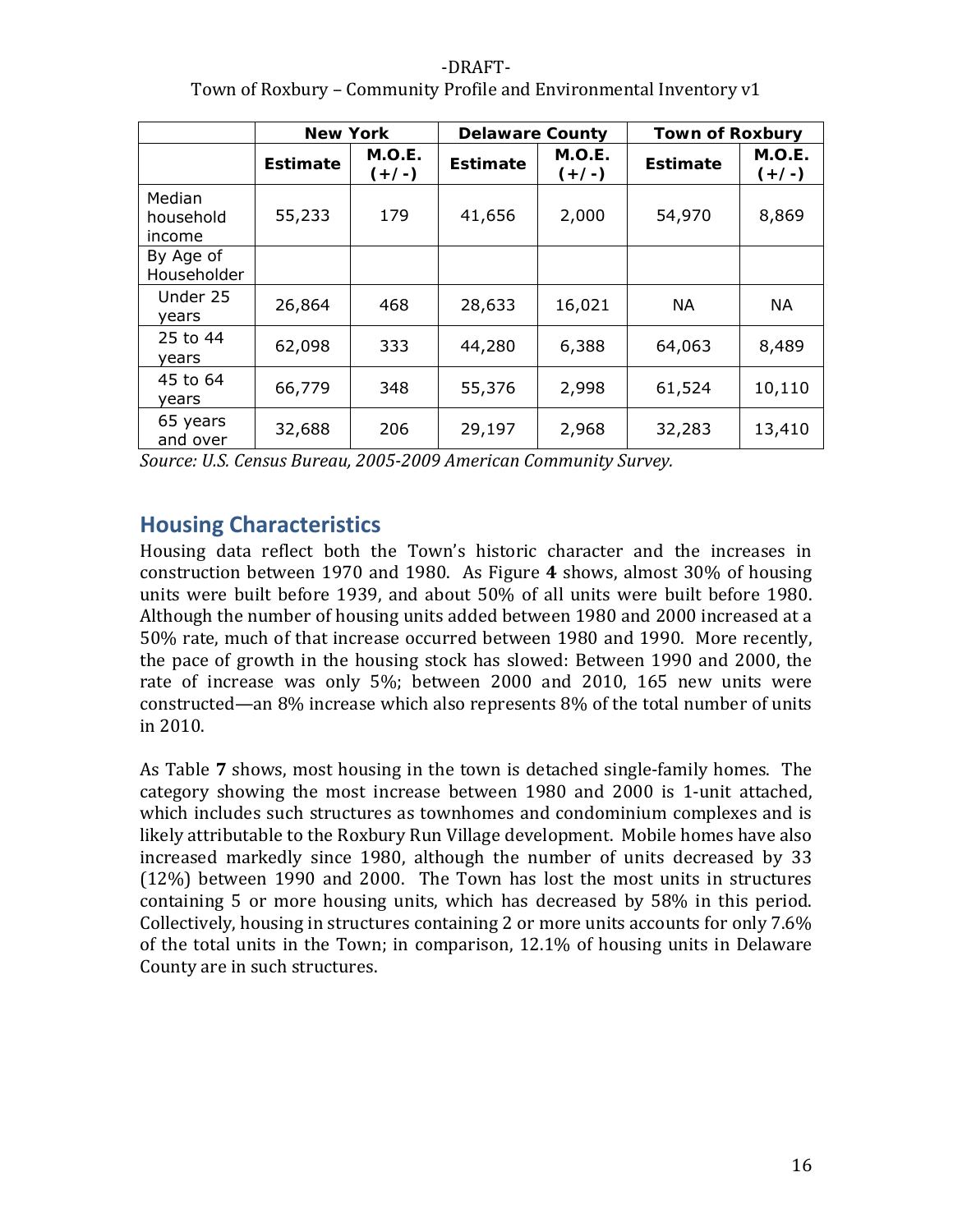‐DRAFT‐ Town of Roxbury – Community Profile and Environmental Inventory v1



Figure 4. Year of construction for dwelling units, Town of Roxbury, 2000.

|                          |               | 1980    |               | 1990    | 2000          | 1980-   |                |
|--------------------------|---------------|---------|---------------|---------|---------------|---------|----------------|
| <b>Type of Unit</b>      | <b>Number</b> | Percent | <b>Number</b> | Percent | <b>Number</b> | Percent | 2000<br>Change |
| 1-unit,<br>detached      | 1,002         | 74.2%   | 1,359         | 66.8%   | 1,458         | 70.1%   | 45.5%          |
| 1-unit,<br>attached      | 7             | 0.5%    | 137           | 6.7%    | 128           | 6.2%    | 1728.6%        |
| 2 units                  | 43            | 3.2%    | 81            | 4.0%    | 59            | 2.8%    | 37.2%          |
| 3-4 units                | 25            | 1.9%    | 35            | 1.7%    | 42            | 2.0%    | 68.0%          |
| 5 or more                | 128           | 9.5%    | 56            | 2.8%    | 53            | 2.5%    | $-58.6%$       |
| 5-9 units                | n/a           | -       | 17            | 0.8%    | 12            | 0.6%    | -              |
| 10-19 units              | n/a           | -       | 16            | 0.8%    | 12            | 0.6%    |                |
| $20+$ units              | n/a           | -       | 23            | 1.1%    | 29            | 1.4%    | -              |
| Mobile<br>homes/trailers | 145           | 10.7%   | 282           | 13.9%   | 249           | 12.0%   | 71.7%          |
| Other                    | n/a           |         | 28            | 1.4%    | 37            | 1.8%    |                |
| Total                    | 1,350         | 100.0%  | 1,978         | 100.0%  | 2,079         | 100.0%  | 50.1%          |

Table 7. Distribution of housing unit types, Town of Roxbury, 1980‐2000.

*Source: Census and Minnesota Population Center, National Historical Geographic Information System*

Most occupied units in the Town (82.3%, from Table **8**) are owner‐occupied (as opposed to renter‐occupied). When vacant for‐rent units are included, however, the percentage of rental units increases slightly from 11.7% to 13.9%.

In 2010, the vacancy rate in Roxbury was 48%, which represents a slight increase from 47% in 2000. Vacancy rates have generally declined since 1990, when the rate stood at 53%. The number of vacant units has exceeded the number of owneroccupied units since 1990. In 2010, the number of seasonal, recreational, and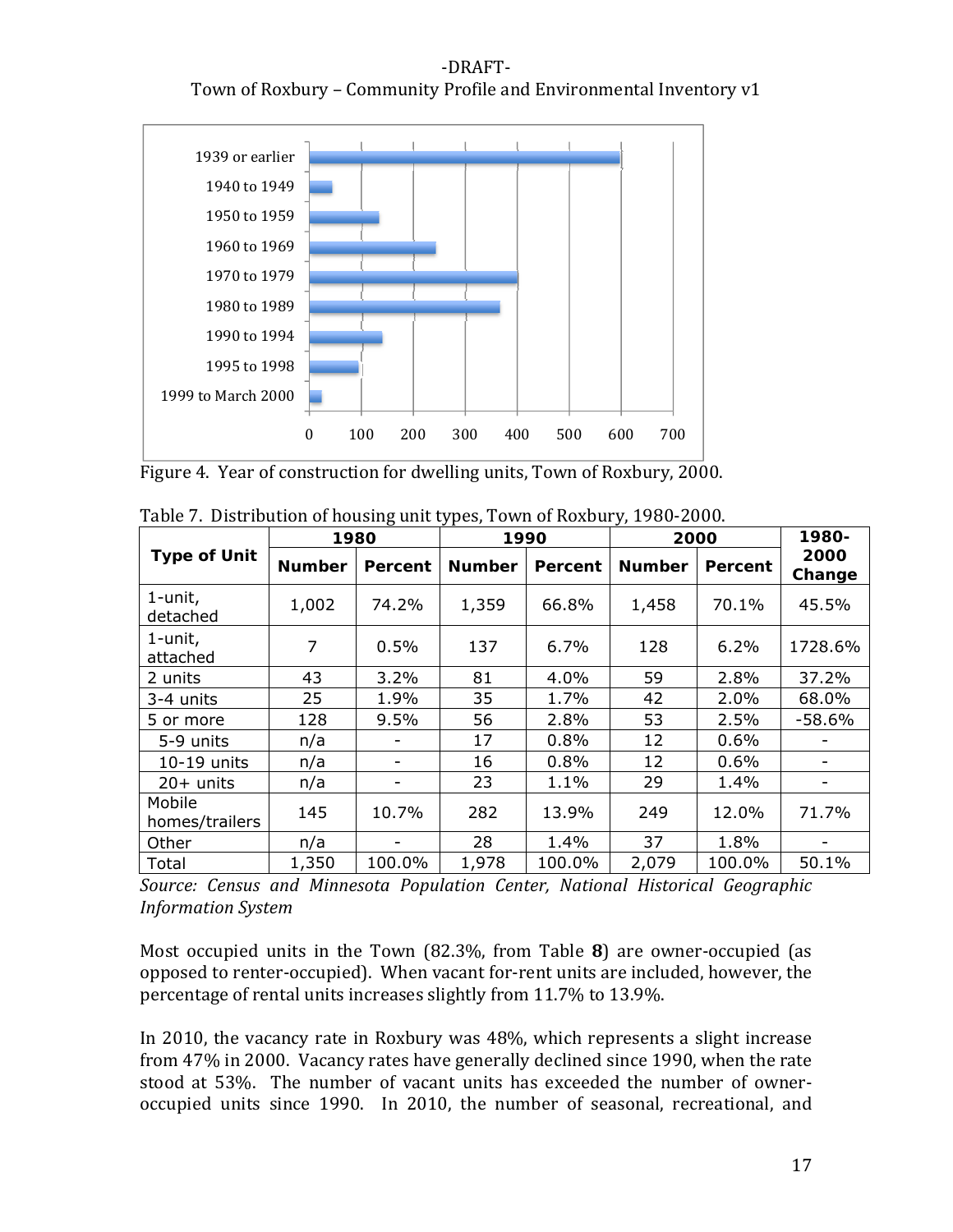#### Town of Roxbury – Community Profile and Environmental Inventory v1

occasional use units, which represents 89% of all vacant units and 43% of total units, exceeded the number of owner‐occupied units (Figure **5**).

According to a recent survey of second home owners in Roxbury, 44% occupy these residences for between 1 and 3 months each year. This survey also indicated that half of these residences have been owned for greater than 20 years.<sup>8</sup>

|          |  |  |  | Table 8. Change in occupancy status for dwelling units, 1990-2010, Town of |  |
|----------|--|--|--|----------------------------------------------------------------------------|--|
| Roxbury. |  |  |  |                                                                            |  |

|                                                     | 1990  | 2000  | 2010  |
|-----------------------------------------------------|-------|-------|-------|
| Owner-occupied                                      | 718   | 865   | 887   |
| Renter-occupied                                     | 210   | 213   | 257   |
| Vacant                                              | 1,050 | 948   | 1,047 |
| For rent                                            | n/a   | 27    | 47    |
| For sale only                                       | n/a   | 43    | 28    |
| Rented or sold,<br>not occupied                     | n/a   | 21    | 6     |
| For seasonal,<br>recreational, or<br>occasional use | n/a   | 828   | 933   |
| Other vacant                                        | n/a   | 29    | 33    |
| Total                                               | 1,978 | 2,026 | 2,191 |



Figure 5. Occupancy status of all housing units, Town of Roxbury, 2010. \*Other vacant includes for rent, for sale, rented or sold, and otherwise uncategorized vacant units.

<sup>8</sup> **[REFERENCE SECOND HOMEOWNER SURVEY]**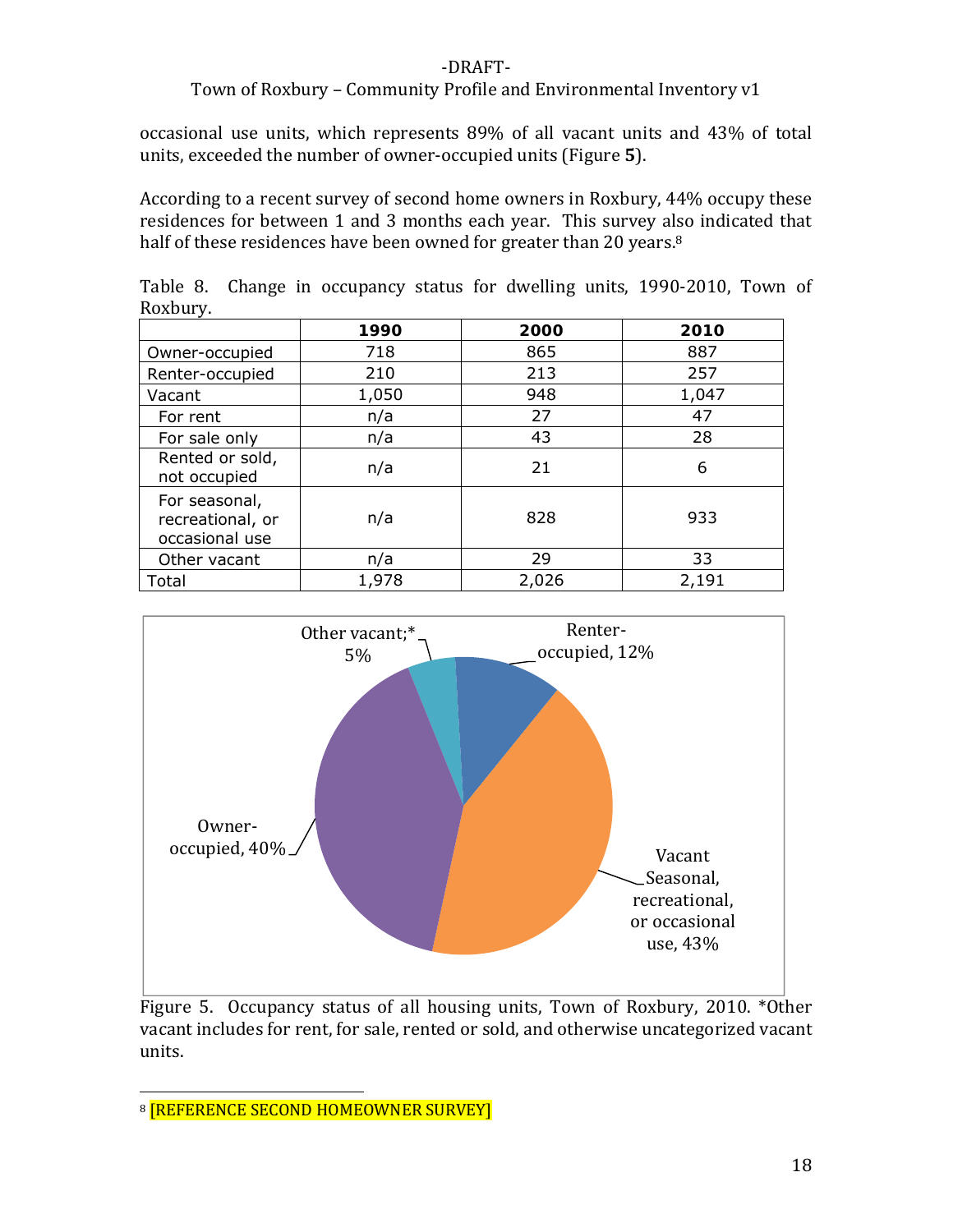#### Town of Roxbury – Community Profile and Environmental Inventory v1

As indicated by Figure **6**, the Town's population is relatively stable, with 68% of residents reporting in 2000 that they had lived in the same house in the past five years. This represents an increase of 18% since 1990. As Figure **7** illustrates, house values have fluctuated considerably while gross rents have steadily climbed. The distribution of house values in 2009 (Figure **8**) shows a peak between \$100,000 and \$150,000, with most homes in the Town priced below \$300,000.



Figure 6. Residency status, Town of Roxbury.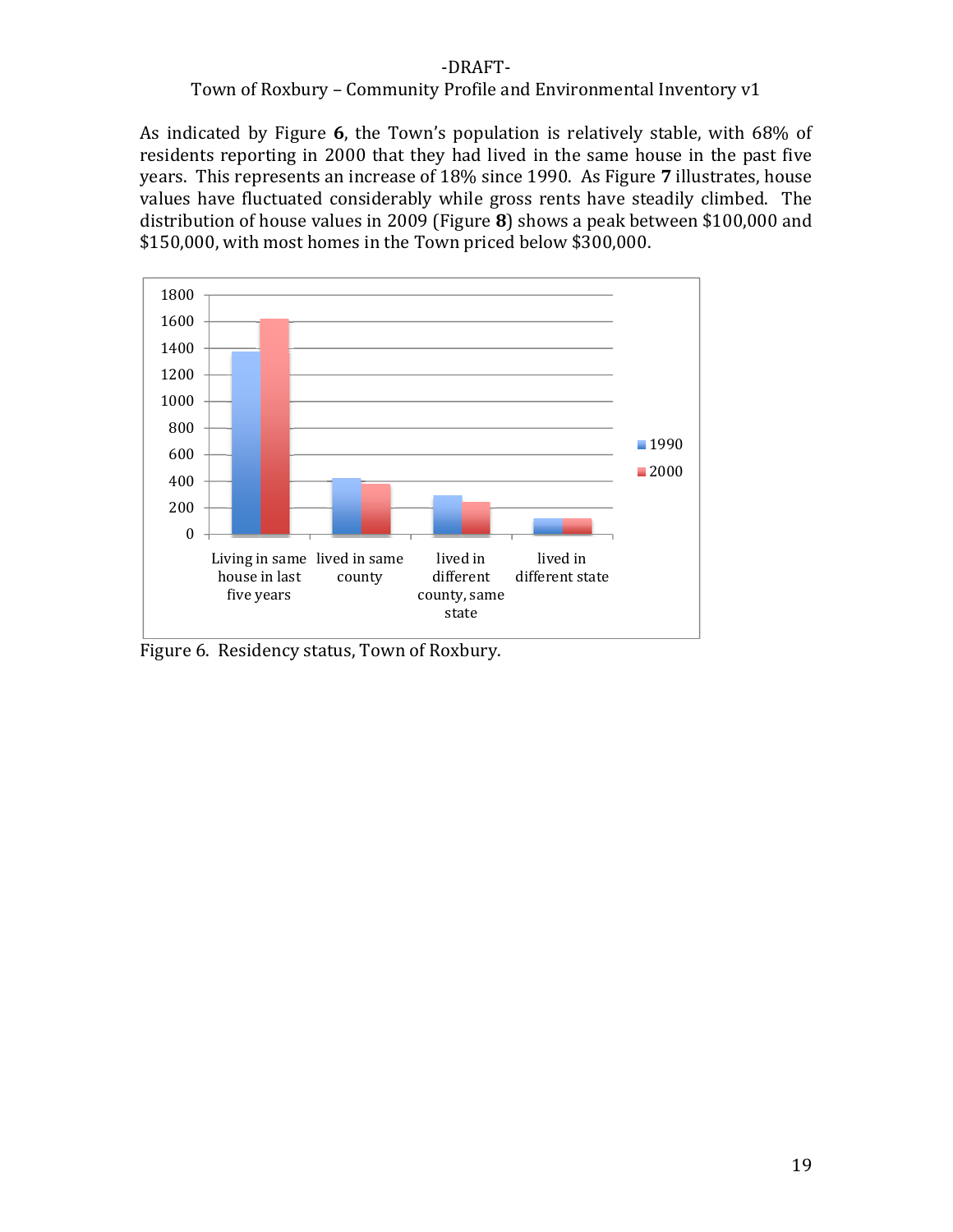‐DRAFT‐ Town of Roxbury – Community Profile and Environmental Inventory v1



Figure 7. Change in median house value and gross rent, Town of Roxbury. *Source: US Census Bureau, American Community Survey, and Minnesota Population Center, National Historical Geographic Information System***.**



Figure 8. 2009 house values distribution. *Source: citydata.com*

#### **Housing Affordability**

There are several ways to determine if housing is generally affordable in a community.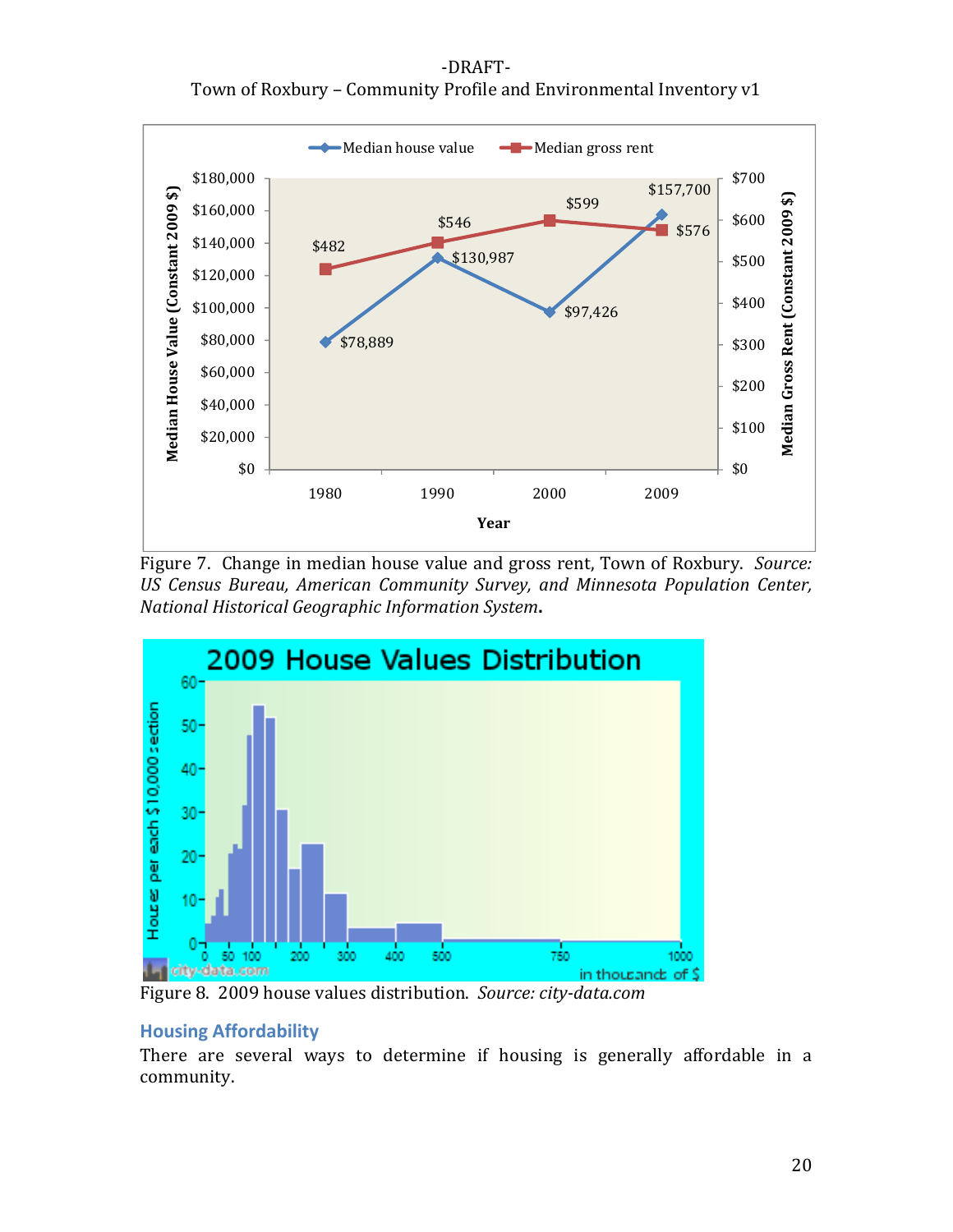#### Town of Roxbury – Community Profile and Environmental Inventory v1

#### **Proportion of Income Spend on Housing Costs**

One method is to examine the proportion of income spent on housing costs. An accepted definition of **affordable housing is housing for which a household pays no more than 30 percent of their annual income. According to the 2000 Census (**

Table **9**), which collected information on housing costs as a percentage of income, a lack of affordable housing appears to affect proportionally more renters than owners of homes: almost 50 percent of renters pay greater than 30 percent of their income for housing, whereas only about 24 percent of owners do. Median gross rent (\$481, in 2000) as a percentage of household income for renters was 27.2%. For homeowners, median selected monthly housing cost as a percentage of income was 16.7%. However, for those with a mortgage, this figure was higher (24.8%) than for those without a mortgage (12.2%).

Table 9. Selected housing costs and gross rent of specified housing units<sup>9</sup> as a percentage of household income, households, Town of Roxbury, 2000.

| <b>Percentage of Income</b> |               | <b>Renter-Occupied</b> | <b>Owner-Occupied</b> |                |  |
|-----------------------------|---------------|------------------------|-----------------------|----------------|--|
| <b>Spent On Housing</b>     | <b>Number</b> | <b>Percent</b>         | <b>Number</b>         | <b>Percent</b> |  |
| Less than 20.0              | 51            | 27.1                   | 300                   | 57.4           |  |
| 20.0 to 24.9                | 17            | 9.0                    | 27                    | 5.2            |  |
| 25.0% to 29.9               | 27            | 14.4                   | 69                    | 13.2           |  |
| 30.0 to 34.9                | 15            | 8.0                    | 47                    | 9.0            |  |
| 35.0 or more                | 50            | 26.6                   | 80                    | 15.3           |  |
| Not computed                | 28            | 14.9                   |                       | 0.0            |  |
| Total                       | 188           | 100.0                  | 523                   | 100.0          |  |

The ACS, taken by the Census Bureau, provides updated estimates for these estimates, providing a rough estimate of change in housing affordability in the Town. According to ACS estimates (Table **10**), renters pay a higher percentage of their income on housing than owners, and among homeowners, those with a mortgage pay a higher percentage. These estimates show that some renters may experience difficulty paying for housing.

<sup>&</sup>lt;sup>9</sup> For owner-occupied units, these data exclude mobile homes, houses with a business or medical office, houses on 10 or more acres, and housing units in multi‐unit buildings, and they exclude one-family houses on 10 or more acres for renter-occupied units. "Selected housing costs" for owner-occupied units includes include payments for mortgages, taxes, insurance, utilities, and other components of monthly housing expenses.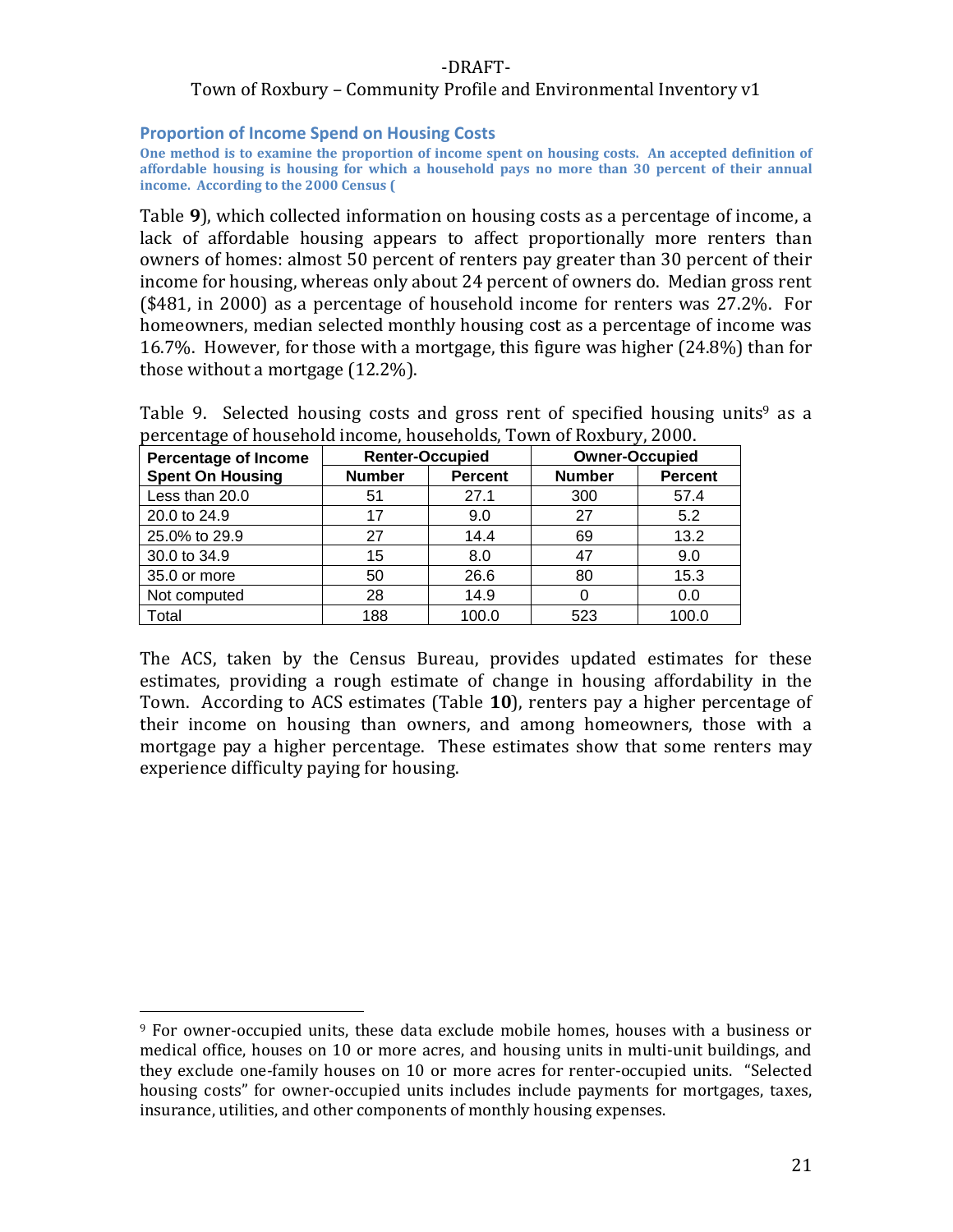#### ‐DRAFT‐ Town of Roxbury – Community Profile and Environmental Inventory v1

| Table 10. Median gross rent and selected monthly owner costs as a percentage of |  |  |  |  |  |  |
|---------------------------------------------------------------------------------|--|--|--|--|--|--|
| income, Town of Roxbury, 2006-2009.                                             |  |  |  |  |  |  |

|                                           | <b>Estimate</b> | Margin of<br>Error $(+/-)$ |
|-------------------------------------------|-----------------|----------------------------|
| Renter-occupied units paying cash<br>rent | 27.4            | 3.2                        |
| Owner-occupied units                      | 16.2            | 2.8                        |
| With a mortgage                           | 21.1            | 3.7                        |
| Without a mortgage                        | 12.3            |                            |

*Source: U.S. Census Bureau, 20052009 American Community Survey*

#### **Ratio of House Value to Income**

A second method to determine affordability is to look at the ratio between the median value of a single‐family house and median household income. Nationally, a ratio of 2 or less is considered affordable. At the 2000 Census, the median value of single‐family owner‐occupied homes stood at \$78,200, and the median household income was \$40,721. This calculates to a ratio of 1.92, indicating a high level of affordability.

For the period between 2005 and 2009, the ACS estimates for median owner‐ occupied homes and median household income were \$157,700 and \$54,970, respectively. The resulting ratio, 2.86, indicates that single-family housing in Roxbury may have become less affordable. This trend is mirrored at the county level: With the same time period and data sources, the ratio for Delaware County has increased from 2.29 to 3.03.

#### **Purchase Price Multiplier**

A third method, the purchase price multiplier, also gives an indication of affordability. This statistic represents the maximum mortgage approval amount likely to be given to potential homebuyers—usually about 2.25 times annual income. Based on the above-cited median income ACS estimate (\$54,970), this approach indicates the median income household could afford a house costing \$136,050, assuming a 10% down payment. This is lower than the ACS‐estimated median home price in the same period, \$157,700.

#### **Summary**

Taken together, the data indicate that housing has likely become less affordable for individuals with incomes close to the Town median. Both the ratio of house values to income and the purchase price multiplier methods support this observation. Given median income levels, the purchase of a new home in Roxbury may not be affordable, and owners with a mortgage typically pay more per month for housing. And this is especially the case for renters, many of whom spend more than 30% of their income on housing costs. Updated ACS estimates (See Table **10**) show that this trend has continued since 2000. Housing in the Town is most affordable for homeowners without a mortgage.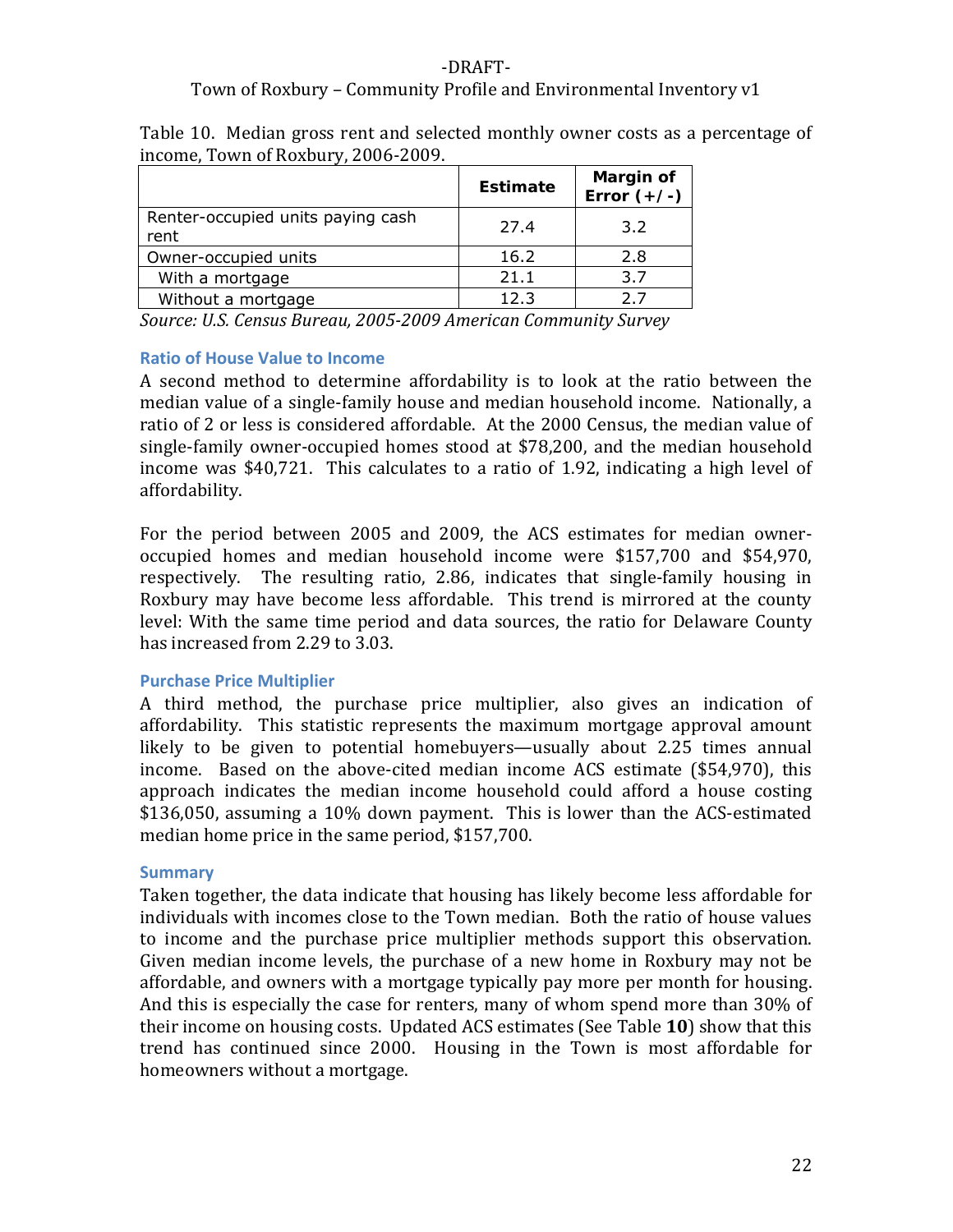Town of Roxbury – Community Profile and Environmental Inventory v1

# **Physical and Environmental Features**

Roxbury is rural in character, with development and land use patterns defined by the sharp relief afforded by the hills and valleys found in this part of the Catskills. Active farmland is found throughout the Town, although much potential agricultural land shows evidence of disuse. The Town is entirely situated within the New York City Watershed, and although there are some significant State landholdings, about [INSERT PERCENTAGE] of the Town is owned in fee by New York City, or are under some form of related easement.

#### **Water Features and Wetlands**

As depicted on the Water Features map, water covers a small portion of total land area, about **[INSERT NUMBER]** acres. Most of Roxbury is situated within the Delaware River Basin, specifically the East Branch subbasin, the headwaters of which are found along NYS Route 30 in the Town. The northern portion of the Town drains to Schoharie Creek, which flows to the Mohawk River. The Schoharie Reservoir, located partially in Roxbury, is the largest water body in Town. The Bear Kill, Vly Creek, Little Red Kill, Fall Brook, and Pleasant Valley Brook *[INSERT* OTHERS FROM ENVIRO MAPPER, DON] are the other major streams.

There are **[INSERT NUMBER]** total acres of jurisdictional wetlands in Roxbury: about [INSERT NUMBER] acres are State and **[INSERT NUMBER]** acres are Federal.<sup>10</sup> Many of these are associated with the East Branch of the Delaware River and the Schoharie Creek. Wetland systems are natural assets for many reasons, including their capacity for flood control, groundwater recharge, as temporary filters of pollution carried by streams and runoff from the land, landscape and habitat diversity, education, research, and providing food and shelter for both rare species and economically important fish, birds, and animals.

#### **Floodplains**

Floodplains in Roxbury are shown in magenta hatching on the Water Features map. Official floodplains<sup>11</sup> are mapped by the Federal Emergency Management Agency

 $10$  The State-administered wetland regulations flow from the 1975 Freshwater Wetlands Act and are administered by DEC. Specifically, the FWA protects those wetlands larger than 12.4 acres in size and certain smaller wetlands of unusual local importance by regulating certain disruptive activities, like dredging and filling. The State also regulates a 100 foot buffer area around wetlands under its jurisdiction. Federal regulation is performed by EPA and the Army Corps of Engineers, which regulate impacts to wetlands of all sizes, including those 1 acre and smaller. Permits from these agencies are needed if proposed activities will impact federal jurisdictional wetlands, which are defined by relationships to navigable bodies of water and usage by species of migratory birds.

<sup>11</sup> Floodplains are low‐lying areas adjacent to water bodies that are periodically inundated during periods of excess water flow. According to Executive Order 11988, which outlines the Federal policy for development proposed in a floodplain, a floodplain is "the lowland and relatively flat areas adjoining inland and coastal waters including floodprone areas of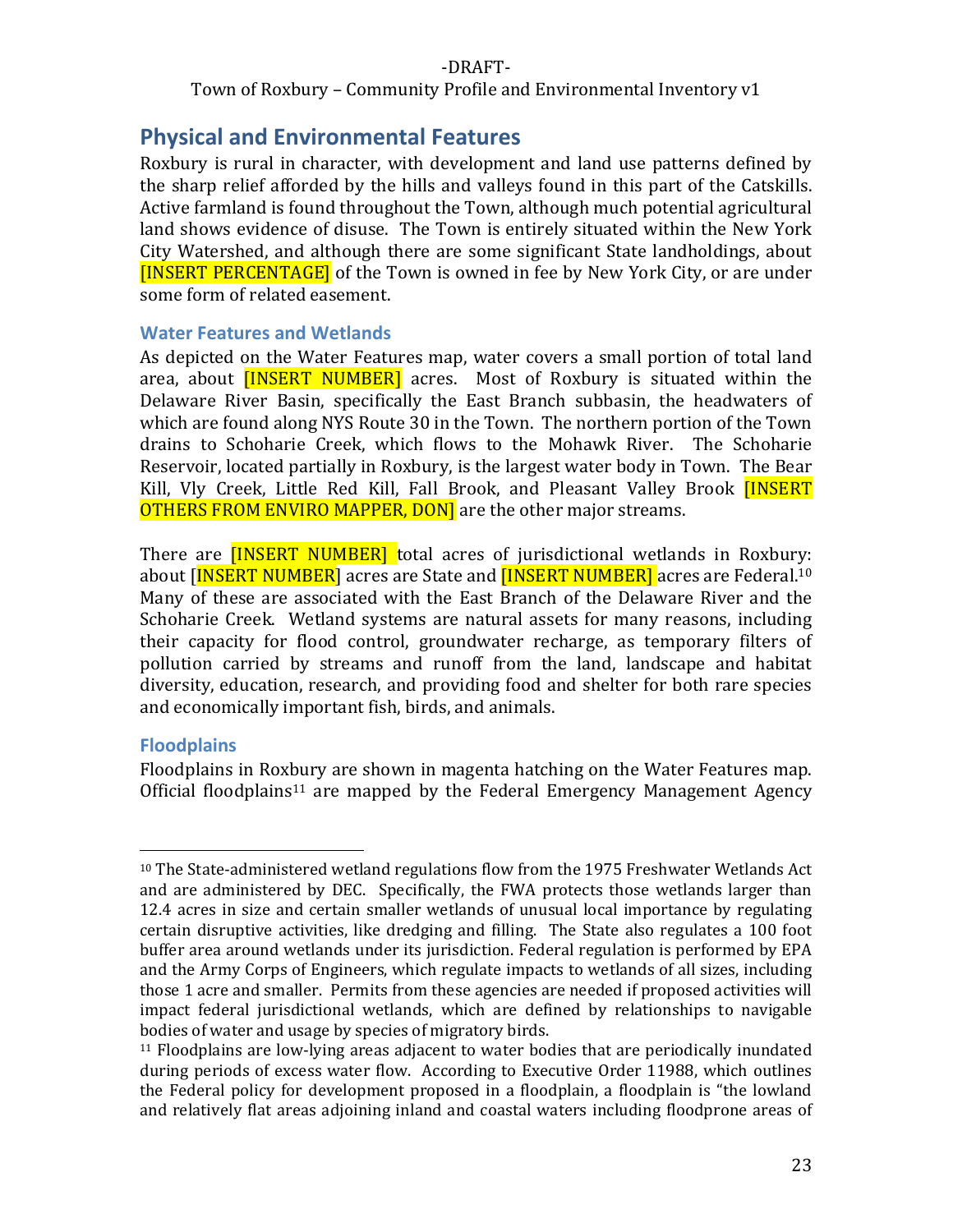#### Town of Roxbury – Community Profile and Environmental Inventory v1

along the East Branch of the Delaware River, Schoharie Creek, the Bear Kill, and a small portion of Vly Creek along the southern Town line. **[COMPLETE DESCRIPTION** OF STREAMS]

#### **Topography**

Topographical features in Roxbury are shown on the Slope and Elevation maps. Elevations in the Town range from about 1,200 feet at Schoharie Creek to about 3,400 feet atop Bearpen Mountain. The ridge along which Plattekill Mountain and Relay State Forest are found forms the western Town line, and another ridge, dominated by Bearpen Mountain and forming Vega Valley, is found along the eastern Town boundary. Elevation exceeds 3,000 feet along much of these ridgelines, and the steepest slopes (45% and greater) can be found in the northern portion of the Town. The valleys formed by this topography generally have slopes of less than 15%.

#### **Soils**

[INSERT MAP REFERENCES; INSERT SOILS MAP; COMPLETE DISCUSSION] Soils conducive to farming are principally found to the west of the East Branch and in the northern portion of the Town, although agricultural districts and farmland are found throughout the Town.

#### **Ecological Data**

Data from the Natural Heritage Program, which tracks information on rare or state‐ listed animals and plants, significant natural communities, and other significant habitats, are presented in Table 11. Roxbury is home to three listed species, and may still be home to one rare plant. In addition, there are numerous jurisdictional wetlands found throughout the town (See Water Features and Wetlands, above).

| <b>Common Name</b>               | <b>NYS Listing</b> | <b>Notes</b>                                                                                                 |
|----------------------------------|--------------------|--------------------------------------------------------------------------------------------------------------|
| Bald Eagle (bird)                | Threatened         | Breeding along the East Branch of the<br>Delaware River                                                      |
| Northern Harrier (bird)          | Threatened         | Described for block 5268D of the 2000-2005<br><b>Breeding Bird Atlas</b>                                     |
| Whorled Mountain-mint<br>(plant) | Threatened         | On open portions of Schultice Mountain                                                                       |
| Jacob's Ladder (plant)           | Rare               | Historical Record (last report: 1975); Last<br>located south of Stratton Falls, along an old<br>railroad bed |

Table 11. NYSDEC Natural Heritage Program Data, Town of Roxbury.

<u> 1989 - Andrea Santa Andrea Andrea Andrea Andrea Andrea Andrea Andrea Andrea Andrea Andrea Andrea Andrea Andr</u> offshore islands, including at a minimum, that area subject to a one percent or greater chance of flooding in any given year." This is known as the "base floodplain."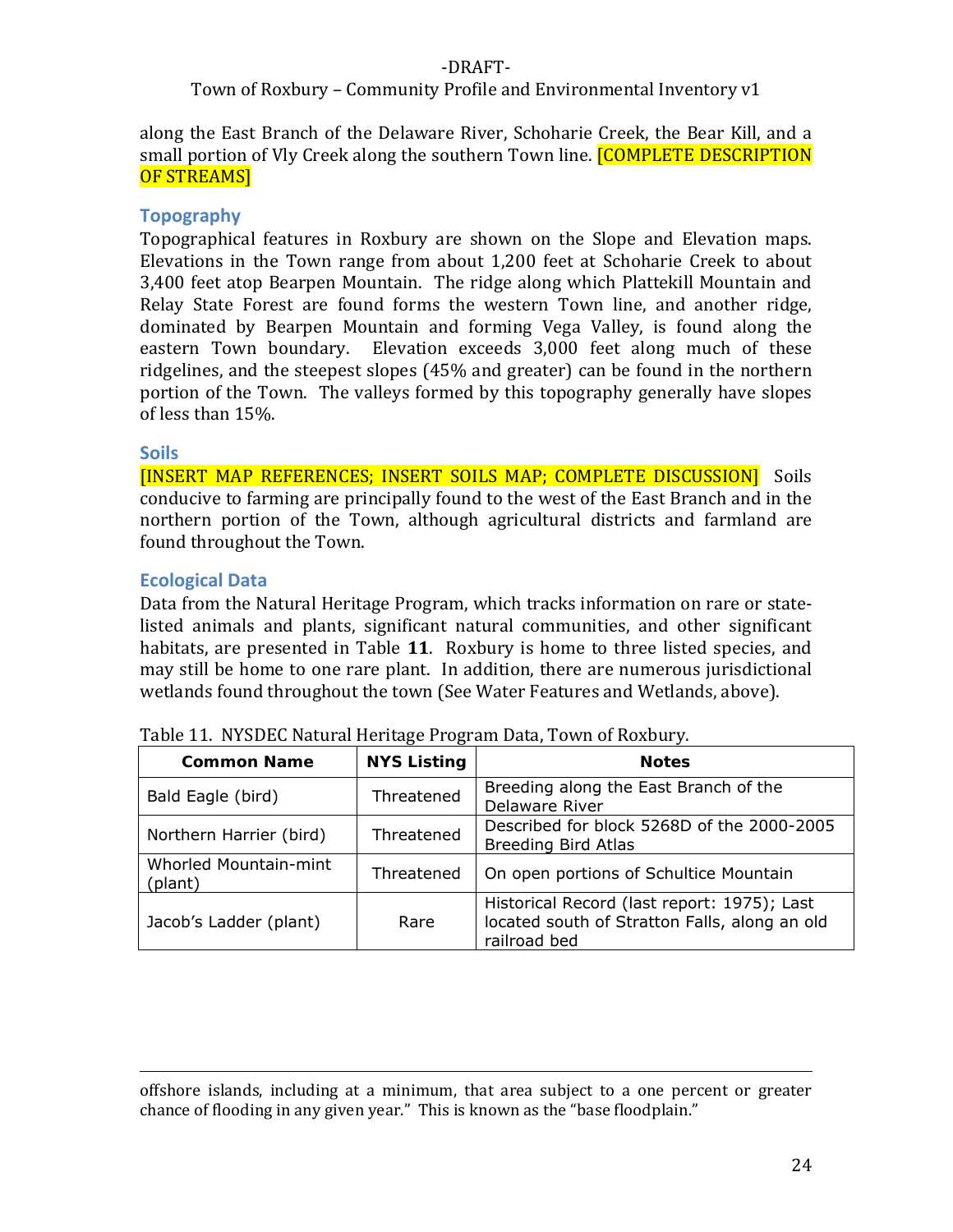#### Town of Roxbury – Community Profile and Environmental Inventory v1

# **Town Budgets**

The 2011 Town budget is presented below (Table **12**). It is composed of general, highway, and special district appropriations, which includes light, water, sewer, and fire districts. Figure **9** demonstrates the composition of the Town budget over time. In 2011, highway expenditures accounted for 48.8% of total appropriations; special districts, 24.6%; and general funds, 26.7%. Expenditures on the Town highway system accounts for nearly half of all spending: On average, between 2006 and 2011, the highway appropriation accounted for 47.4% of the Town budget.

|                            | Appropriation         | <b>Less</b>      |                |                  |
|----------------------------|-----------------------|------------------|----------------|------------------|
|                            | and                   | <b>Estimated</b> | <b>Less</b>    | <b>Amount to</b> |
|                            | <b>Provisions for</b> | <b>Revenues</b>  | Unexpected     | <b>Be Raised</b> |
|                            | Other Use (\$)        | $($ \$)          | Balance (\$)   | By Tax $(*)$     |
| General                    | 1,056,050             | 130,400          | 30,000         | 895,650          |
| Highway - Townwide         | 1,930,392             | 203,600          | 185,000        | 1,541,792        |
| <b>Special Districts</b>   |                       |                  |                |                  |
| Roxbury Light District     | 15,220                | 30               | $\overline{0}$ | 15,190           |
| Grand Gorge Light District | 13,395                | 20               | 0              | 13,375           |
| Roxbury Run Light District | 3,200                 | 5                | 0              | 3,195            |
| Roxbury Water District     | 62,435                | 19,050           | $\overline{0}$ | 43,385           |
| <b>Grand Gorge Water</b>   | 826,575               | 16,050           | 5,000          | 805,525          |
| District                   |                       |                  |                |                  |
| Denver Water District      | 36,487                | 17,050           | 0              | 19,437           |
| Roxbury Fire District      | 178,109               | O                | 9,234          | 168,875          |
| Grand Gorge Fire District  | 180,875               | 30,000           | $\Omega$       | 150,875          |
| Middletown/Hardenburgh     | 5,270                 | 0                | 0              | 5,270            |
| <b>Fire District</b>       |                       |                  |                |                  |
| Denver Sewer District Unit | 179,975               | 102,685          | 0              | 77,290           |
| Charge                     |                       |                  |                |                  |
| Debt Charge                | 15,347                | 0                | 0              | 15,347           |
| Roxbury Sewer District     | 200,117               | 162,544          | $\Omega$       | 37,573           |
| Unit Charge                |                       |                  |                |                  |
| Total                      | 4,703,447             | 681,433          | 229,234        | 3,048,879        |

Table 12. Summary of Roxbury Town Budget, 2011.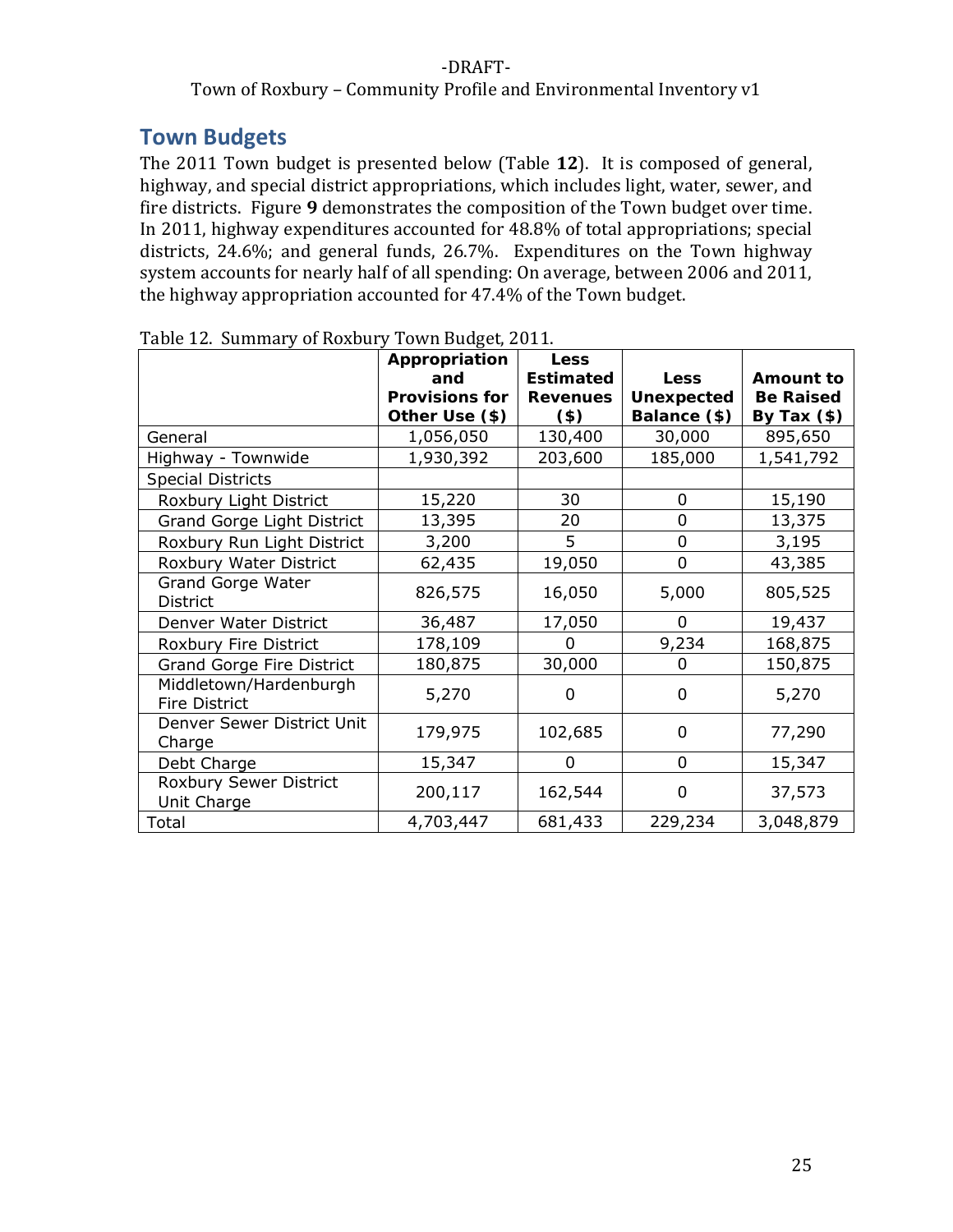‐DRAFT‐ Town of Roxbury – Community Profile and Environmental Inventory v1



Figure 9. Change in budget composition, Town of Roxbury, 2006‐2011.

The Town budget has remained stable over time, with slow growth in both total appropriations and corresponding amounts to be raised through taxation (Figure **10**).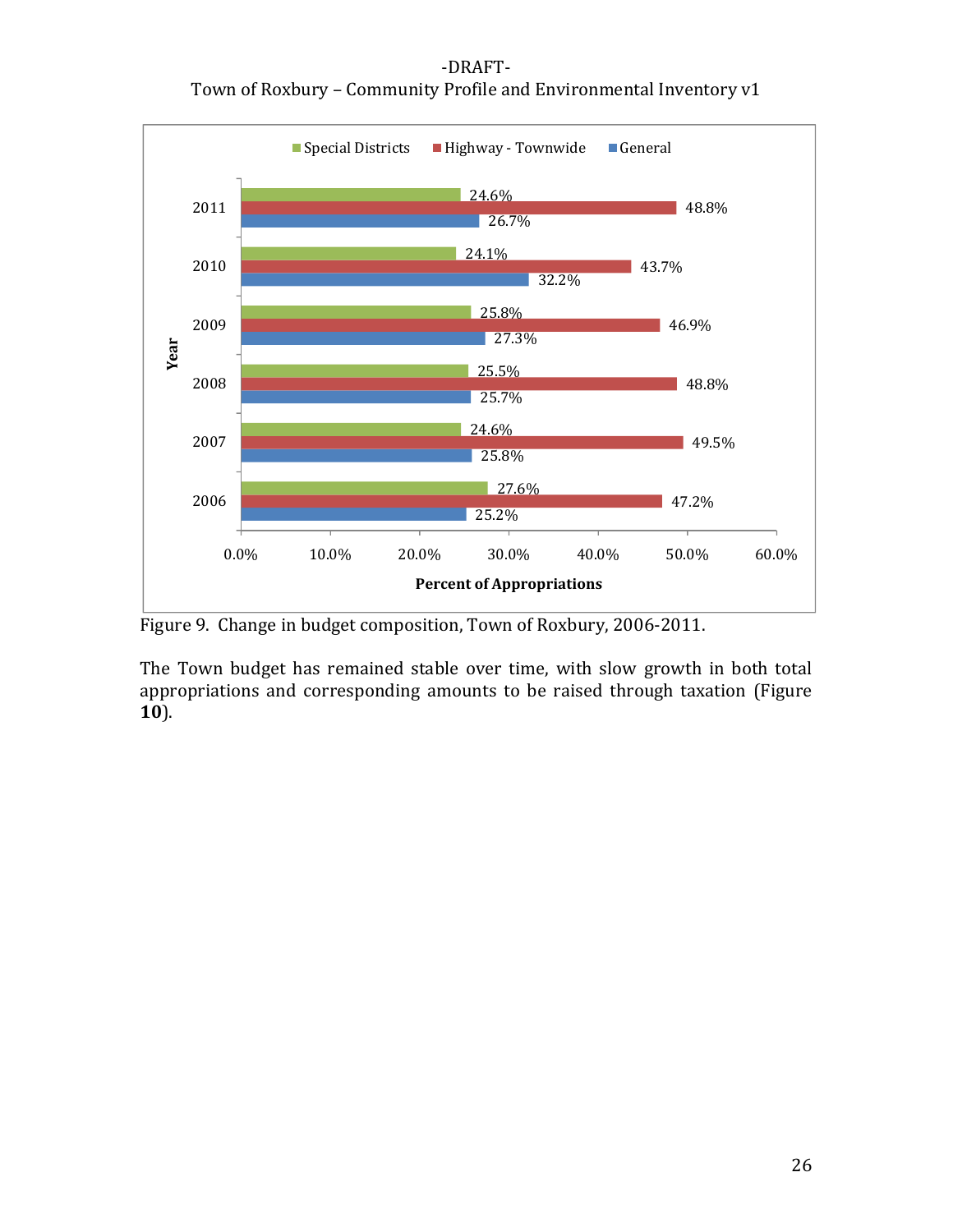‐DRAFT‐ Town of Roxbury – Community Profile and Environmental Inventory v1



Figure 10. Change in total appropriations and amount to be raised by taxes, Town of Roxbury.

When adjusted for variations in assessment practices and to include the several different tax levies on property in the Town, the overall tax burden in Roxbury is higher than neighboring towns as well as the average for Delaware County (Figure **11**). It is less than the State average, however.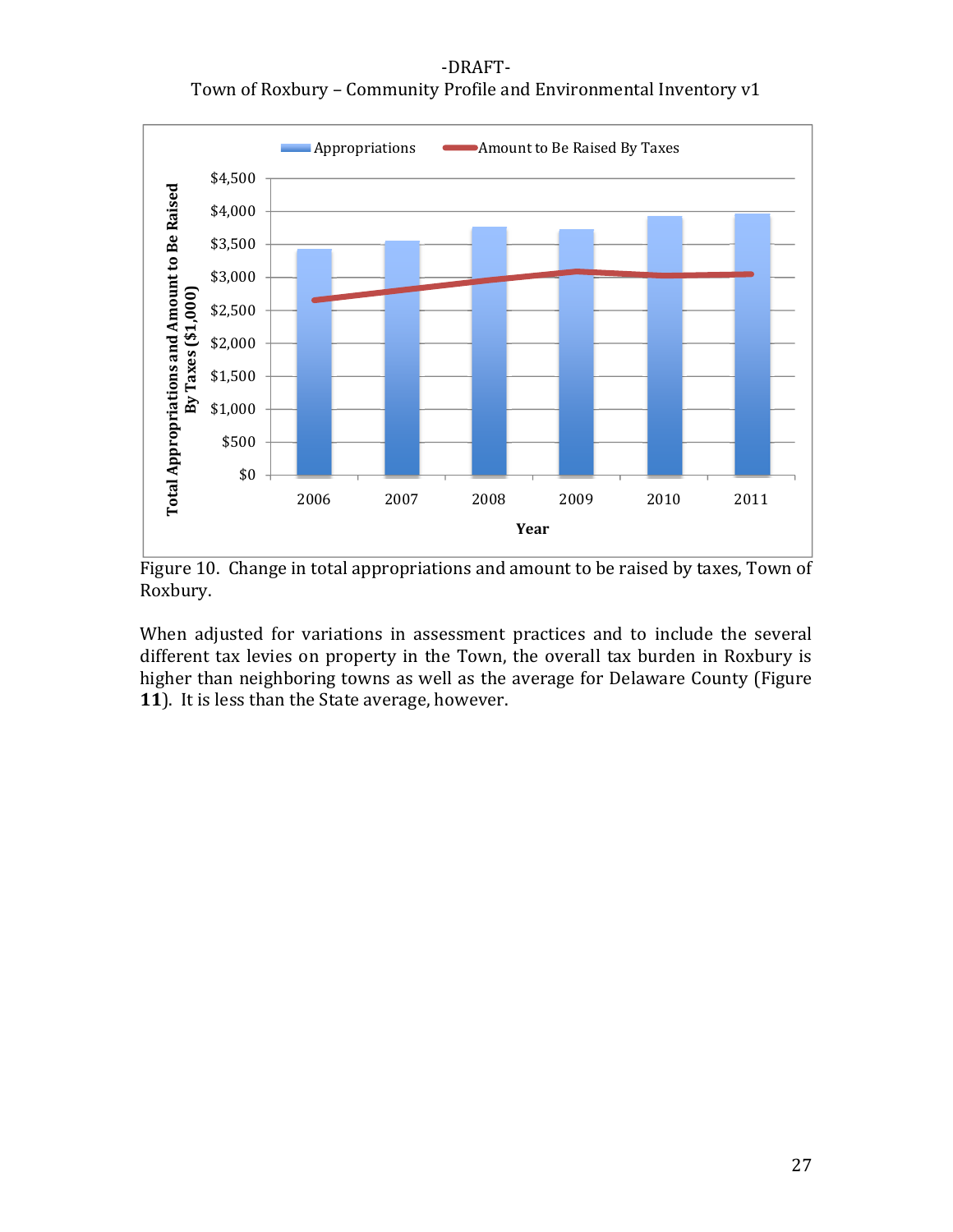‐DRAFT‐ Town of Roxbury – Community Profile and Environmental Inventory v1



Figure 11. Comparison of equalized full value tax rates, 2010. \*Overall tax rate includes county, school district, town, school, and special district tax levies. *Source: Office of the State Comptroller*

# **Schools, Community Organizations, Historic Resources, and Recreation**

#### **Schools**

Roxbury Central School District (RCSD) is the primary district serving the Town, covering some 92% of the Town's land area. The Stamford, Gilboa‐Conesville, and Margaretville School Districts serve the remaining 8%. The Grand Gorge Central School, located in Grand Gorge, operated for 50 years until its closure in 1980.

Grades Pre‐K through 12 in the RCSD are located in a single two‐story historic building on Main Street in the Town. Built in 1939, this building was last expanded in 1997, and additional facilities located at the site include several playing fields. The district proposed a small increase of less than 1% for its 2011-2012 school year annual budget, which voters approved. It has implemented a technology plan, which covers the period 2010 to 2013. This plan has set a variety of goals, including changes in the student management system, professional development, and technology replacement and infrastructure development.

Since 2001, enrollments have fluctuated between about 360 and 325 pupils, and by 2010, total enrollment showed a decline of almost 12% from 1998 levels (Table **13**). By one projection, enrollments will drop below 300 in 2015 (Figure **12**). The percentage of students eligible for free lunch, derived from a formula based on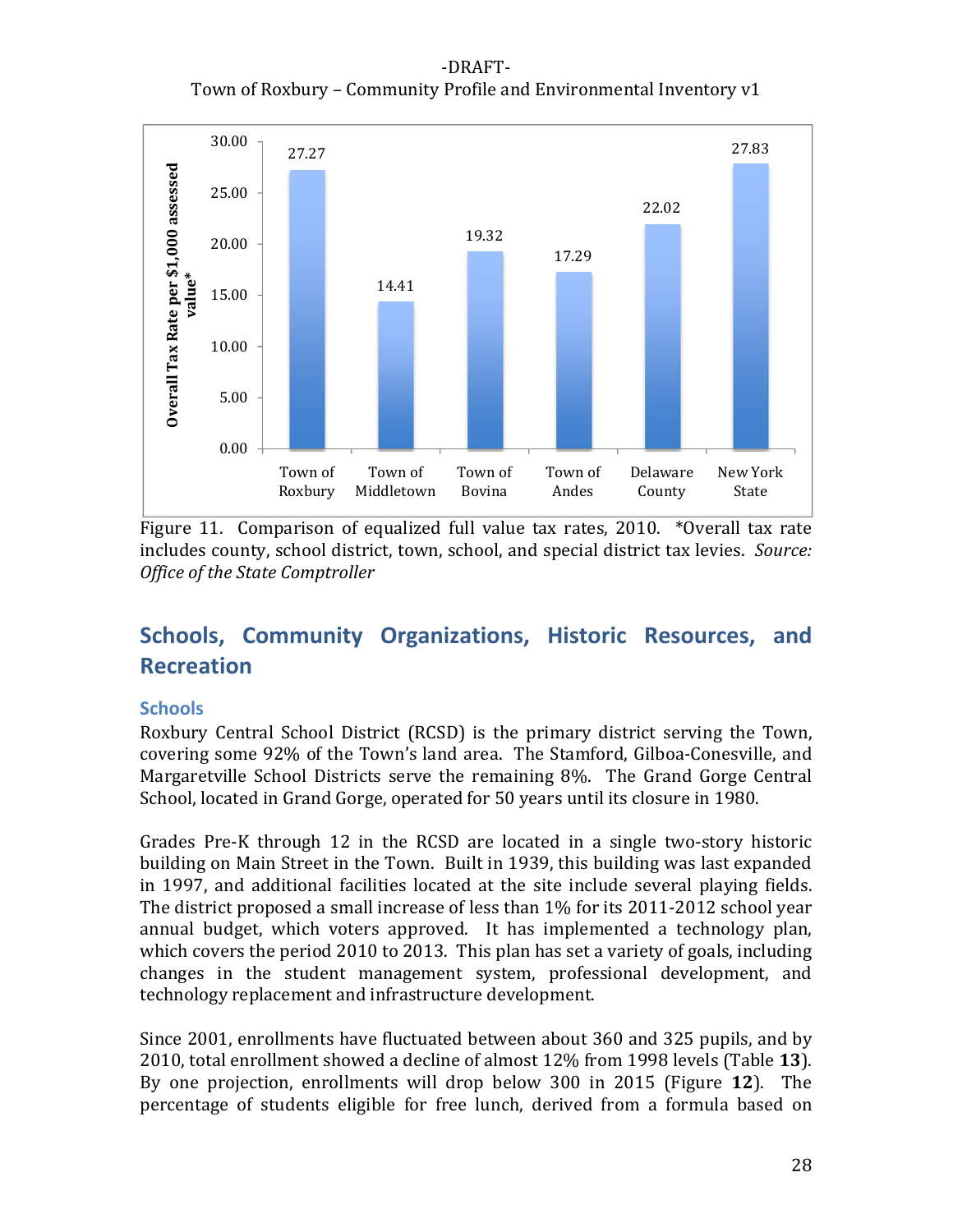#### Town of Roxbury – Community Profile and Environmental Inventory v1

household size and income, has generally risen in the period for which data are available; it has increased from a low of 12.8% in 1999‐2000 to 32.0% in 2009‐ 2010. For comparison, free lunch eligibility rates were 44.9% for Stamford, 26.9% in Gilboa‐Conesville, and 46.0% in Margaretville. Recently, the number of teachers has dropped to 39—lower than the range of 42 to 45 seen between 1998 and 2009. Expenditure per pupil for the 2008 to 2009 school year was comparable to the state average of \$19,381.

| Table 15. Ruxbully Gentral School District Sciected data by School year. |                 |                 |                 |                 |                 |
|--------------------------------------------------------------------------|-----------------|-----------------|-----------------|-----------------|-----------------|
|                                                                          | 2005 to<br>2006 | 2006 to<br>2007 | 2007 to<br>2008 | 2008 to<br>2009 | 2009 to<br>2010 |
| K-12 Enrollment                                                          | 358             | 334             | 344             | 324             | 336             |
| Elementary (K - Grade 6)                                                 | 187             | 194             | 186             | 173             | 181             |
| Secondary (Grade 7 -<br>12)                                              | 171             | 140             | 158             | 151             | 155             |
| <b>Attendance Rate</b>                                                   | 95.0%           | 95.0%           | 95.0%           | 95.0%           | n/a             |
| <b>Suspension Rate</b>                                                   | 6.0%            | 13.0%           | 2.0%            | 3.0%            | n/a             |
| Students Eligible for Free<br>Lunch                                      | 17.0%           | 29.0%           | 32.0%           | 24.0%           | 32.0%           |
| Expenditure Per Pupil                                                    | \$19,200        | \$18,755        | \$30,261        | \$20,648        | <b>NA</b>       |
| Number of Teachers                                                       | 44              | 43              | 44              | 44              | 39              |
| Student-teacher Ratio                                                    | 8.1             | 7.8             | 7.4             | 7.4             | 8.6             |

Table 13. Roxbury Central School District selected data by school year.

*Source: New York State Department of Education, Cornell University Program on Applied Demographics*



Figure 12. Total and projected enrollment by School Year, Roxbury Central School District. *Source: New York State Department of Education, Cornell Program on Applied Demographics*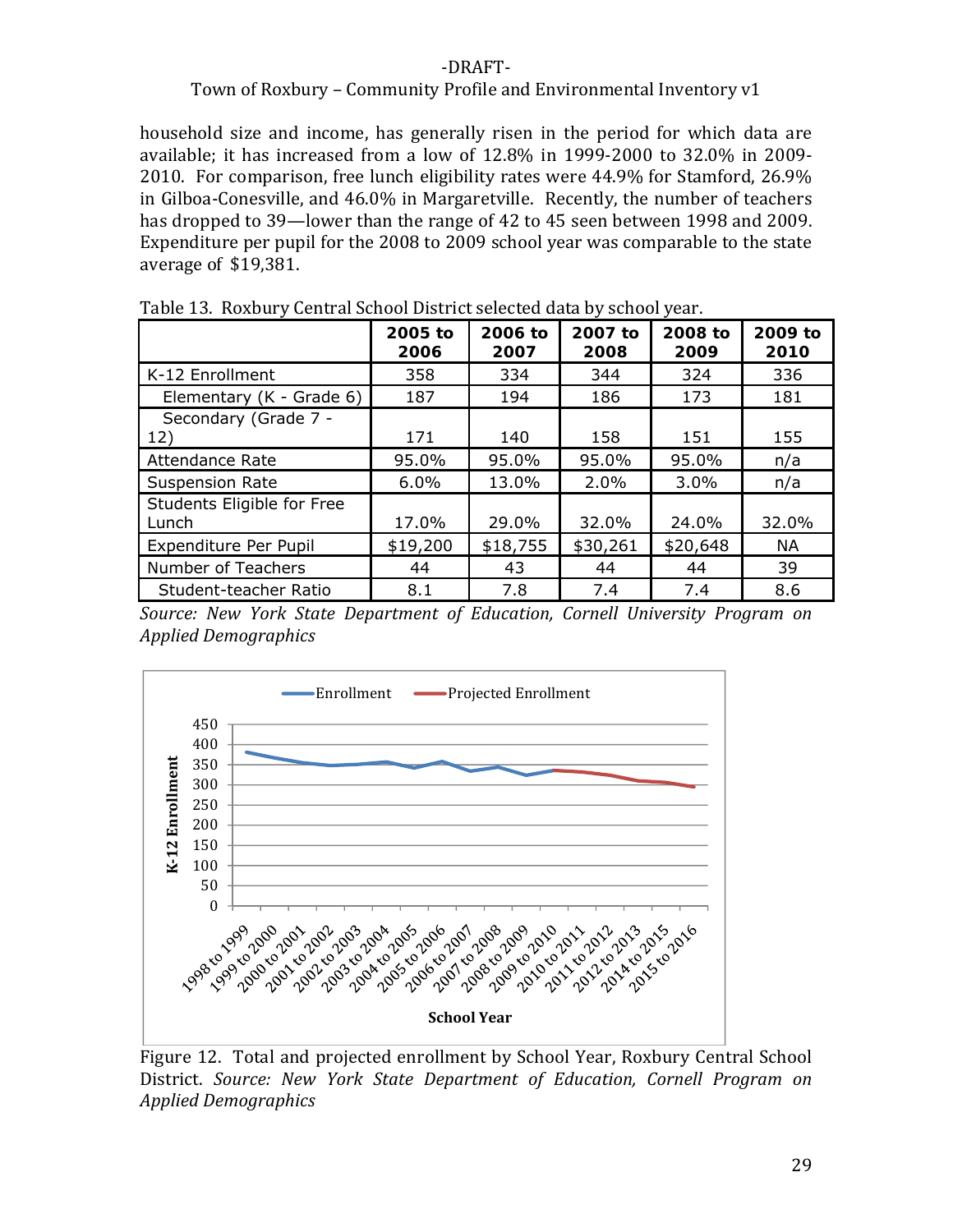## Town of Roxbury – Community Profile and Environmental Inventory v1

A useful school district financial indicator is the local revenue effort rate, which is the ratio of local revenues to aggregate property value in the school district. Figure **13** shows the local revenue effort rate for RCSD, which has recently declined to 11.0, which is less than the state rate in 2008 of 13.1. This indicates that property values may enable the school to raise more revenue.



Figure 13. Local revenue effort rate, Roxbury Central School District. *Source: New York State Department of Education, Cornell Program on Applied Demographics*

The Otsego Northern Catskills Board of Cooperative Educational Services (ONCBOCES) also operates the Northern Catskills Occupational Center located in Grand Gorge. The ONCBOCES offers 15 different Career and Technical Education programs, Alternative Education, GED, and adult students. Two New Visions Health Care Professions programs are also available for high ability seniors. ONCBOCES also provides non‐instructional assistance to its 19 component school districts, of which includes the RCS.

#### **Community Organizations**

There are numerous Community Organizations providing services to or are located in the Town. The following list was obtained from the Town Clerk and the Town website:

Catskill Community Garden Club Catskill Mah Jongg Club Girl and Cub Scouts Grand Gorge Community Action Group Grand Gorge Rescue Squad Grand Gorge Senior Dining Center Grand Gorge Senior Social Club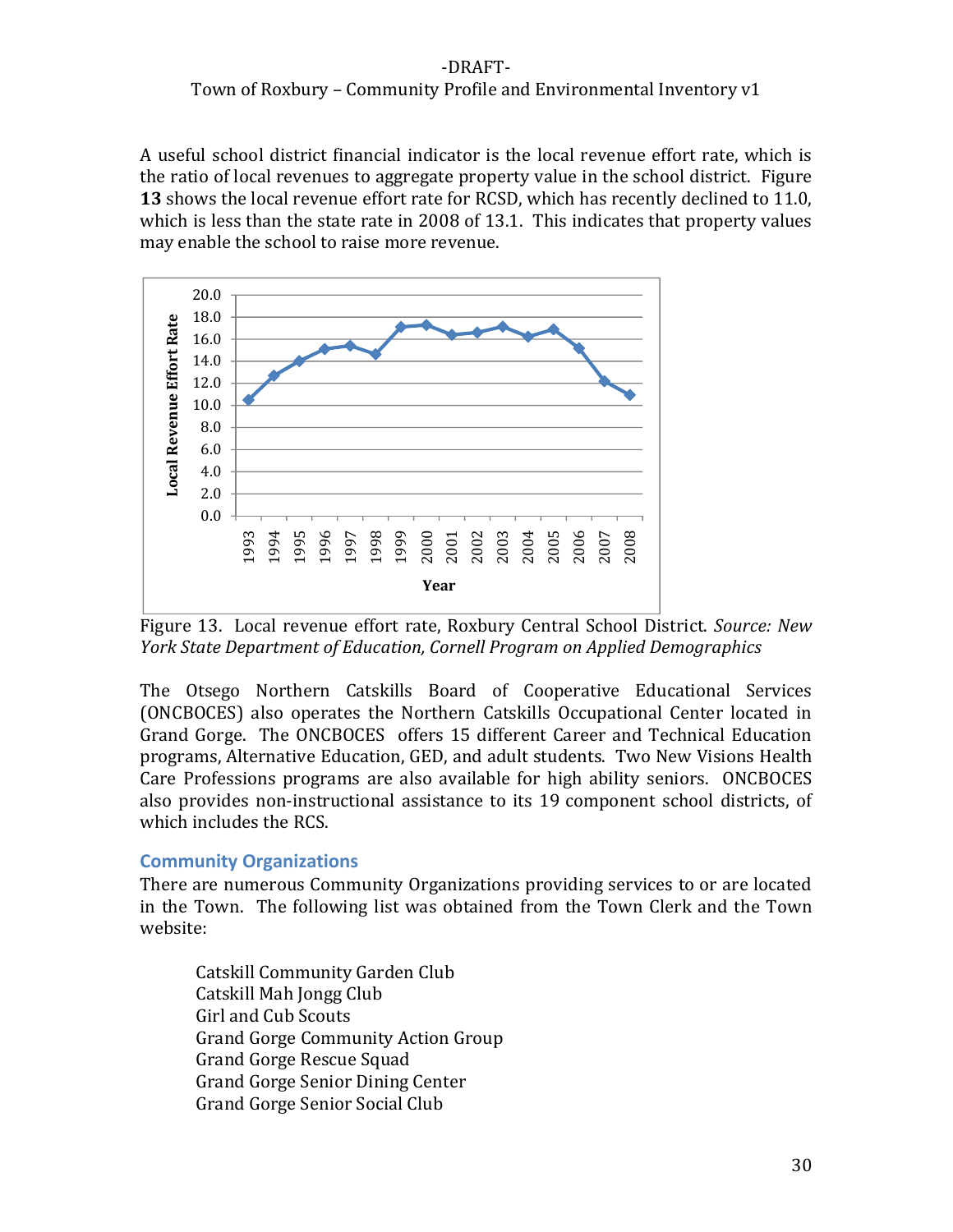Town of Roxbury – Community Profile and Environmental Inventory v1

Greater Roxbury Learning Initiative Corporation Rotary Club The Roxbury Library Association Roxbury Quilters The Roxbury Volunteer Fire Department Grand Gorge Volunteer Fire Department Writers in the Mountains Roxbury Arts Group Woodchuck Lodge Association Delaware County Youth Program (hosted at RCSD on Main Street) WIOX radio station Roxbury Senior Citizens Club

#### **Historic Resources**

A review of New York State Historic Preservation Office (SHPO) records indicate the presence of a number of historic resources, listed at both the national and state levels. A summary is provided in Table **14**.

| Table 14. National- and state-listed historic resources in the Town of Roxbury. |  |
|---------------------------------------------------------------------------------|--|
|---------------------------------------------------------------------------------|--|

| <b>Listed Resource</b>                                       |  |  |  |  |
|--------------------------------------------------------------|--|--|--|--|
| Woodchuck Lodge/John Burroughs Home                          |  |  |  |  |
| First Old School Baptist Church of Roxbury and Vega Cemetery |  |  |  |  |
| Isaac Hardenbergh House                                      |  |  |  |  |
| Roxbury Historic District                                    |  |  |  |  |
| Second Old School Baptist Church of Roxbury                  |  |  |  |  |
| Ulster and Delaware Railroad Depot and Mill Complex          |  |  |  |  |
| <b>Walter Stratton House</b>                                 |  |  |  |  |
| Hardenbergh Manor House                                      |  |  |  |  |
| Thomson Family Farm                                          |  |  |  |  |

A large portion of the Hamlet of Roxbury is contained within the Roxbury Historic District. Nationally listed in 2003, the district is bounded by NY Route 30, Delaware County Route 41, Bridge Street, Vega Mountain Road, Lake Street, and Shepard Hill Road (See Historic Sites map). It is an expanded version of the Main Street Historic District originally listed on the national register in 1988. It contains 244 contributing (the earlier district contained 86) and 67 noncontributing historic resources; in total, 239 contributing buildings, 4 sites, and 1 structure are contained within the district.<sup>12</sup>

 $12$  Properties within a historic district fall into one of two types of property: contributing and non-contributing. A contributing property, such as a 19<sup>th</sup> Century mansion, helps make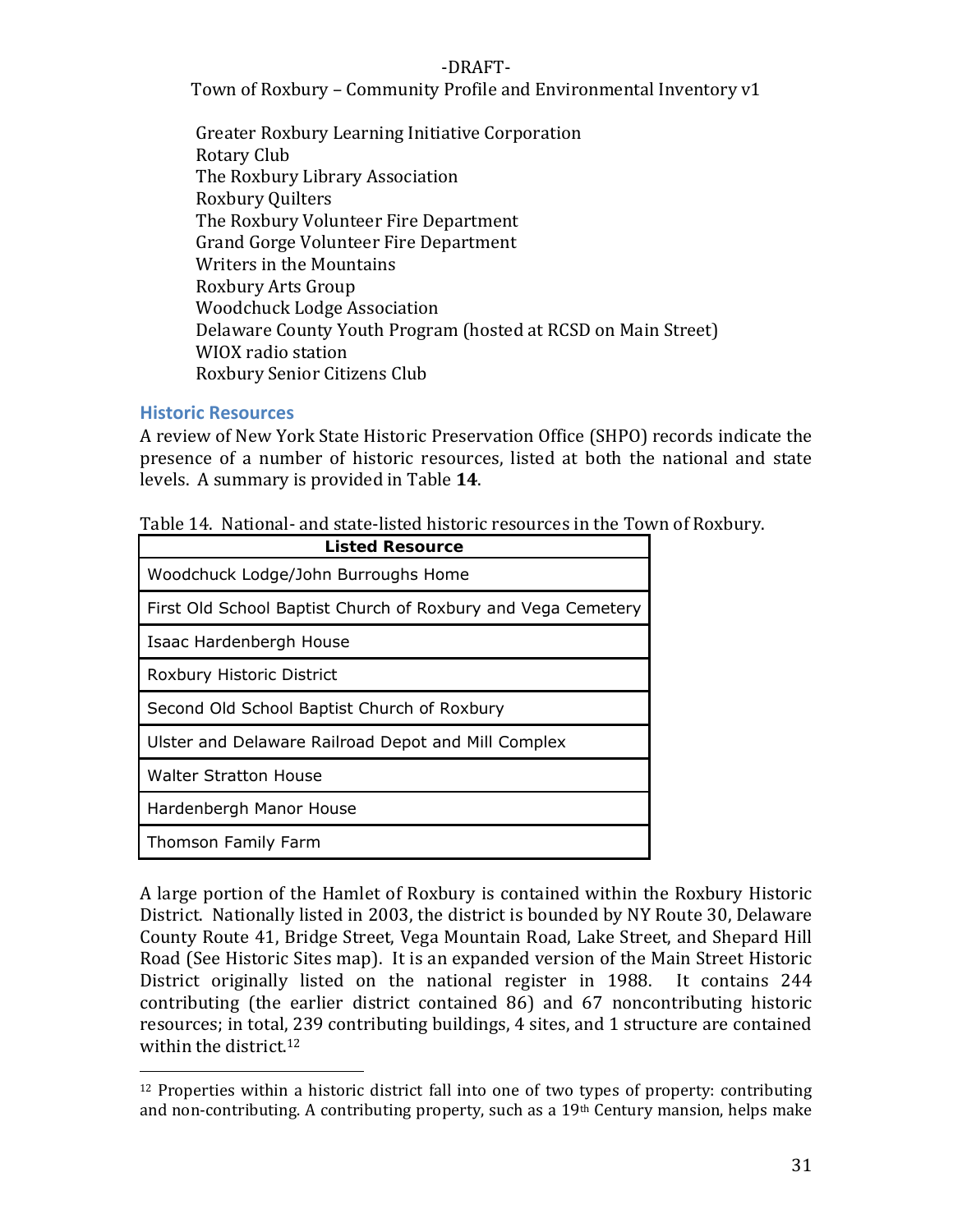#### Town of Roxbury – Community Profile and Environmental Inventory v1

According to the National Register Nomination Form, "The historic district encompasses the entire area developed as the hamlet of Roxbury from the early nineteenth century to the mid‐twentieth century, including commercial and residential areas, railroad related features and right‐of‐way, Kirkside Park, and the adjacent Shepard Hills Gold Course, which is laid out on the side of the steep mountain that frames the hamlet on the west side of the river. The Roxbury Historic District is significant as a distinctive intact example of a rural Catskill Mountain hamlet."

Woodchuck Lodge, first listed as a National Historic Landmark in 1962 and, later, on the National Register in 1987, is located outside of the Hamlet of Roxbury, on Burroughs Memorial Road. It was the home of John Burroughs from 1910 until his death in 1921. The listed property totals about 25 acres and contains both the Lodge itself as well as the surrounding fields, which figured prominently in Burroughs' childhood, and which he wrote about in several of his books and collections of essays.

The house is privately owned and open to the public on summer weekends, while Burroughs Memorial Field, which is a 3.5 acre parcel containing his gravesite below "boyhood rock," is owned by the State and is also open to the public. According to the Nomination Form, "The land surrounding Woodchuck Lodge is as important as the building. It is John Burroughs' writings about the land and its natural features that has national significance, and the house without its context has a severely diminished meaning."

SHPO records also reveal several historic cemeteries:

- Person Cemetery
- Vega Cemetery
- Parker Cemetery
- Main Street Cemetery
- Fairview Cemetery

Finally, there are a number of Archaeologically Sensitive Areas found throughout the Town. These areas are defined by SHPO as areas that either a) contain known archaeological sites or b) where the discovery of archaeological sites is predicted. Many of these sites are associated with the listed historic resources found in Table 14, and two principle clusters of sensitive areas are apparent from SHPO mapping data: an area generally extending along Route 30 south of the Roxbury Historic District, and in the northeast corner of the Town.

<u> 2002 - Andrea San Andrea San Andrea San Andrea San Andrea San Andrea San Andrea San Andrea San Andrea San An</u>

a historic district historic, a non contributing property, such as a modern medical clinic, does not. The contributing properties are key to a historic district's historic associations, historic architectural qualities, or archaeological qualities. A property can change from contributing to non contributing and vice versa if significant alterations take place.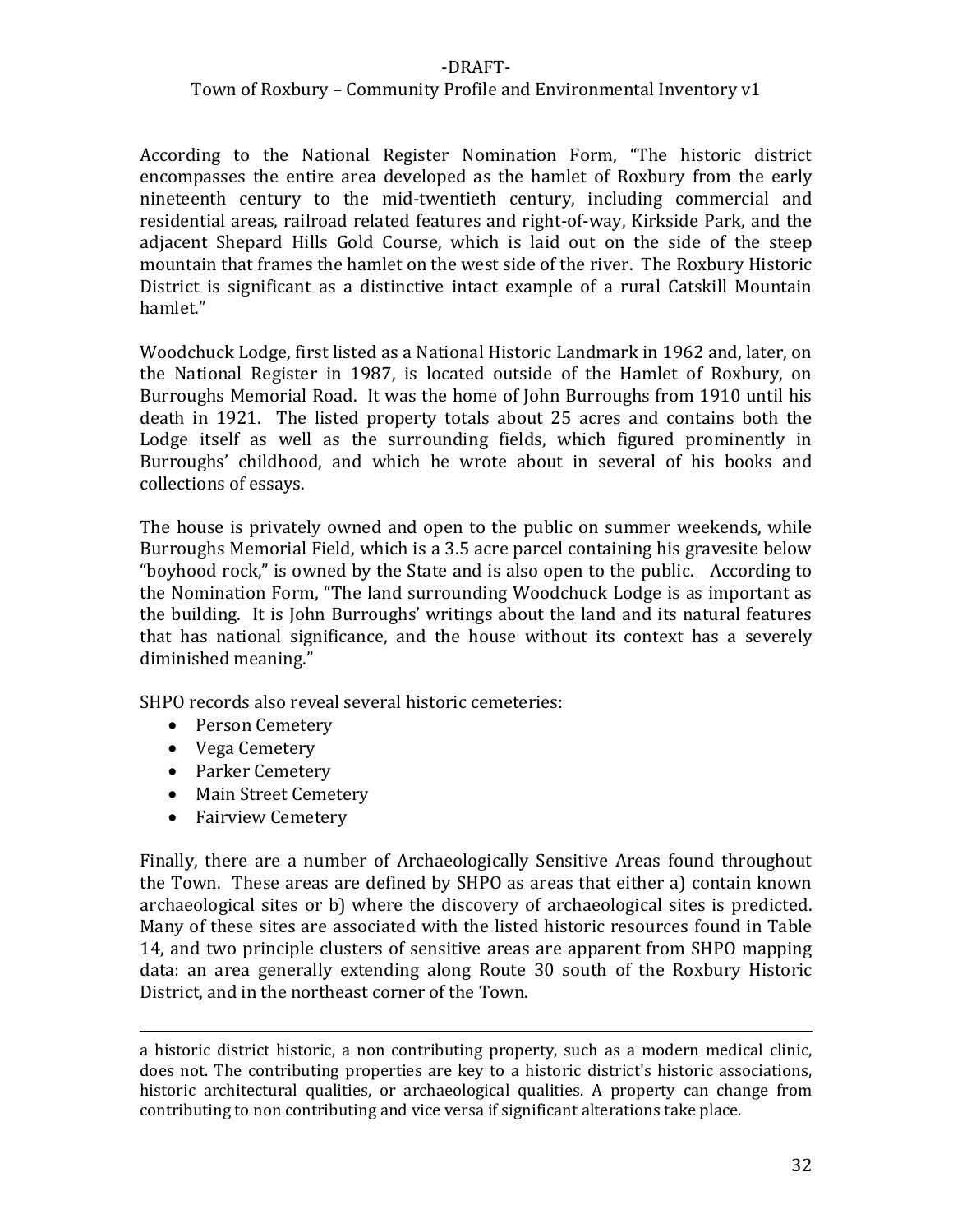#### Town of Roxbury – Community Profile and Environmental Inventory v1

#### **Recreational Resources**

Numerous recreational opportunities exist in and around Roxbury. These include a variety of State and New York City‐owned lands. The Catskill Forest Preserve is in close proximity to the east of Roxbury, and over 3,000 acres of New York City lands offer a variety of opportunities within the Town. Table **15** outlines recreational access to New York City‐owned lands within the Town.

| Area                               | Location                                  | <b>Public</b><br><b>Access</b><br>Area | <b>Hike</b> | Fish      | Hunt      | <b>Trap</b> | <b>Acres</b> |
|------------------------------------|-------------------------------------------|----------------------------------------|-------------|-----------|-----------|-------------|--------------|
| <b>Buffalo</b><br>Hollow           | George Lawrence Rd.                       | $\sqrt{}$                              | $\sqrt{}$   |           | $\sqrt{}$ | $\sqrt{}$   | 90           |
| Delaware<br><b>Headwaters</b>      | Route 30                                  | $\sqrt{}$                              | $\sqrt{}$   |           | $\sqrt{}$ |             | 559          |
| Duggan Hill                        | Duggan Hill Rd.                           |                                        | $\sqrt{}$   |           | $\sqrt{}$ |             | 192          |
| Hardscrabble<br>Road               | Hardscrabble Road                         |                                        | $\sqrt{}$   |           |           |             | 47           |
| <b>Hinkley</b>                     | Carroll Hinkley Rd.                       | $\sqrt{}$                              | $\sqrt{}$   |           | $\sqrt{}$ | $\sqrt{}$   | 87           |
| McGregor<br>Mountain               | NY Route 23                               |                                        | $\sqrt{}$   |           | $\sqrt{}$ |             | 256          |
| <b>New</b><br>Kingston<br>Mountain | New Kingston<br>Mountain Rd.              | $\sqrt{}$                              | $\sqrt{}$   |           | $\sqrt{}$ | $\sqrt{}$   | 282          |
| Plattekill<br>Mountain             | Lower Meeker Hollow<br>Rd.                | $\sqrt{}$                              | $\sqrt{}$   | $\sqrt{}$ | $\sqrt{}$ | $\sqrt{}$   | 716          |
| Pleasant<br>Valley                 | Baumback Rd.                              |                                        | $\sqrt{}$   |           | $\sqrt{}$ |             | 79           |
| Sally's Alley                      | Route 36, Sally's<br>Alley                | $\sqrt{}$                              | $\sqrt{}$   | $\sqrt{}$ | $\sqrt{}$ | $\sqrt{}$   | 257          |
| Vega<br>Mountain                   | Vega Mountain Rd.                         | $\sqrt{}$                              | $\sqrt{}$   |           | $\sqrt{}$ | $\sqrt{}$   | 45           |
| <b>West Halcott</b>                | Red Kill Rd.                              |                                        | $\sqrt{}$   | $\sqrt{}$ | $\sqrt{}$ |             | 110          |
| West<br>Schoharie                  | Willium Lutz Rd.                          |                                        | $\sqrt{}$   |           | $\sqrt{}$ |             | 321          |
| West<br>Settlement                 | Roses Brook,<br><b>Burroughs Memorial</b> | $\sqrt{}$                              | $\sqrt{}$   |           | $\sqrt{}$ | $\sqrt{}$   | 34           |

Table 15. New York City‐Owned Recreation Areas and Use Designations.

*Adapted from New York City Department of Environmental Protection, www.nyc.gov/html/dep/html/recreation/index.shtml.*

New York City Department of Environmental Protection (NYCDEP) recently opened up all NYCDEP‐controlled lands that are adjacent to state‐owned lands for hunting and fishing. The Schoharie Reservoir, a portion of which is located in the Town, is open to fishing, and portions of Schoharie Creek are stocked with trout by NYSDEC. Regulation of hunting and similar activities on DEP lands follows NYSDEC management unit rules and regulations.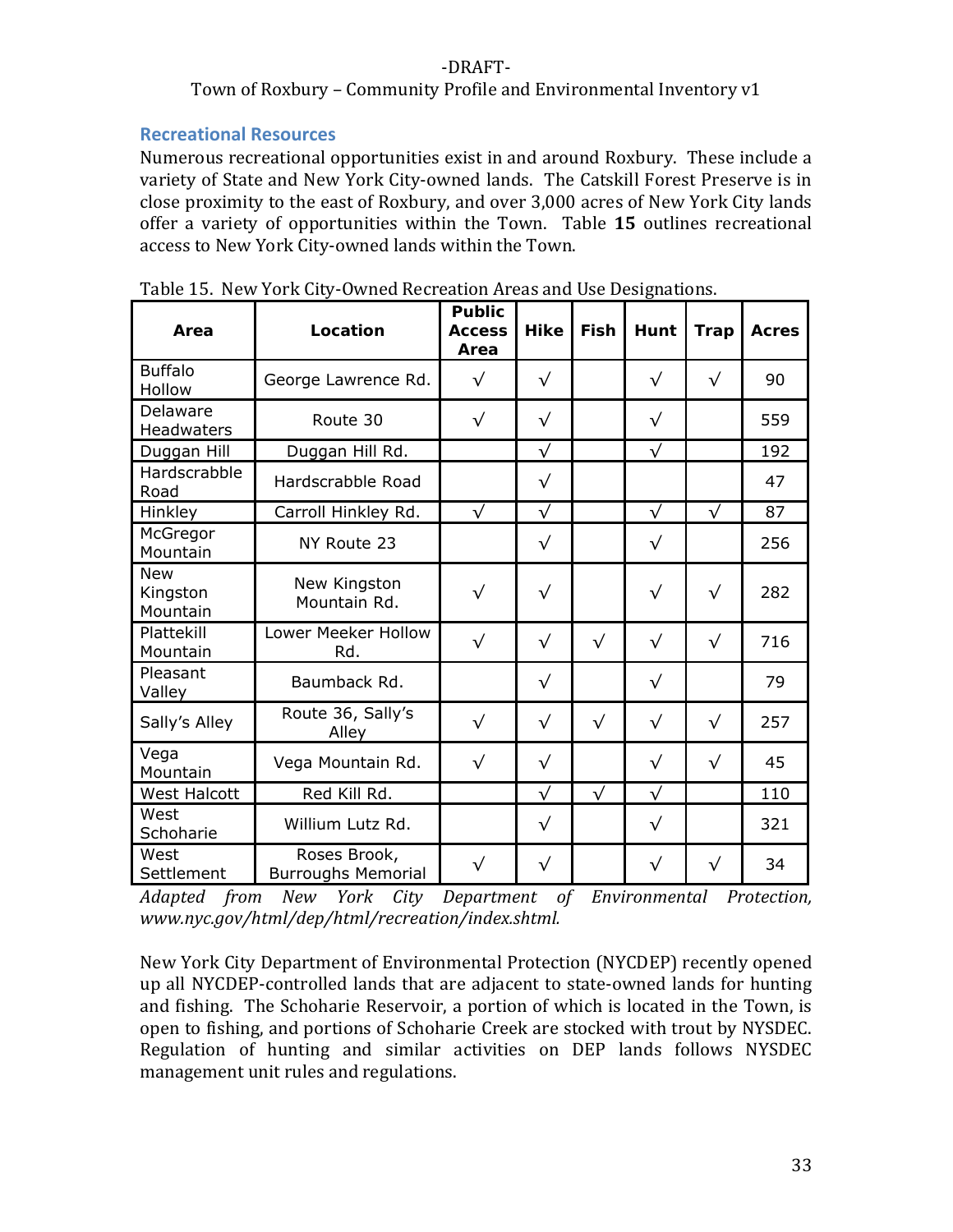#### Town of Roxbury – Community Profile and Environmental Inventory v1

State‐owned lands managed by the New York State Department of Environmental Conservation (NYSDEC) in the Town include portions of several state forests (See the Public Lands map). Relay State Forest straddles portions of the Towns of Stamford and Roxbury. It was created in 2000 and hosts hiking as well as horse riding trails, and it is also managed for logging. Significant portions of Plattekill State Forest, which surrounds the Plattekill ski area, are also located in Roxbury. Bearpen Mountain State Forest also straddles the Greene and Delaware County line.

Recreational businesses in Roxbury include skiing, golf, horseback riding, ATV riding, snowmobiling, hiking, and indoor and outdoor baseball, softball, and soccer fields. A more detailed list of private and nonprofit or public recreation opportunities is provided in Table **16**.

| Location                                | <b>Types of Activities Available</b>                                                       |
|-----------------------------------------|--------------------------------------------------------------------------------------------|
| Outdoor                                 |                                                                                            |
| Plattekill<br>Mountain                  | Skiing (winter); Mountain Biking, Camping, Chairlift Rides,<br>Hiking (summer)             |
| Stone Tavern<br>Farm                    | Horseback Riding, Star Watching, ATV rentals, Hiking,<br><b>XCountry Skiing, Paintball</b> |
| Shepard Hills<br>Golf                   | Golf, Hiking, Snowmobiling, Cross Country Skiing                                           |
| Kirkside Park                           | Picnicking, Walking, Cross Country Skiing, Snowshoeing,<br>baseball, Soccer, Softball      |
| Catskill Scenic<br>Trail                | Hiking, Xcountry Skiing, Horseback Riding, Cycling                                         |
| Grand Gorge<br>Civic Center             | Baseball, Softball                                                                         |
| Delaware and<br><b>Ulster Rail Ride</b> | Scenic Train Rides, Train Museum                                                           |
| <i>Indoor</i>                           |                                                                                            |
| Grand Gorge<br>Civic Center             | <b>Basketball</b>                                                                          |

Table 16. Other recreational resources, Town of Roxbury.

# **Community Facilities and Infrastructure**

#### **Transportation and Highways**

There are a variety of road types in the Town totaling approximately 143 miles. Town‐owned roads constitute the majority of roadway mileage (Table **17**) and are mostly paved. County and State roads together comprise 31 total miles.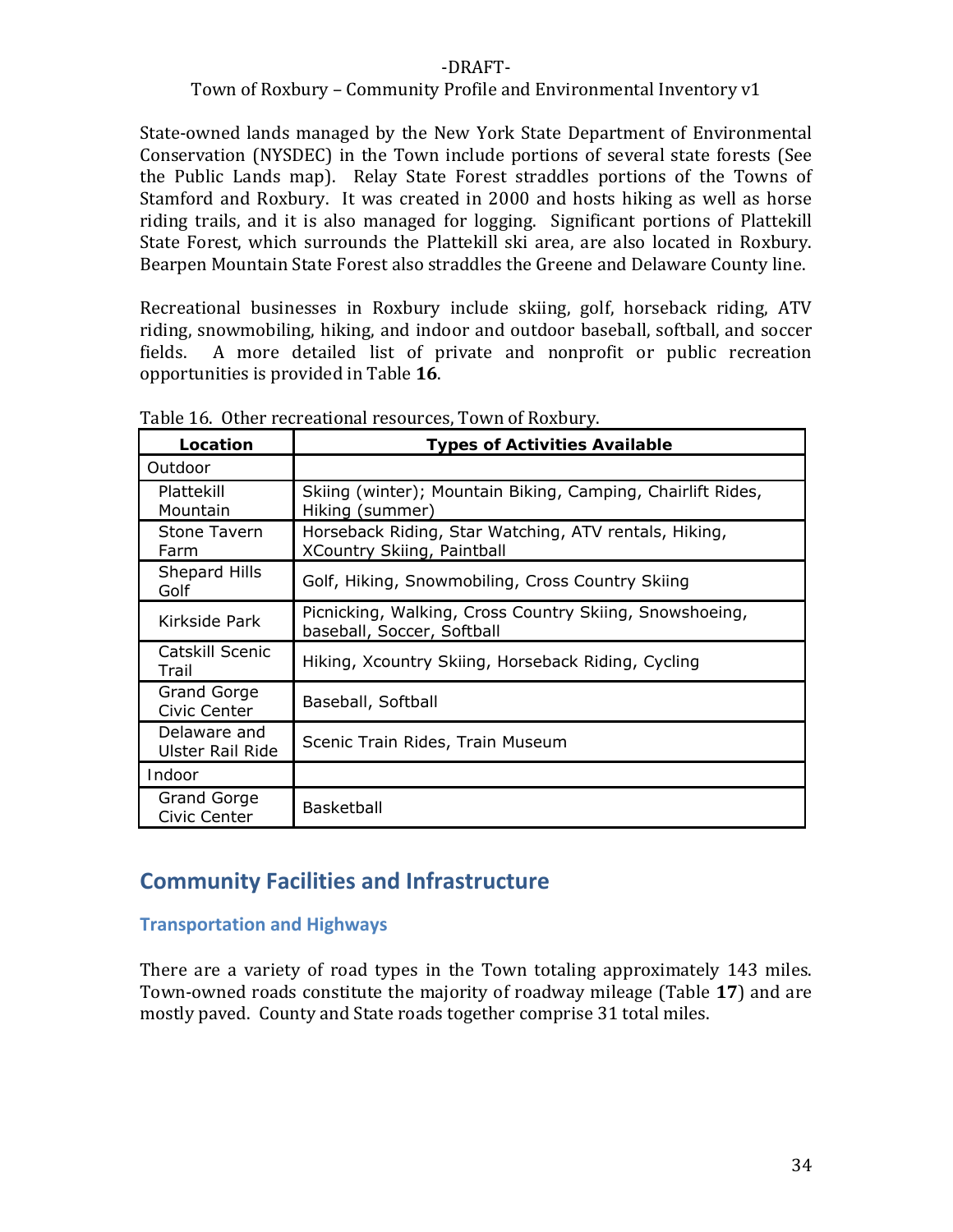## ‐DRAFT‐ Town of Roxbury – Community Profile and Environmental Inventory v1

|                  | Town | County | <b>State</b> |
|------------------|------|--------|--------------|
| Miles            | 112  | 10     | 21           |
| Condition        |      |        |              |
| Paved            | 82%  | 100%   | 100%         |
| Dirt or crusher- |      |        |              |
| run stone        | 18%  |        |              |
| Total            | 100% | 100%   | 100%         |

Table 17. Mileage and condition of roads, Town of Roxbury.

*Source: Partially adapted from the 2002 Comprehensive Plan.*

#### **State Roads**

State Routes 23 and 30 pass through the Town. Traffic counts (average annual daily traffic volume) generally increased through 1990, remained mostly stable between 1990 and 2005, and have declined on several sections of State roads since then. Historically, Route 23 appears to have carried more traffic and shows higher total traffic counts consistently since the 1970s. Over time, traffic on Route 30 has generally been lower, although it has increased steadily since 1977 (See Figure **14**).



Figure 14. Average annual daily traffic volume on State roads, Town of Roxbury.

According to recent State traffic volume estimates (Table **18**), the portion of Route 23 west of Route 30 in Grand Gorge experiences the highest traffic volumes; it also showed the greatest 3-year increase among all segments studied (41.2%). The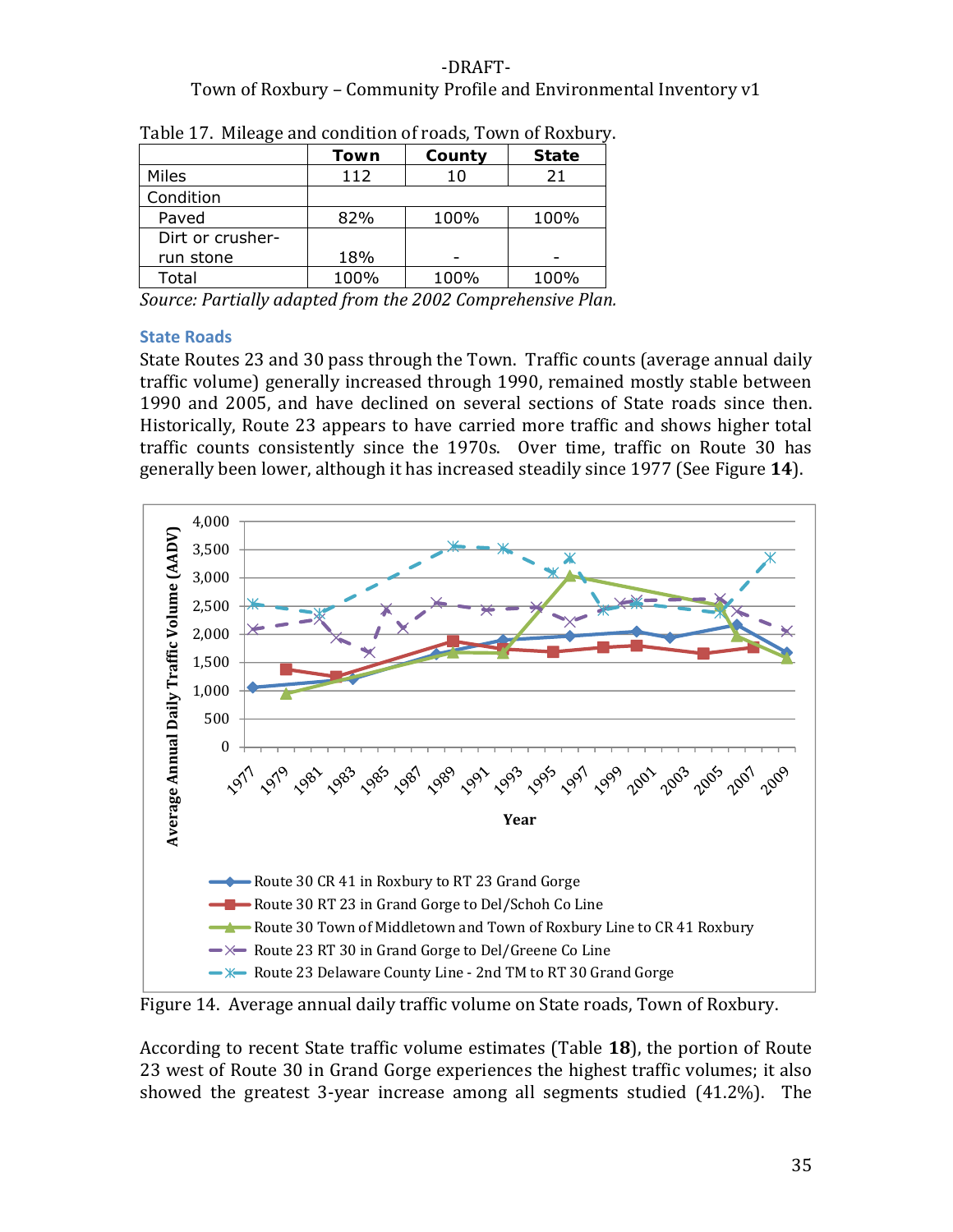#### Town of Roxbury – Community Profile and Environmental Inventory v1

portion of Route 30 between Grand Gorge and the Delaware County line also recently experienced a slight increase. Route 23 also has higher volumes in absolute terms. Therefore, routes into and through Grand Gorge constitute the busiest State roads in the Town.

| Route | <b>Location of Count</b>                                | <b>Average Annual</b><br><b>Daily Traffic</b><br><b>Volume (AADT)</b> | Year | Change<br>in AADT |
|-------|---------------------------------------------------------|-----------------------------------------------------------------------|------|-------------------|
| 23    | Rte 30 (Grand Gorge) to the<br>Delaware-Greene Co. Line | 2,055                                                                 | 2009 | $-14.7%$          |
|       |                                                         | 2,410                                                                 | 2006 |                   |
|       | Delaware County Line to Rte<br>30 (Grand Gorge)         | 3,360                                                                 | 2008 | 41.2%             |
|       |                                                         | 2,380                                                                 | 2005 |                   |
|       |                                                         |                                                                       |      |                   |
| 30    | CR-41 (Roxbury) to Rte 23<br>(Grand Gorge)              | 1,677                                                                 | 2009 | $-22.7%$          |
|       |                                                         | 2,170                                                                 | 2006 |                   |
|       | CR-38 (Town line) to CR-41<br>(Roxbury)                 | 1,581                                                                 | 2009 | $-19.7%$          |
|       |                                                         | 1,970                                                                 | 2006 |                   |
|       | Rte 23 (Grand Gorge) to<br>Delaware County Line         | 1,770                                                                 | 2007 | 6.6%              |
|       |                                                         | 1,660                                                                 | 2004 |                   |

|  | Table 18. Traffic volume, state highways, Town of Roxbury, NY. |  |
|--|----------------------------------------------------------------|--|
|  |                                                                |  |
|  |                                                                |  |

*Source: NYSDOT*

#### **County Roads**

According to the Town of Roxbury Comprehensive Plan (2002, "The Lamont Plan"), Delaware County roads within the town include:

- Route 36 running north-south along the Vega Valley;
- Route 8 serving Roxbury Run and connecting the Vega Valley with NYS Route 30 (a seasonal road taken over by the County after construction of Roxbury Run);
- Route 41 along the western bank of the East Branch of the Delaware River towards the Plattekill Ski Center; and
- Route 53 at the northeastern-most corner along the Schoharie Reservoir.

County roads are paved and capable of handling heavier and higher capacity traffic, especially important for the Plattekill Ski Center and the more developed southeastern portion of the town. County roads total 9.98 miles in length, slightly less than 10% of the town road system.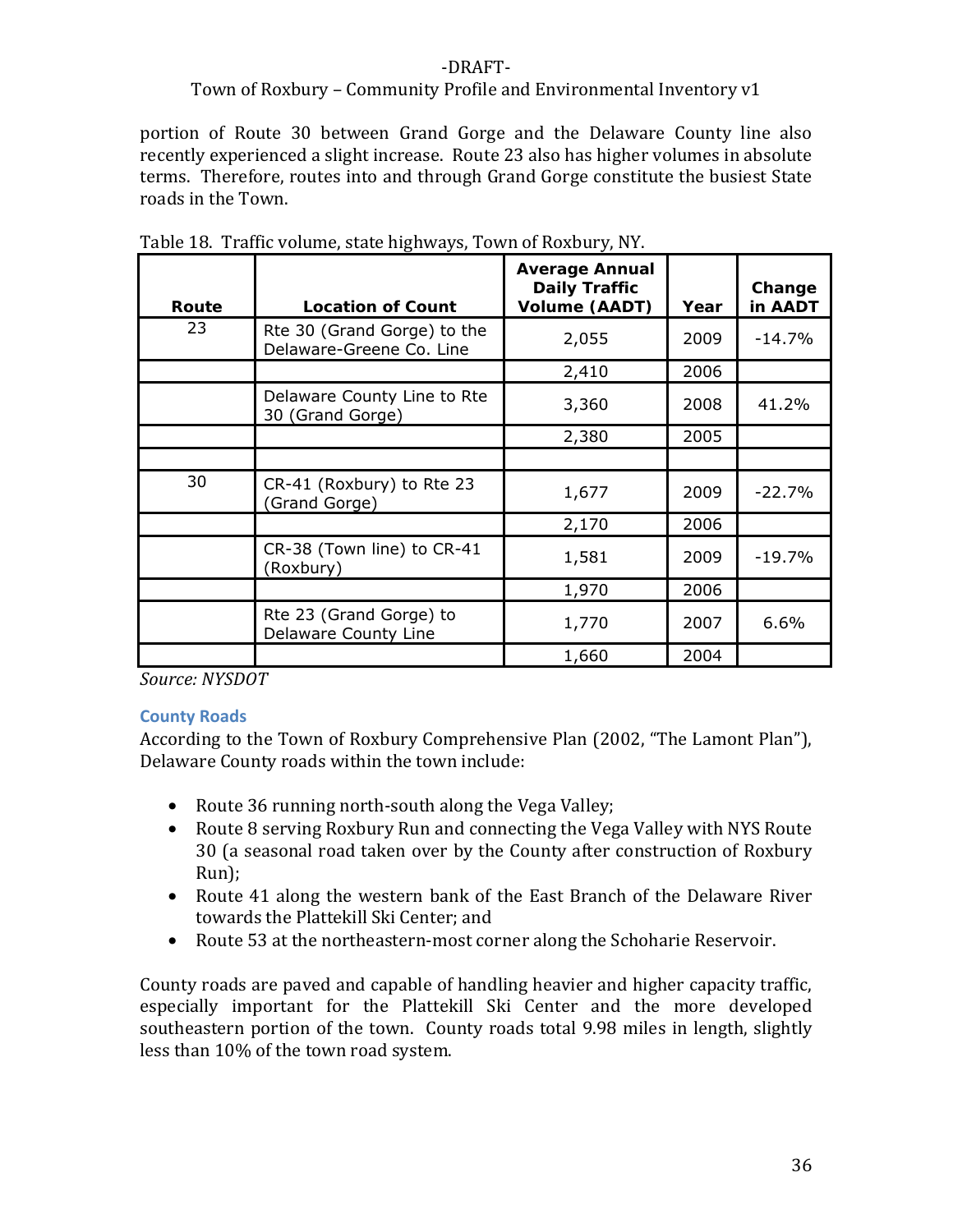#### Town of Roxbury – Community Profile and Environmental Inventory v1

County roads generally carry less traffic than the State roads (Table **19**). Route 41 carries the most traffic, and traffic is highest between Bridge Street and NY 30, in the Hamlet of Roxbury. Route 36 between Denver and Route 8 is the third busiest segment, connecting Denver, the Vega Valley, and the area surrounding Roxbury Run Village.

| Road            | Location             | <b>AADT</b>      |     |  |
|-----------------|----------------------|------------------|-----|--|
|                 | From                 | Τo               |     |  |
| <b>CR 41</b>    | W Settlement Road    | Green Road       | 529 |  |
| <b>CR 41</b>    | <b>Bridge Street</b> | <b>NY 30</b>     | 668 |  |
| CR <sub>8</sub> | John Shultis Road    | <b>CR 36</b>     | 282 |  |
| CR 36           | Dimmick Mt Road      | CR <sub>8</sub>  | 443 |  |
| CR 36           | CR <sub>8</sub>      | Vega             | 279 |  |
| CR 8            | <b>NY 30</b>         | Hawk Hollow Road | 271 |  |

Table 19. Average Annual Daily Traffic (AADT) counts for Delaware County roads, June 2011, Town of Roxbury.

*Source: Delaware County Department of Public Works* 

The Town has varying levels of responsibility for maintenance of County-owned roads: Through a shared service agreement, the Town assists with stoning/oiling as well as paving of County roads; however, Roxbury is wholly responsible for plowing County roads in winter.

#### **Town Roads**

The Town maintains an extensive system of roads. The Roxbury Highway Department maintains over 75% of the Town road network. In addition to the superintendent, the Department has 10 full-time staff and an assortment of in-house equipment. In addition to Town‐owned roads, the Department has shared services agreements with the Town of Stamford, the Town of Harpersfield, the Town of Middletown, and Delaware County. These agreements relate to stoning/oiling and paving operations and, with the County, plowing.

In 2011, the Department was not scheduled to undertake any paving in the Town only sealing and stoning. Although long‐term capital planning is informal, the Department identified several projects requiring attention. In the short-term, the Shepard Lane Bridge will soon require replacement, and the Vega-Dave Stewart Road Bridge will similarly require repair. In the long term, the salt and sand building may require expansion to meet Town needs.

#### [INSERT TOWN TRAFFIC COUNT DATA]

#### **Public Transportation**

There is a limited patchwork of public transit options available. An intercity bus operated by Adirondack Trailways travels along Route 23 between Oneonta and Kingston daily, stopping at Grand Gorge four times daily. According to NYSDOT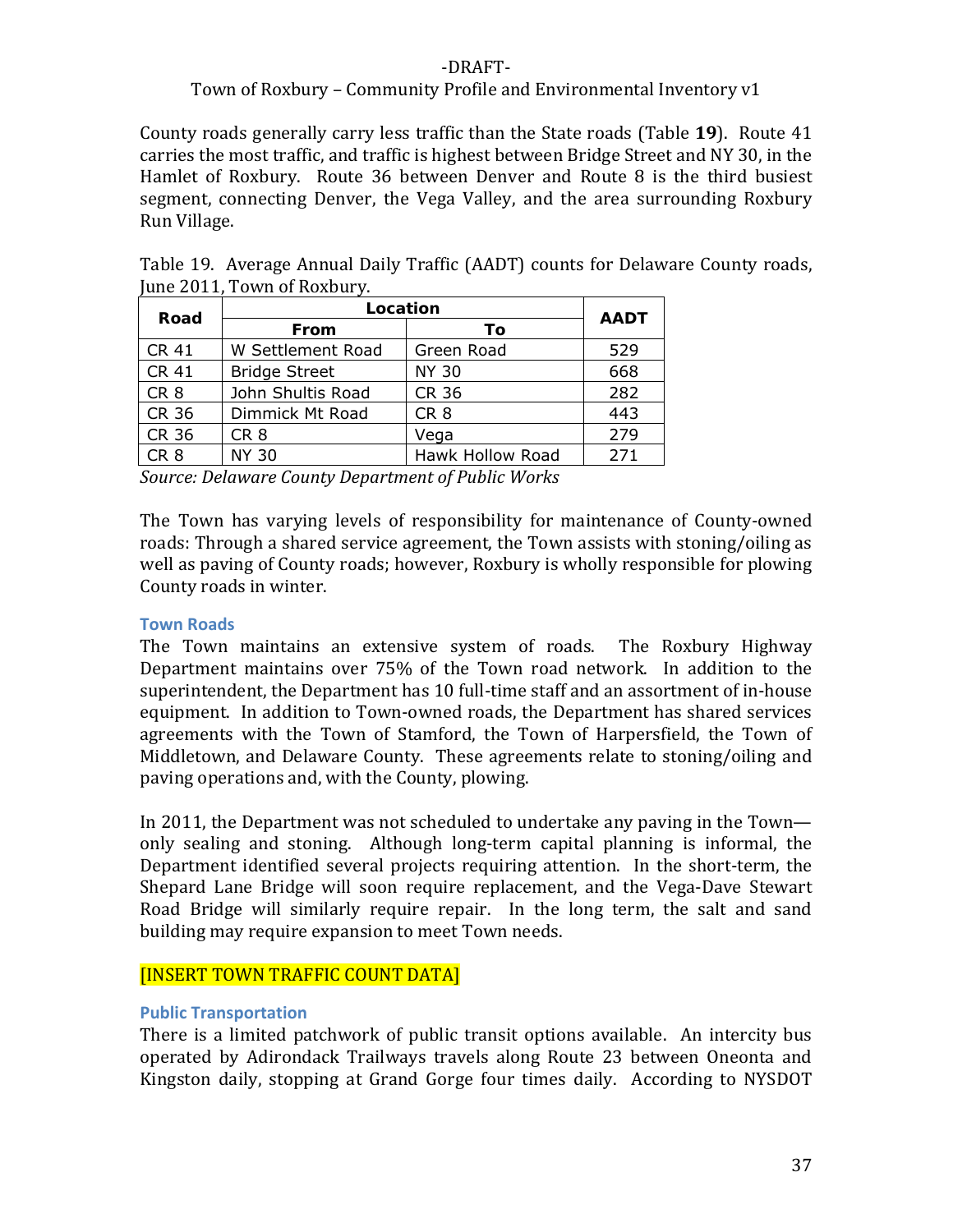#### Town of Roxbury – Community Profile and Environmental Inventory v1

data,13 in 2009, the Grand Gorge stop accounted for about 33% of all passengers on and off for the corridor. Delaware County Arc operates a daily fixed transportation route originating in Margaretville and passing through the Hamlet of Roxbury.

The Delaware County Office for the Aging (OFA) operates a limited, deviated fixed route bus system (it will deviate up to one‐mile from the designated stops to pick up and drop off passengers). It is intended to transport elders to larger communities within and outside the County to access shopping, medical, and personal business services. Its routes begin and end in Delhi, and it runs each Thursday, stopping in Roxbury and Grand Gorge. Depending upon the time of the month, it provides service to Oneonta, Albany, and Kingston.

The OFA system is reaching more people but people are using it less often. Data for the entire system show that the number of one-way trips has declined by 33% between 1999 and 2008 but that it is serving 10% more individuals. Between 2007 and 2008, the system provided 12% fewer trips but serviced nearly twice as many people (170 compared to 272 unduplicated passengers).

#### **Journey‐to‐Work Data**

Most people in Roxbury use personal transportation to travel to and from work. Census data show that of all workers (aged 16 and older), about 94% did not work at home and commuted to their job. As the distribution of travel times for commuters in Figure **15** shows, a higher proportion of residents (54%) commute less than 20 minutes to work. The second peak in the distribution corresponds to the 19% of Town residents spending 45 min or longer travelling to work.

<sup>13</sup> Data are presented in *Final Report, Delaware County Coordinated Public Transportation Implementation Study,* Locally Developed Public Transit Human Services Coordinated Plan, *February 2011.*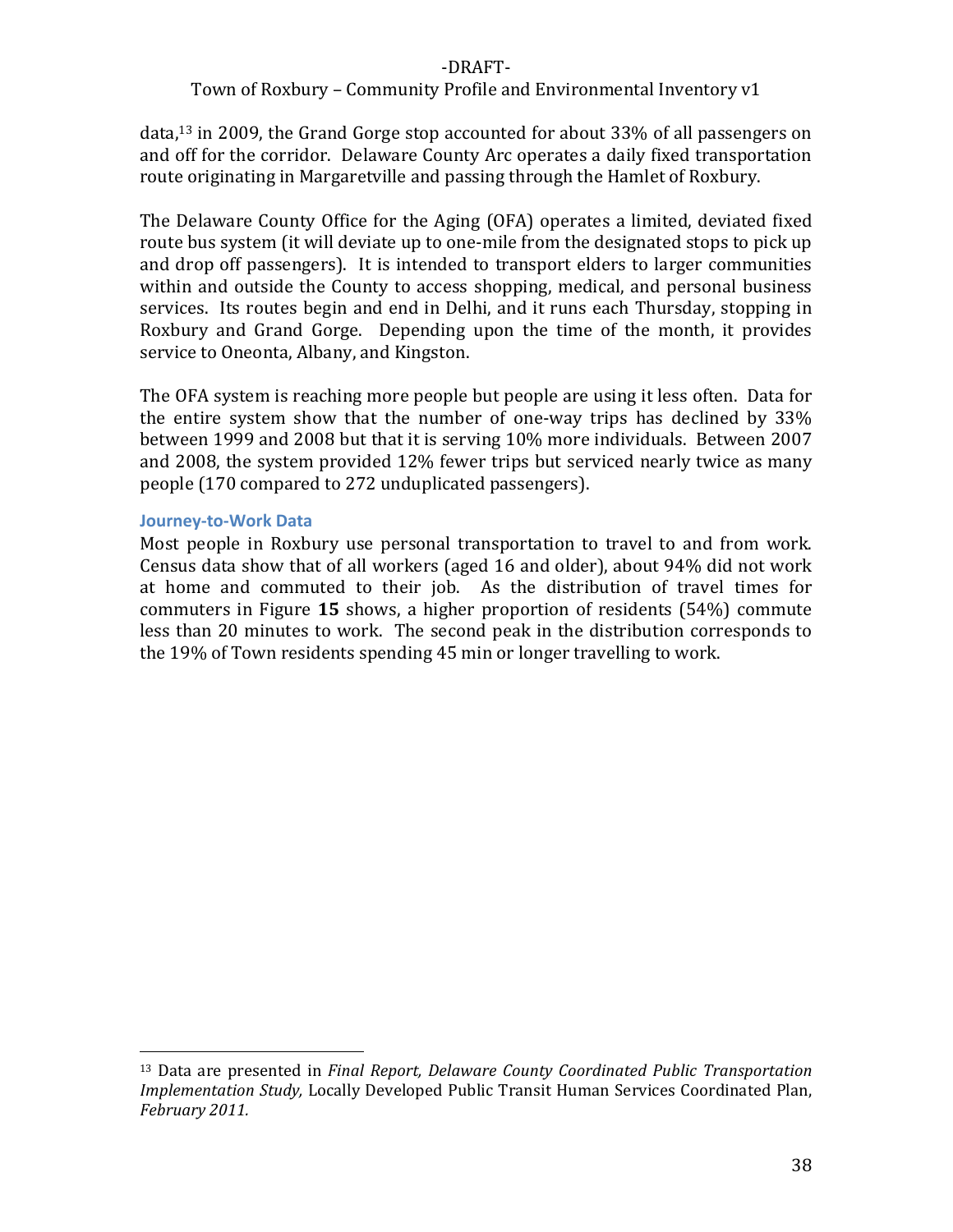‐DRAFT‐ Town of Roxbury – Community Profile and Environmental Inventory v1



Figure 15. Travel time to work, workers aged 16 and older, Town of Roxbury, 2000.

Census data further indicate that the overwhelming majority of these trips are made with personal vehicles (Figure **7**Figure **16**). Within this category, approximately 86% drove alone while 14% carpooled. The fraction of trips to work made by bus indicate that the bus service described above is likely more important for non‐work trips. Finally, of those neither using some form of personal transportation nor working at home, the greatest percentage (3.1%, or 32 people) walked to work.



Figure 16. Mode of transportation, workers aged 16 and older, Town of Roxbury, 2000.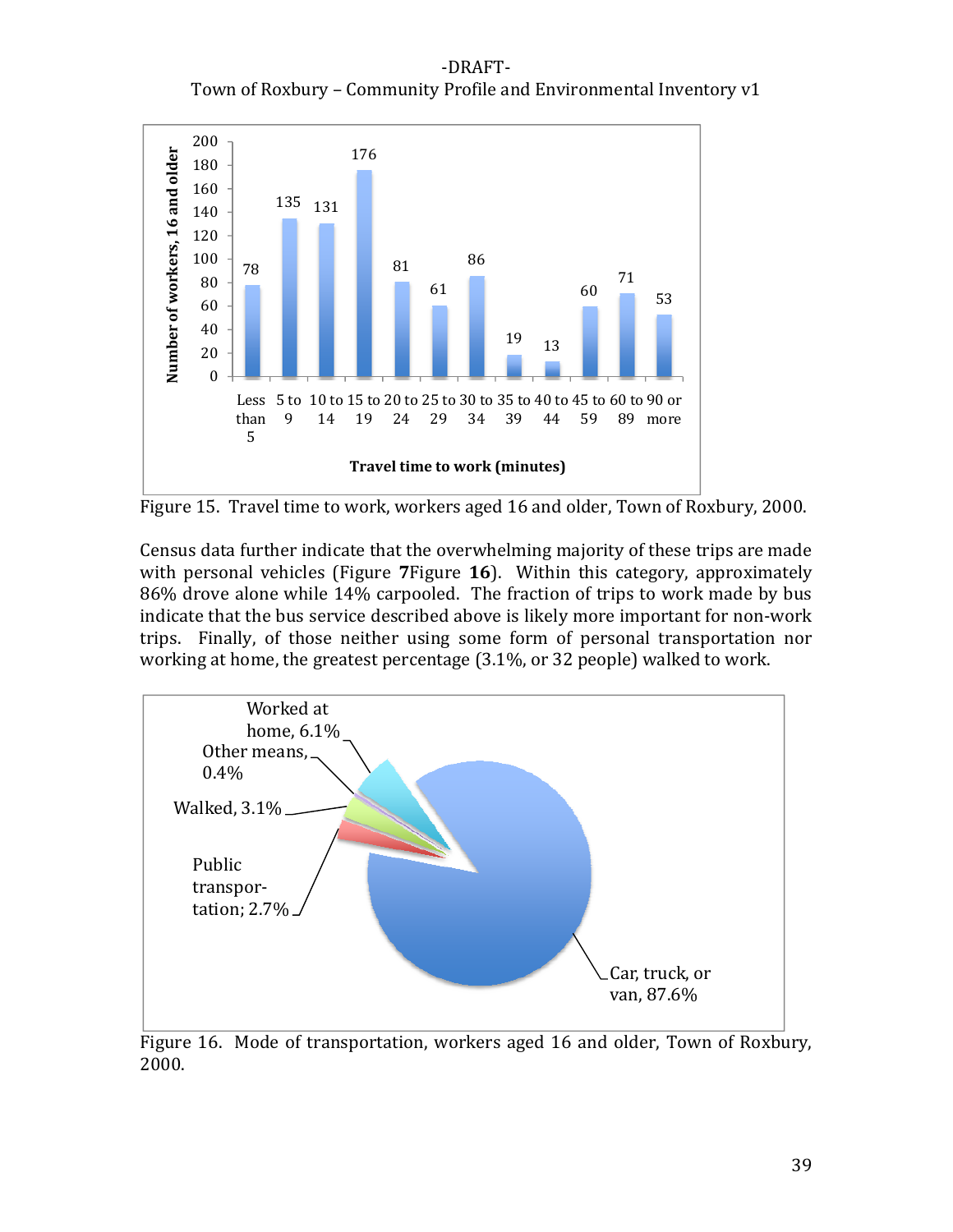#### Town of Roxbury – Community Profile and Environmental Inventory v1

These data do not, however, capture non‐work‐related trips. However, they highlight the continuing importance of the Town's road network to its residents, who daily rely heavily on automobile transportation to commute to work.

## **Emergency Services**<sup>14</sup>

Delaware County coordinates the E‐911 service.

#### **Fire**

Firefighting and rescue services are provided entirely by volunteers. According to Town budget data, there are 3 fire districts that serve varying portions of the Town:

- Middletown-Hardenburg Fire Department
- Roxbury Fire Department
- Grand Gorge Fire Department

Of these, the Roxbury Fire District and the Grand Gorge Fire District cover about 75% or more of the Town. The Grand Gorge Fire District is supported by mutual aid agreements with the Roxbury, Prattsville, Stamford, and Conesville Fire Departments. The Roxbury Fire District is supported by mutual aid agreements with their counterparts in Grand Gorge, Halcottsville, and the Middletown/Hardenburgh Fire District.

The Roxbury Fire Department maintains an inventory of 2 class A pumpers, 1 2,000 gallon tanker, 1 4X4 brush truck, and 1 ambulance. Currently, there are 6 EMT's (Emergency Medical Technicians), 1 paramedic, and approximately 62 people on the volunteer roster; although, not all of them are currently active. According to the Lamont Plan, the Roxbury Fire Department felt a slight need for more volunteers at the time the plan was written<sup>[UPDATE]</sup>. Lastly, the building in which the Fire Department is housed was constructed in 1962.

#### **Ambulance**

Both the Roxbury Fire Department and the Grand Gorge Fire Department provide ambulance and rescue services in addition to firefighting services. Emergency ambulance service is also provided directly by Margaretville Memorial Hospital. Backup medical transport is provided by CMT Cooperstown. Hospital services are provided at Margaretville Memorial Hospital, Fox Hospital in Oneonta, and Bassett Community Hospital in Cobleskill.

#### **Law Enforcement**

Local police services are provided throughout the Town of Roxbury by Town Constable Steve Williamson, who conducts regular road patrols in all areas. The Town also depends on the Delaware County Sheriff's Department and the NY State Police.

<sup>14</sup> Portions of the following are adapted from the Lamont Plan.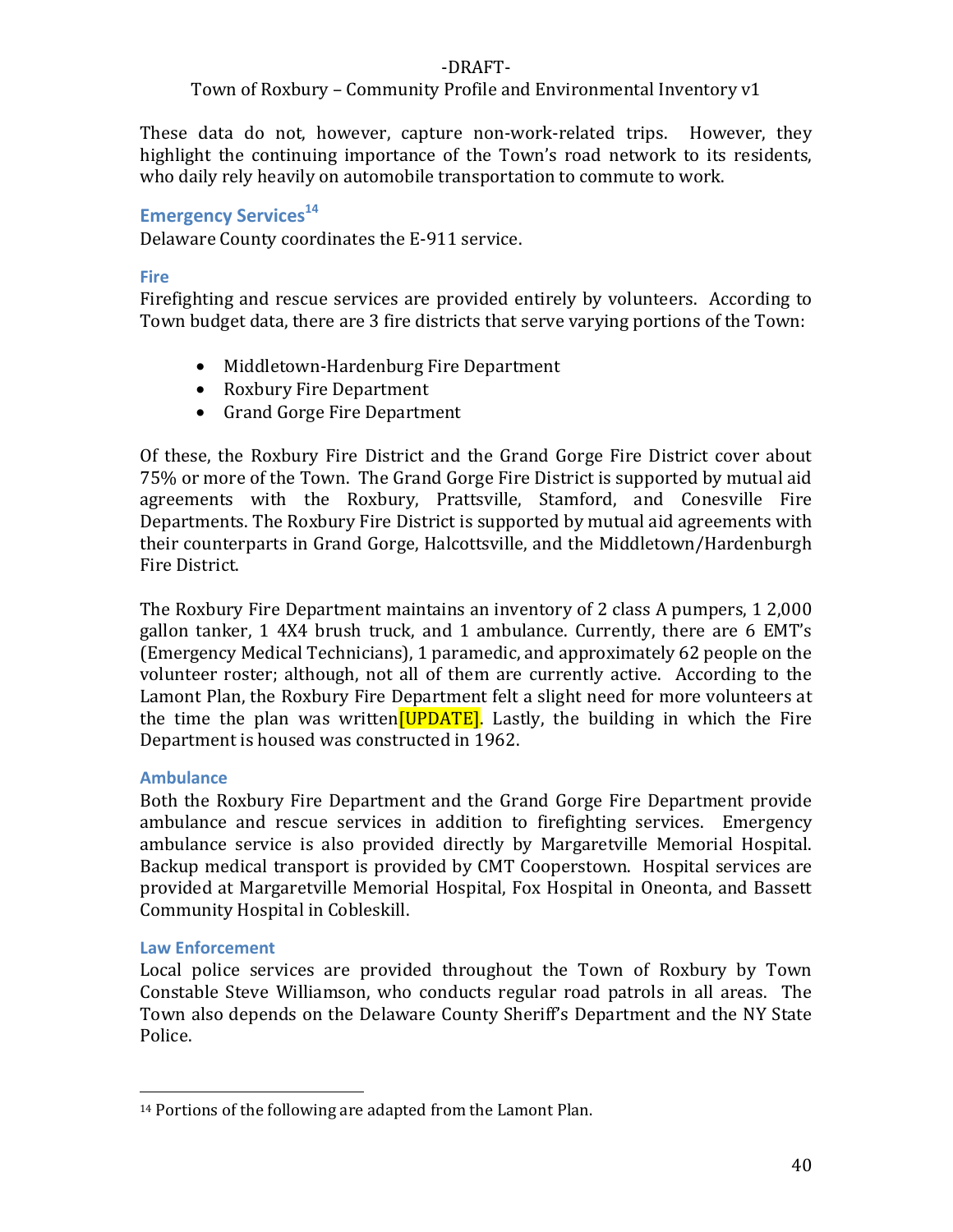Town of Roxbury – Community Profile and Environmental Inventory v1

#### **Public Services and Utilities<sup>15</sup>**

#### **Utilities**

Electric service is provided by New York State Electric and Gas. Margaretville Telephone Company (MTC) provides cable TV and broadband service. Telephone service is provided by MTC, Verizon, and AT&T. Cell phone service is provided by [DON MAP?].

#### **Water**

There are two water districts within the Town of Roxbury, one serving the hamlet of Grand Gorge, and one serving the hamlet of Roxbury. Both are served by the same source, a pair of wells located in the Hamlet of Roxbury. In addition, a privately owned water system serves the Roxbury Run development atop Scudder Hill Road. Areas outside the two water districts and the Roxbury Run system are served by private wells.

#### *Grand Gorge Water District*

The Grand Gorge Water District serves that hamlet, with its boundaries approximately coterminous with the MOA-designated hamlet area **[INSERT MAP REFERENCE]**.<sup>16</sup> According to the recent Preliminary Engineer's Report (Lamont Engineers, November, 2000), there are158 services on the system, as well as an additional 22 commercial customers. The estimated total Equivalent Dwelling Units (EDU – single residential unit or equivalent in water use) is 247 EDU for residential and commercial users combined. Recently, the water source in Grand Gorge was abandoned, and the hamlet is now served by the Roxbury wells. As part of these capital improvements, treatment and source control facilities were also upgraded.

#### *Roxbury Water District*

In addition to Grand Gorge, the Roxbury Water District provides public water in a service area that is approximately coterminous with the MOA-designated hamlet [INSERT MAP REFERENCE]. Sources presently consist of two wells, one of which was upgraded when the transmission main to Grand Gorge was installed.

#### [INSERT DISCUSSION OF WATER SYSTEM CAPACITY AND DEMAND]

<sup>&</sup>lt;sup>15</sup> Portions of the following section are adapted from the Lamont Plan.

<sup>&</sup>lt;sup>16</sup> The Town is a signatory to the 1997 New York City Watershed Memorandum of Agreement (MOA) and is a member of the Coalition of Watershed Towns, an inter‐municipal body composed of the municipalities located wholly or partially within the West of Hudson (WOH) New York City Watershed. This agreement, signed in view of the importance of the drinking water the WOH watershed provides and the ongoing filtration avoidance declaration, largely revolves around the City's land acquisition program (LAP), and it sets up a framework for cooperation among signatories on matters relating to water quality. The City is prevented from acquiring land in MOA‐designated hamlet areas, which are periodically reviewed.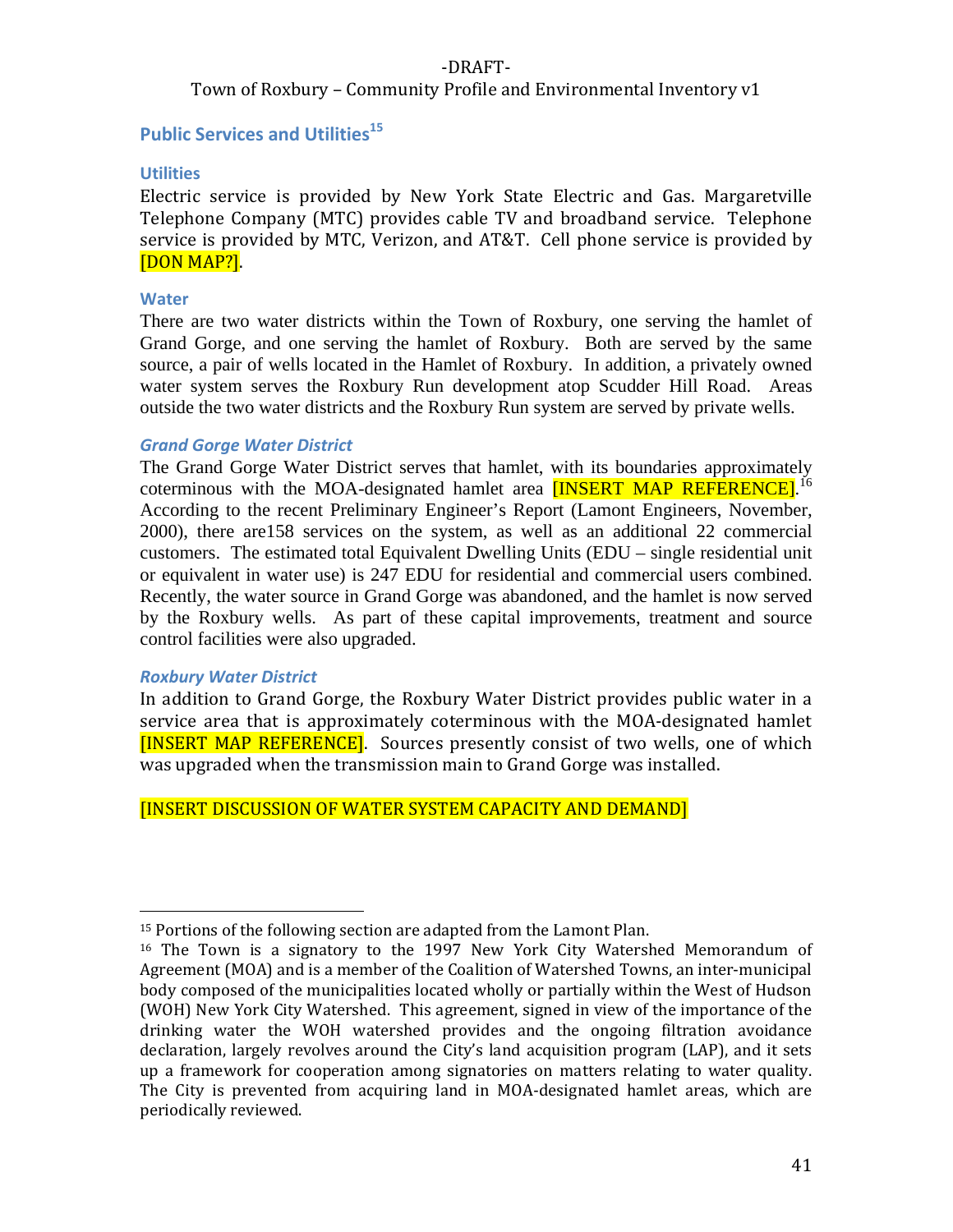Town of Roxbury – Community Profile and Environmental Inventory v1

#### *Roxbury Run Water System*

A privately owned well system provides water to the 158 residential units in the Roxbury Run development.

#### **Wastewater**

There are three sewer districts and one supplemental sewer service area within the Town of Roxbury: one serving the hamlet of Grand Gorge, one serving the hamlet of Roxbury, and a third (Denver Sewer District) serving Roxbury Run. There are two wastewater treatment plants: one in Grand Gorge, operated by NYCDEP, and one serving Roxbury Run, which is privately operated. On-site septic systems are utilized in the remaining parts of the Town.

#### *Hamlet of Grand Gorge*

Grand Gorge is served by a sewage collection and treatment system that is wholly owned and operated by NYCDEP. A new treatment plant (Grand Gorge Wastewater Treatment Plant) was completed in 1998 entirely at City expense, and all operating and maintenance costs are absorbed by the City. This arrangement was established when the Schoharie Reservoir was built (1919 -1927) and is the subject of a 1929 agreement that spells out the responsibilities of the City.

As part of its New Sewage Treatment Infrastructure Program (NIP), construction of the Grand Gorge Sewer Extension Project was completed in October 2010. This extension, which is situated along NYS Rte. 23 west of the Hamlet of Grand Gorge, from Settlement Road to Bruce Porn Road, totaled approximately 5,100 linear feet. Approximately 20 homes, representing about 5,220 Gallons Per Day (GPD) were connected to the Grand Gorge WWTP.

#### [INSERT DISCUSSION OF CAPACITY AT GRAND GORGE, SEWER MAP]

#### *Hamlet of Roxbury*

Roxbury hamlet wastewater is pumped to the City‐owned Grand Gorge WWTP for treatment and discharge. This sewer extension project was completed in 2005, has a permitted flow of 91,000 GPD, and has displaced 315 septic systems; it is the product of an agreement reached in the spring of 2001 between the Town of Roxbury and the City of New York. This agreement also established a Roxbury Hamlet Sewer District and corresponding sewer service area boundary (See Map [INSERT MAP DESCRIPTION]).

Under the New Sewage Treatment Infrastructure Program, the City has also funded an additional collection system in the area of the Hamlet of Hubbell Corners to convey wastewater to the pump station in the Hamlet of Roxbury for treatment in Grand Gorge. Construction of the conveyance system was completed in 2010, and property owners are currently in the process of connecting to the system. According to the City, this project displaced 29 septic systems and has a permitted flow of 9,000 GPD. It also establishes the Hubbell Corners Supplemental Sewer Service Area (See Map **[INSERT MAP DESCRIPTION]**).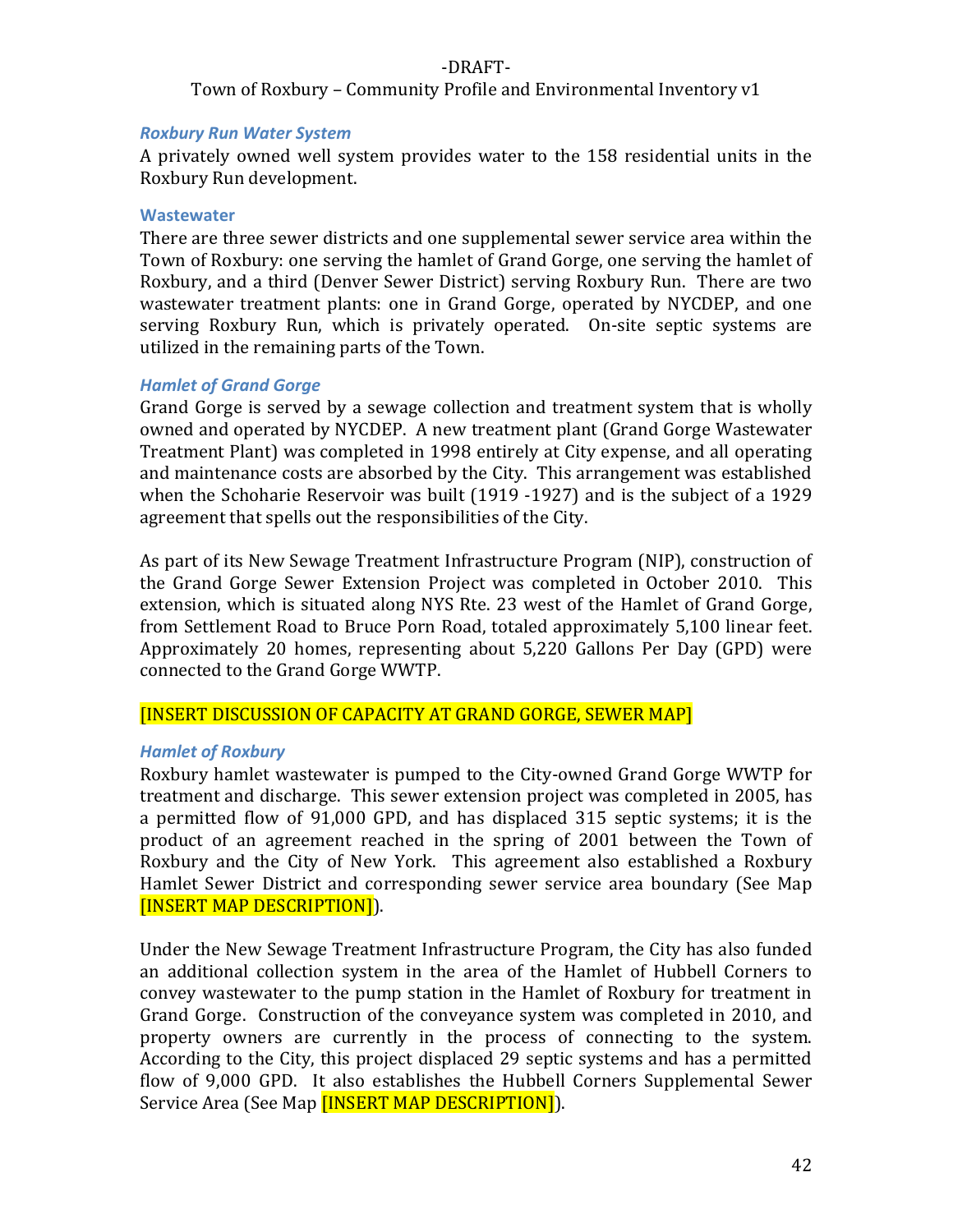#### Town of Roxbury – Community Profile and Environmental Inventory v1

This represents a total permitted flow of 100,000 to the Grand Gorge WWTP. According to operations personnel, average daily flows are currently between 35,000 and 40,000 GPD; this will likely climb to between 40,000 and 45,000 when all connections to the Hubbell system have been made.

In terms of system expansion, the Town of Roxbury may seek New York City approval, but even if approved, New York City does not have an obligation to pay for the attendant sewer extension, whereas inside the sewer service area, New York City is obligated to pay for sewer extensions where "the existing on‐site subsurface treatment system (SSTS) has failed or is at imminent risk of failing and cannot reasonably be repaired, or where, for new construction, sewer construction, sewer extensions are necessary because an SSTS is not practical due to site conditions (e.g. lot size, soils, water table) and / or legal constraints."<sup>17</sup>

#### *Denver Sewer District*

The sewage collection and treatment system at the Roxbury Run Village development was originally built and then operated as a transportation corporation by the project developers. When faced with a costly and required upgrade of the treatment facility, the owners turned the system over to the Town. Under New York State law, the Town had no choice but to accept it; the result was the creation of the Denver Sewer District, and the completion of the required upgrade, with the cost of the upgrade and continuing operation managed as a public sewer district under the auspices of the Town of Roxbury but paid for through assessments on the properties in the Roxbury Run development. According to NYCDEP, it has a permitted flow of 0.0350 Million Gallons Per Day.

#### **Solid Waste**

All solid waste collection is handled by private haulers. Private contract haulers must deliver their collected refuse to the Delaware County Landfill, which is located near the Town of Walton. The Town of Roxbury has a transfer station located just off NYS Route 30 approximately 3 miles north of the hamlet of Roxbury. Town residents can drop household refuse on specified days free of charge, and as Delaware County residents, they may also use services provided by the County Solid Waste Management Center and Compost Facility.

# **Land Use**

#### **Building Permits**

Over the past 5 years, total building permits issued ranged from 158 in 2006 to 37 in May of 2011 (Table **20**). The largest category is consistently additions, alterations, and major repairs. In this period, 58 new residences were permitted. Figure 17 shows all building permits and numbers of new housing permits from

<sup>&</sup>lt;sup>17</sup> Quoted in the 2002 Lamont Plan [LIKELY FROM THE 2001 TOWN-CITY AGRMNT]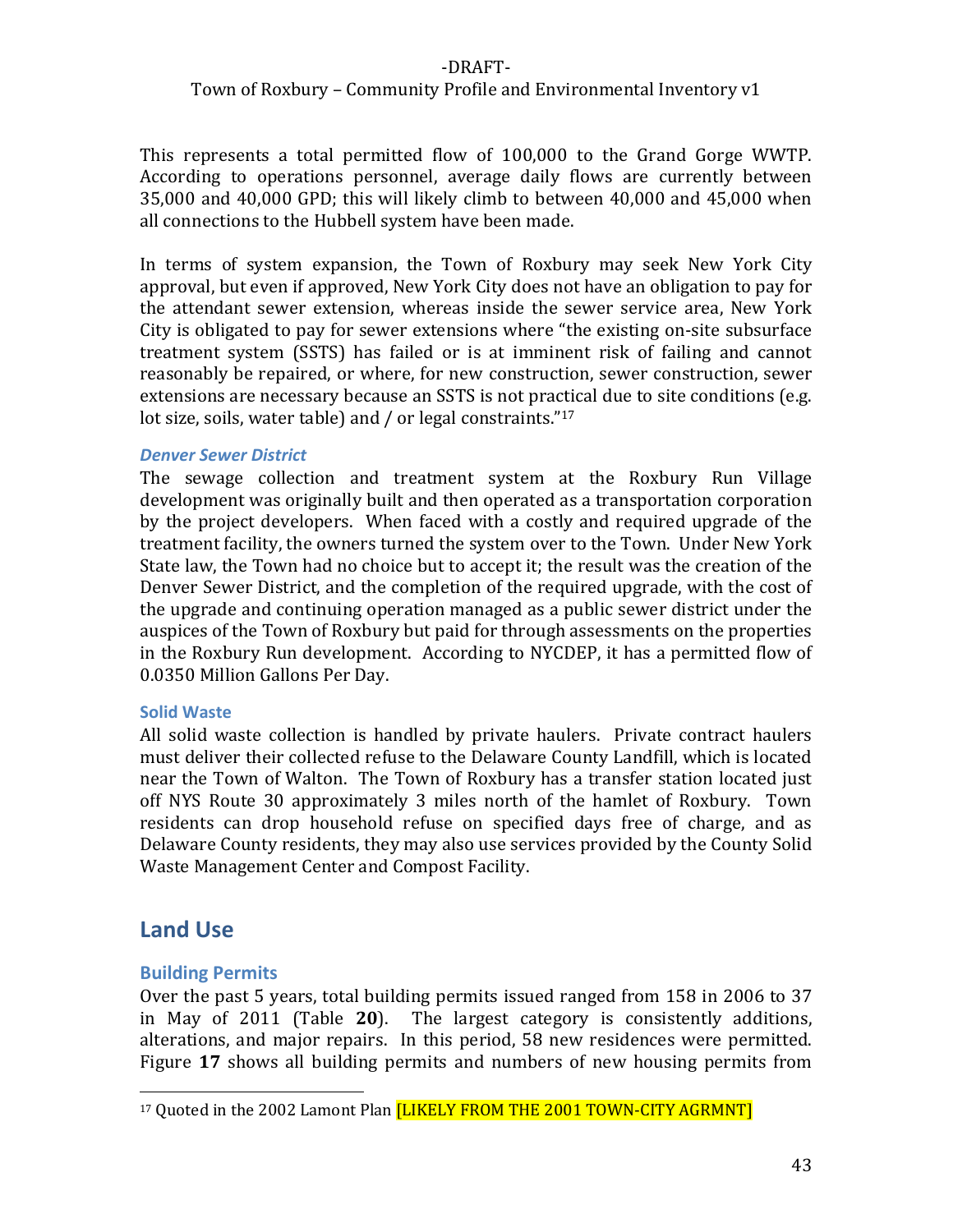#### Town of Roxbury – Community Profile and Environmental Inventory v1

2001 to May 2011. Permits of all types have largely declined since 2004, and the number of new residence permits dropped 80% between 2005 and 2010. The pace of all types of construction in the Town appears to have slowed over the past five years.

|                                                              | 20  | 20  | 20             | 20 | 20                       | 20 | Tot |
|--------------------------------------------------------------|-----|-----|----------------|----|--------------------------|----|-----|
| <b>Permit Type</b>                                           | 06  | 07  | 08             | 09 | 10                       | 11 | al  |
| Addition, alteration, or major repair                        | 63  | 44  | 40             | 26 | 24                       | 12 | 209 |
| Barn                                                         | 8   | 5   | $\Omega$       | 2  | 4                        |    | 20  |
| Deck or porch                                                | 29  | 45  | 31             | 16 | 33                       | 10 | 164 |
| Garage                                                       | 16  | 12  | 9              | 6  | 4                        | 0  | 47  |
| Houses                                                       | 12  | 4   | 2              | 1  | 3                        | 1  | 23  |
| Mobile home, trailer, replacement trailer,<br>or double-wide | 6   | 4   | 8              | 3  | $\overline{\phantom{a}}$ | 0  | 23  |
| Modular housing                                              | 3   | 3   | $\overline{2}$ | 3  | 0                        | 1  | 12  |
| Other                                                        | 5   | 3   | 5              | 6  | 10                       | 4  | 33  |
| Shed or storage building                                     | 3   | 4   | 7              | 6  | 4                        | 3  | 27  |
| Stove or fireplace                                           | 13  | 14  | 21             | 17 | 5                        | 5  | 75  |
| Total                                                        | 158 | 138 | 125            | 86 | 89                       | 37 | 633 |

Table 20. Building permit summary, all building permit types, Town of Roxbury.



Figure 17. All building permits (excluding administrative categories) and building permits for new residences, Town of Roxbury. \*Includes houses, modular homes, and various mobile home types.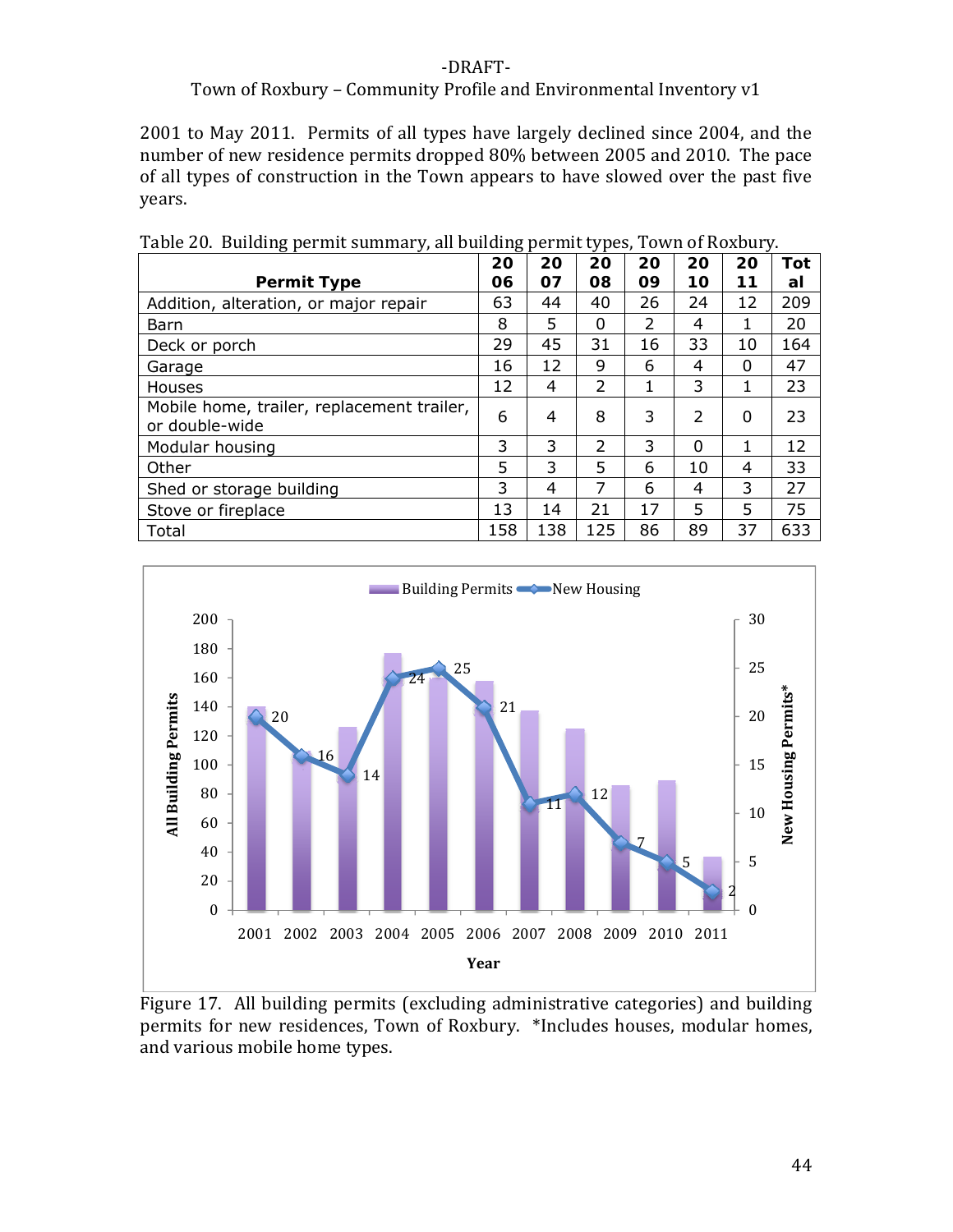#### Town of Roxbury – Community Profile and Environmental Inventory v1

#### **Parcel Data**

Property class data are shown in Table 21. Residential uses make up both the largest number of parcels and the greatest percent of total land area in Roxbury. Within this category, single family uses are found on the greatest number of parcels (1,269), but the highest percentage of land area is rural estates (15,585 acres or 28.3% of Town land area). The combination of vacant land<sup>18</sup> and wild, forested, conservation lands, and public parks is 47.9% of the Town land area. There are 6 industrial uses on 106 acres and 86 commercial uses on 171 acres. Agricultural uses are found on only 83 parcels but constitute a significant percent by land area of all uses, with over 4,000 acres or 7.4% of land area.

| <b>Property Class</b>                                        | Number of<br><b>Parcels</b> | <b>Acres</b> | Percent of<br><b>Land Area</b> |
|--------------------------------------------------------------|-----------------------------|--------------|--------------------------------|
| Agricultural                                                 | 83                          | 4,100.69     | $7.4\%$                        |
| Residential                                                  | 1,930                       | 22,322.03    | 40.5%                          |
| Commercial                                                   | 86                          | 171.49       | 0.3%                           |
| Industrial                                                   | 6                           | 105.84       | 0.2%                           |
| Recreation and<br>Entertainment                              | 6                           | 734.97       | 1.3%                           |
| Community<br>Services                                        | 61                          | 376.60       | 0.7%                           |
| <b>Public Services</b>                                       | 36                          | 923.95       | 1.7%                           |
| Vacant Land                                                  | 1,077                       | 12,317.50    | 22.3%                          |
| Wild, Forested,<br>Conservation<br>Lands and Public<br>Parks | 169                         | 14,114.56    | 25.6%                          |
| <b>Grand Total</b>                                           | 3,454                       | 55,167.63    | 100.0%                         |

Table 21. Number of parcels and acreage of land uses, 2011, Town of Roxbury.

[INSERT]Table X. New York City lands and easements located in the Town of Roxbury.

#### **Subdivision Data**

Subdivisions result in the creation of approved building lots. As such, data on subdivision activity is an indicator of construction activity in a given time period. In addition, because the lots created by subdividing existing parcels are not necessarily built upon in the same year they are created and added to a town's existing parcel stock, these data also indicate the magnitude of potential construction in the future.

Since 1990, a total of 305 lots have been created by 111 different subdivisions in the Town. In that period, the average size of all subdivisions was 2.7. Figure **18** depicts these trends graphically. Over this time period, about 70% of lots were created

 $18$  Vacant land is defined as property that is not in use, is in temporary use, or lacks permanent improvements.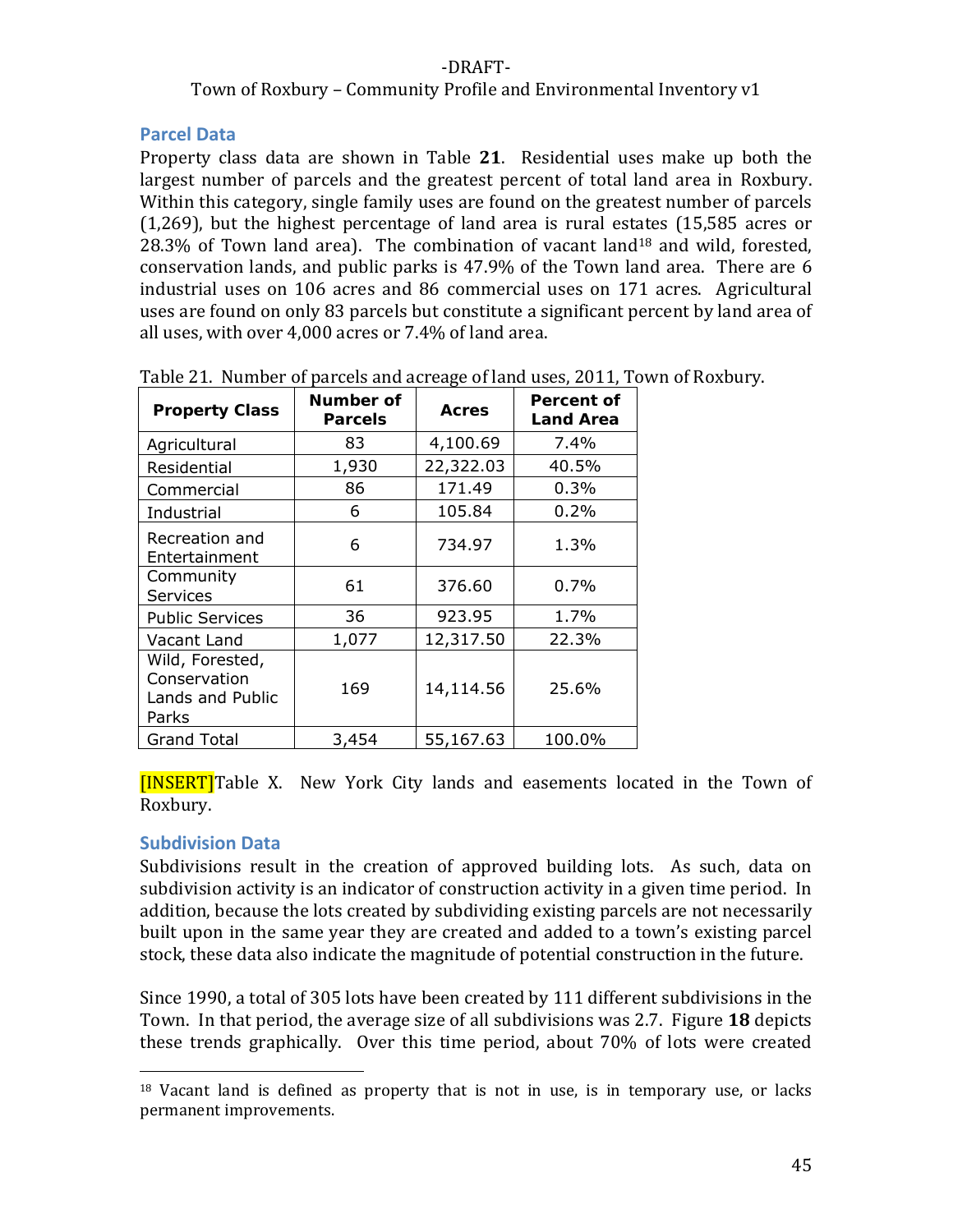#### Town of Roxbury – Community Profile and Environmental Inventory v1

from 1990 to 2000; this represents 61% of all subdivisions. Since 2000, the pace of parcel creation has slowed, especially since 2006. In general, subdivisions in this 22-year period have been small and would likely be classified as "minor subdivisions" under Town regulations (depending upon the availability of public infrastructure).



Figure 18. Number of lots created by subdivision, number of subdivisions, and average size of subdivision, Town of Roxbury, 1990‐2011.

#### **Land Use Regulations**

Table **22** presents a selection of local laws in Roxbury that may have land use implications. Laws relating to site plan review, subdivision, historic preservation, and wind towers are briefly discussed in this section, below.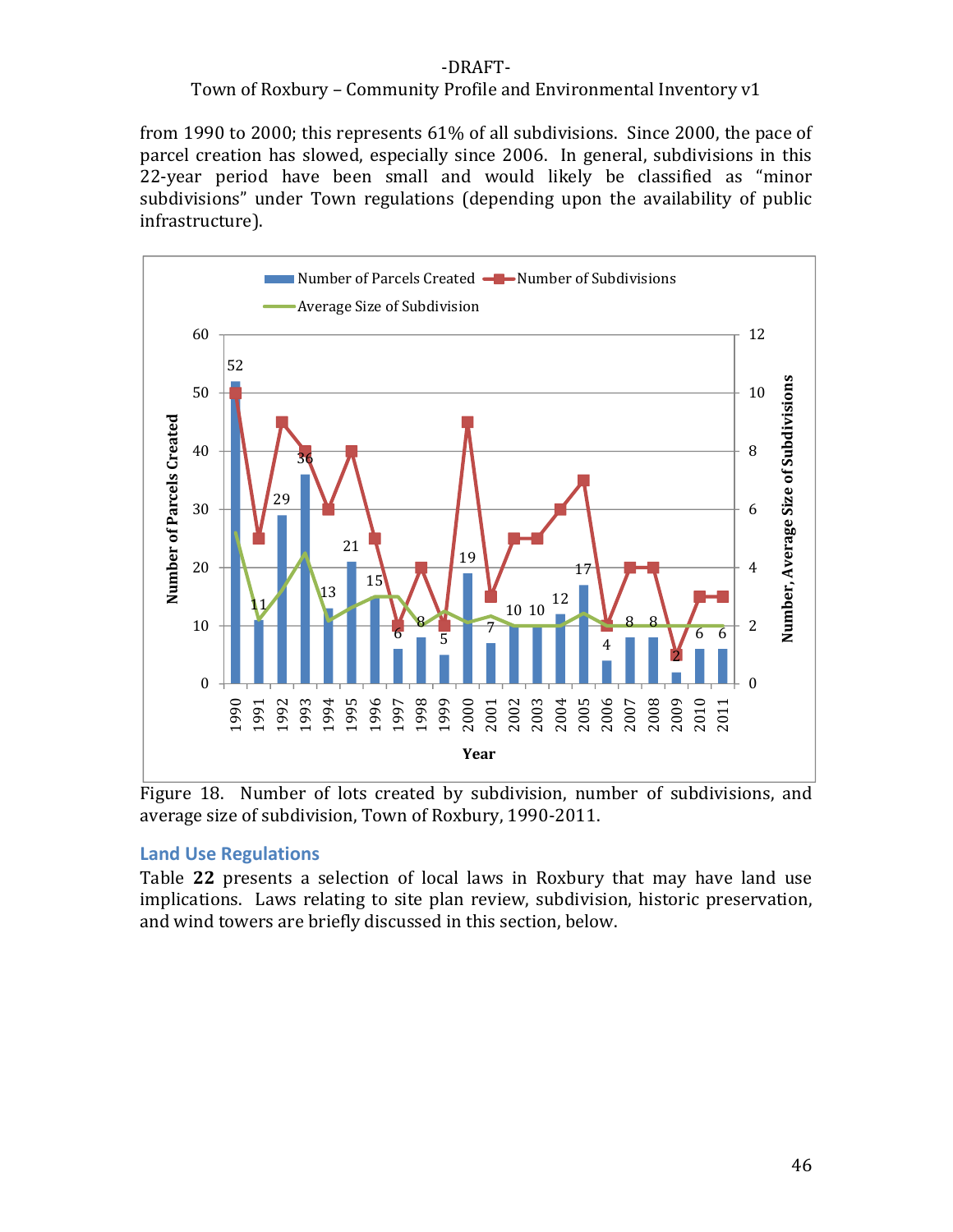#### ‐DRAFT‐ Town of Roxbury – Community Profile and Environmental Inventory v1

| Year | <b>Name</b>                                                                   |
|------|-------------------------------------------------------------------------------|
| 1975 | <b>Building Permit Ordinance</b>                                              |
| 1984 | Administering and enforcing NYS Uniform<br>Building and Fire Prevention Codes |
| 1985 | Subdivision regulations                                                       |
| 1987 | Prohibiting the operations of dumps and<br>dumping                            |
| 1997 | Regulating parking of motor vehicles on<br>certain streets in the Town        |
| 2001 | Communication tower and facilities law                                        |
| 2002 | Wind energy deriving tower moratorium law                                     |
| 2002 | Sewer Use Law                                                                 |
| 2007 | Outdoor wood-burning devices                                                  |
| 2007 | Moratorium on solid waste faciliities                                         |
| 2009 | Relating to the establishment of landmarks or<br>historic districts           |
| 2010 | Local water supply law (Roxbury and Grand<br>Gorge)                           |
| 2010 | Site plan review                                                              |

#### Table 22. Local laws with potential land use implications, Town of Roxbury.

#### **Site Plan Review**

The Town's Site Plan Review Law was enacted in 2010. It applies to new commercial construction, and to expansion of existing commercial structure or use that will increase the gross floor area of existing structures by more than 20%. It sets out submission requirements for site plan applications and contains procedures for review by the Town Planning Board. It also establishes standards and considerations relating to traffic and circulation; layout of developments, site appearance, and relationship to existing development; utilities improvements; maintenance; and environmental quality, among others.

#### **Subdivision**

The Town subdivision law, known as the Town of Roxbury Land Subdivision Regulations, was first enacted in 1985 and has since been amended four times, most recently in 2002. It creates minor and major subdivision review procedures and submission requirements. Minor subdivisions under these Regulations are defined as resulting in 3 or fewer lots fronting on an existing road; major subdivisions are defined as creating 4 or more lots and requiring the extension of Town facilities or the creation of public improvements. Finally, it sets forth design standards relating to roads, drainage, utilities, sidewalks, and lot improvements as well as environmental considerations.

#### **Historic Preservation Law**

The Historic Preservation Law was enacted in 2009, and it was amended in 2011. The Law creates the Roxbury Historic Preservation Commission, consisting of 5 members serving 3-year terms. The Commission, among other powers, can designate historic districts and landmarks, and it issues Certificates of Compatibility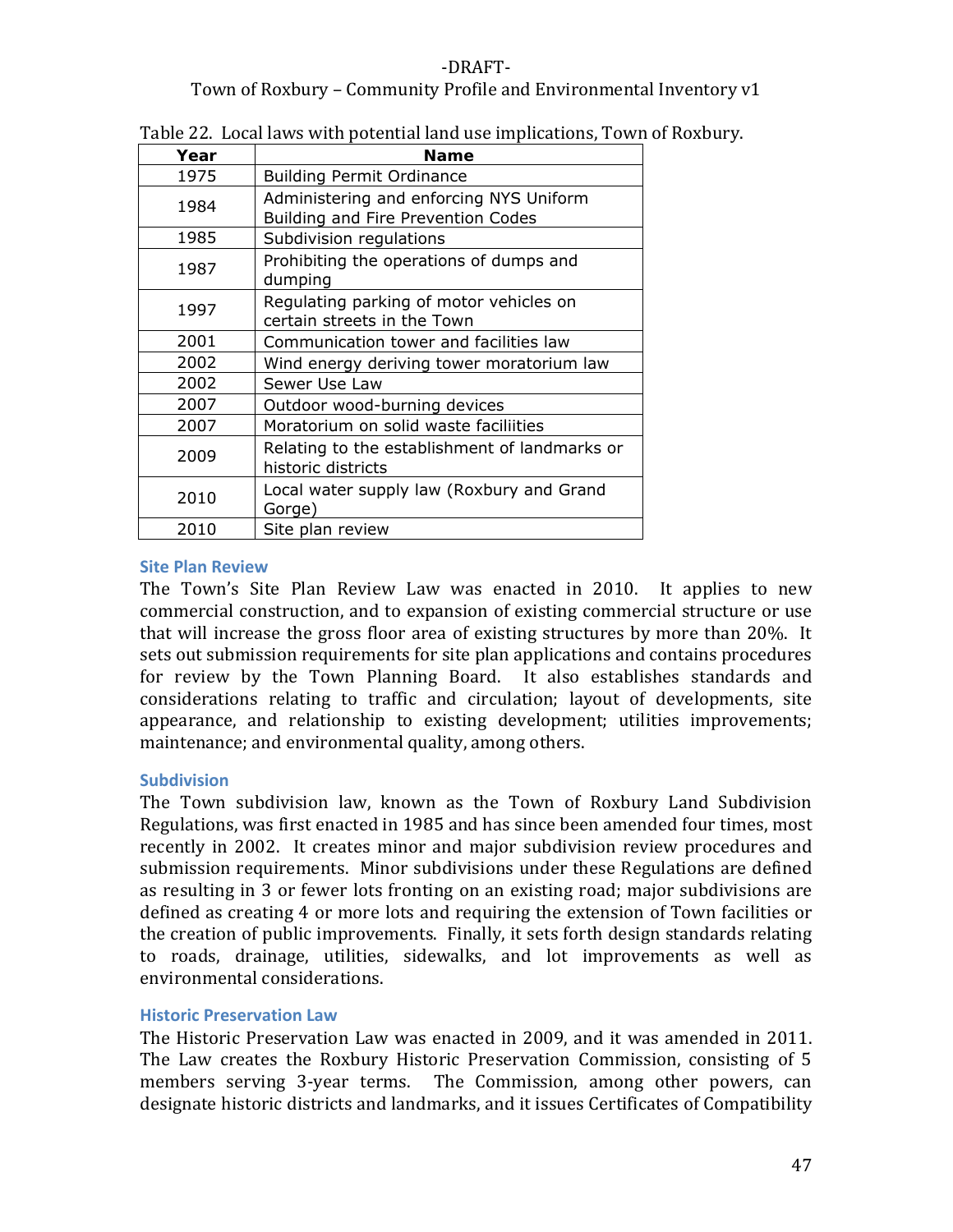#### Town of Roxbury – Community Profile and Environmental Inventory v1

for a) demolition or b) new construction activities that affect landmarks or historic districts in the Town.

#### **Wind Generating Towers Law**

The Town of Roxbury Wind Energy‐Deriving Towers Law was enacted in 2002. Its stated intent is "to regulate the development of large scale (50KW or greater) wind energy-deriving towers (wind turbines) in the Town." To this end, the law includes procedural and performance standards for wind tower siting applications.

#### **Critical Environmental Areas**

A portion of the Town was designated in 1990 as a Critical Environmental Area (CEA) under State regulation in order to protect groundwater aquifers from which the Town drinking water supply is derived.<sup>19</sup> A CEA is a specific geographic area designated by a state or local agency having exception or unique environmental characteristics"20 with respect to, in the Roxbury CEA, a benefit or threat to human health. Under State law, this area may be subject to heightened standards of environmental review to ensure that actions will not affect the reason for its designation (i.e. the protection of groundwater aquifers). **[INSERT MAP** REFERENCE‐DON?]

#### **NYCDEP Watershed Regulations**

Some key elements of the Watershed Regulations (from the Catskill Watershed Corporation Website at http://www.cwconline.org/pubs/moa.html) are outlined below.

Construction of new wastewater treatment plants are prohibited in certain basins, and all existing wastewater treatment plants must install sophisticated wastewater treatment technology within 5 years, for which the City will pay. In addition, plants are not allowed to discharge effluent into wetlands and may only discharge into intermittent streams subject to NYSDEC standards.

All septic systems installed, repaired or replaced in the Watershed require prior approval by the City, and no septics are allowed within 100 feet of a watercourse or wetland or within 300 feet of a reservoir. It should be noted that these standards are state‐wide standards, and not exclusive to the Watershed.

No new impervious surfaces are permitted within 300 feet of a reservoir, or 100 feet of a watercourse or wetland. Some exemptions to this rule exist for villages, hamlets, commercially zoned areas, and single family home construction. Construction of new roads are prohibited within 50 feet of intermittent streams or wetlands, 100 feet of perennial streams or 300 feet of a reservoir. Access roads to

<sup>19</sup> A map of the Roxbury CEA may be found at http://www.dec.ny.gov/docs/ permits\_ej\_operations\_pdf/roxbury.pdf 20 6 N.Y.C.R.R. 617.2(i) (1996).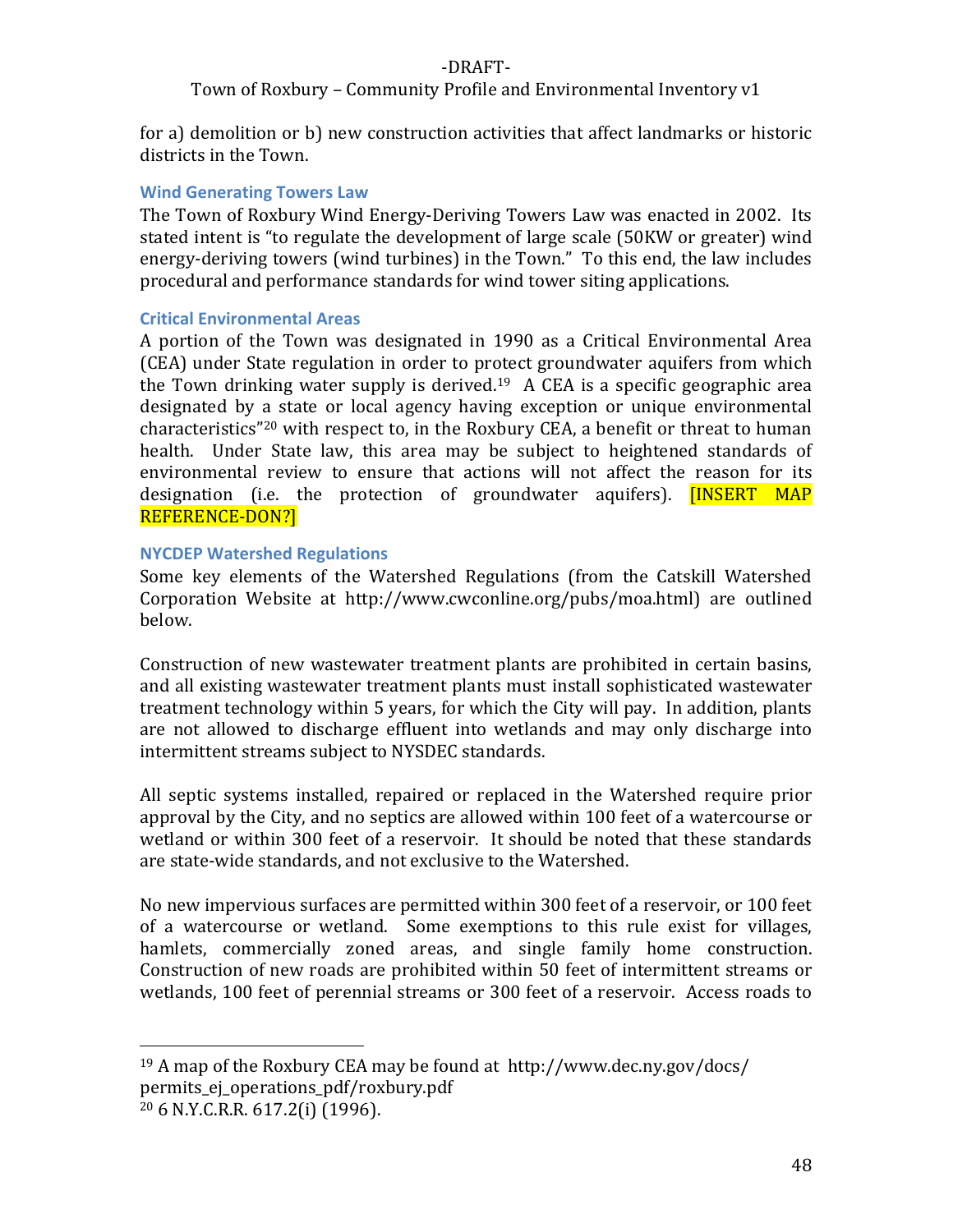#### Town of Roxbury – Community Profile and Environmental Inventory v1

subdivisions are allowed within the 100 foot buffer subject to approval by the City of a stormwater pollution prevention plan.

The location of new petroleum storage tanks are restricted. For example, no new gas stations or underground home heating oil tanks are permitted within 100 feet of a watercourse or 500 feet of a reservoir.

No new registered hazardous substance storage tanks are permitted within 100 feet of a watercourse or 500 feet of a reservoir.

Many types of new commercial and industrial projects within the Watershed now require the preparation of a "Stormwater Pollution Prevention Plan" (SPPP), which must be reviewed and approved by the City before final project approval may be granted. Examples of projects that require a SPPP are:

- Plans for development or sale of land that will result in the disturbance of five (5) or more acres of total land area as described in the definition of larger common plan of development or sale in Appendix A of the General Permit No. GP‐0‐10‐001
- Construction of a subdivision (defined as any tract of land divided into five or more parcels of five acres or less along an existing or proposed street);
- Construction of a new industrial, institutional, municipal, commercial, or multi-family residential project that will result in creation of an impervious surface totaling over 40,000 square feet in size;
- A land clearing or land grading project, involving two or more acres, located at least in part within the limiting distance of 100 feet of a watercourse or wetland, or within the limiting distance of 300 feet of a reservoir, reservoir stem or controlled lake or on a slope exceeding 15 percent;
- Construction of a new solid waste management facility or alteration or modification of an existing solid waste management facility within 300 feet of a watercourse or wetland or 500 feet of a reservoir, reservoir stem or controlled lake;
- Construction of a gasoline station;
- Construction of an impervious surface for a new road;
- Construction of an impervious surface in the West of Hudson watershed within a village, hamlet, village extension or area zoned for commercial or industrial uses; or
- Up to a 25 percent expansion of an existing impervious surface at an existing commercial, institutional, municipal, or industrial facility which is within the limiting distance of 100 feet of a watercourse or wetland.

These requirements are in addition to those set forth under New York's State Pollutant Discharge Elimination System (SPEDES) program, which is administered by NYSDEC. The State also sets standards for the preparation of SWPPPs reviewed by NYSDEC and NYCDEP, although the latter sets standards for redevelopment and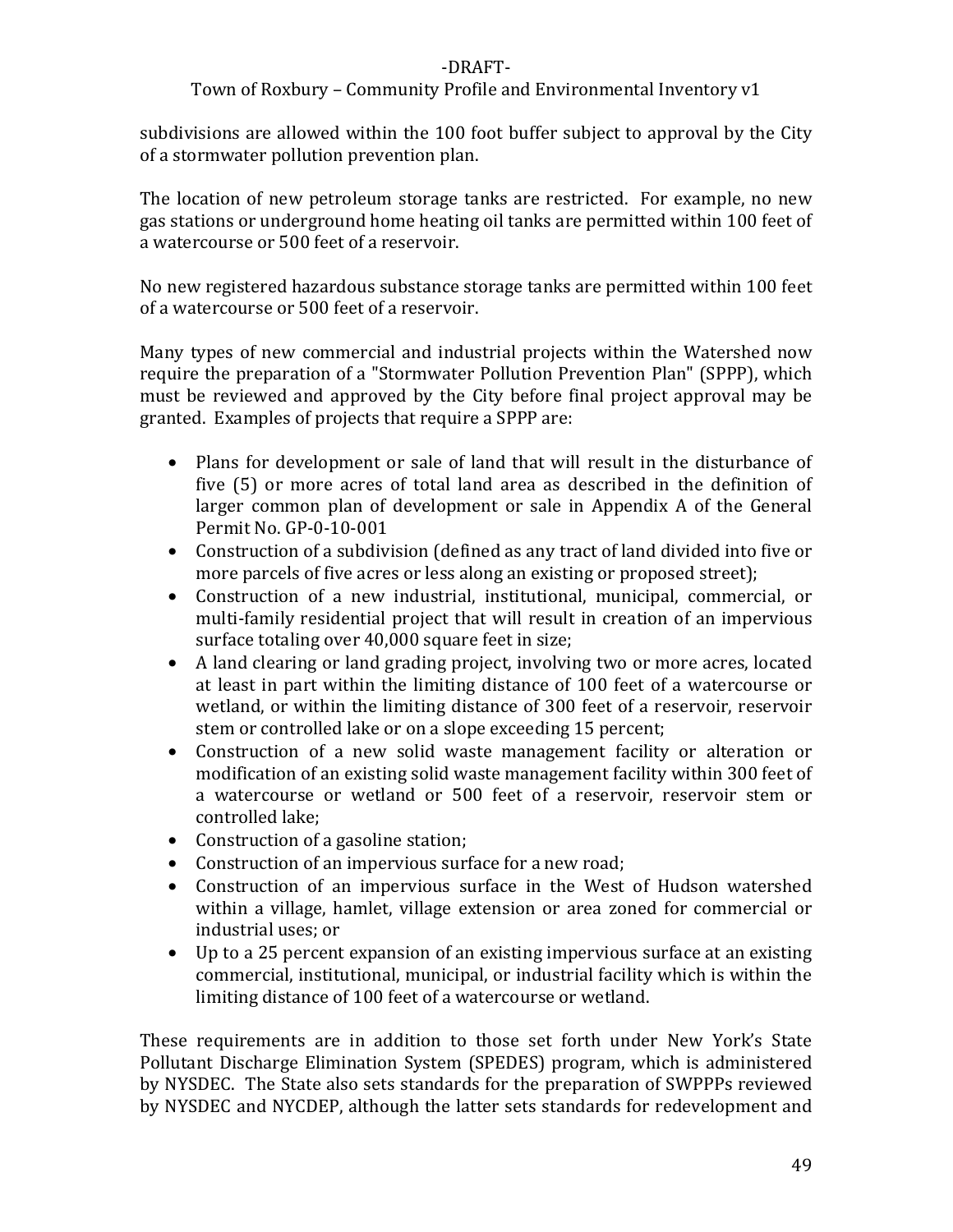#### Town of Roxbury – Community Profile and Environmental Inventory v1

retrofits separately. Generally, projects disturbing 1 or more acres of land are classified according to whether post‐construction stormwater controls, or best management practices, are required in addition to the SWPPP. One area where the NYCDEP requirements are more stringent is in the construction of individual residences. NYCDEP requires that these projects utilize post-construction stormwater management best practices.

Provisions in the Watershed Regulations that will affect homeowners most are those that deal with the placement and operation of septic systems, the location of underground fuel oil storage tanks, and the construction of new impervious surfaces (i.e. driveways) on residential property. However, even though a homeowner may live in the Watershed, the revised regulations will have the greatest impact on those homeowners who live near water—like reservoirs, wetlands and streams.

All existing septic systems that are operating according to federal, state and local approvals, but don't meet the additional requirements of the watershed regulations, are allowed to continue. However, if a septic system should fail and need major replacement, its repair should be made according to the new standards. If, because of site limitations or other conditions, that is impossible, the owner must work with NYCDEP to determine the most appropriate design and location. In addition, NYCDEP must review and approve any modification, expansion or remediation of an existing septic system. Routine repairs and maintenance are not affected by the regulations.

With regard to new septic systems, the NYCDEP will continue to monitor and approve design, treatment methods, construction, maintenance and operation. New conventional septic systems will not be allowed within 100 feet of a watercourse or 300 feet of a reservoir. When site conditions are unsuitable for a conventional system, raised systems are allowed, with certain restrictions on location.

In addition, DEP regulations:

- prohibit mound systems, intermittent sand filters and evapotranspiration/absorption systems;
- require an additional area of at least 100% of the primary absorption field's area to be set aside as a reserve field;
- prohibit the building of primary or reserve fields under pavement or other impervious surfaces;
- call for at least one percolation test and one deep hole test to be performed;
- prohibit the siting of new septics where soil percolation rates are inadequate; require a pump system to have a backup storage tank capable of holding one day's flow.

The watershed regulations govern the siting of new impervious (i.e. paved) surfaces such as roads, roofs and parking lots. The regulations prohibit the construction of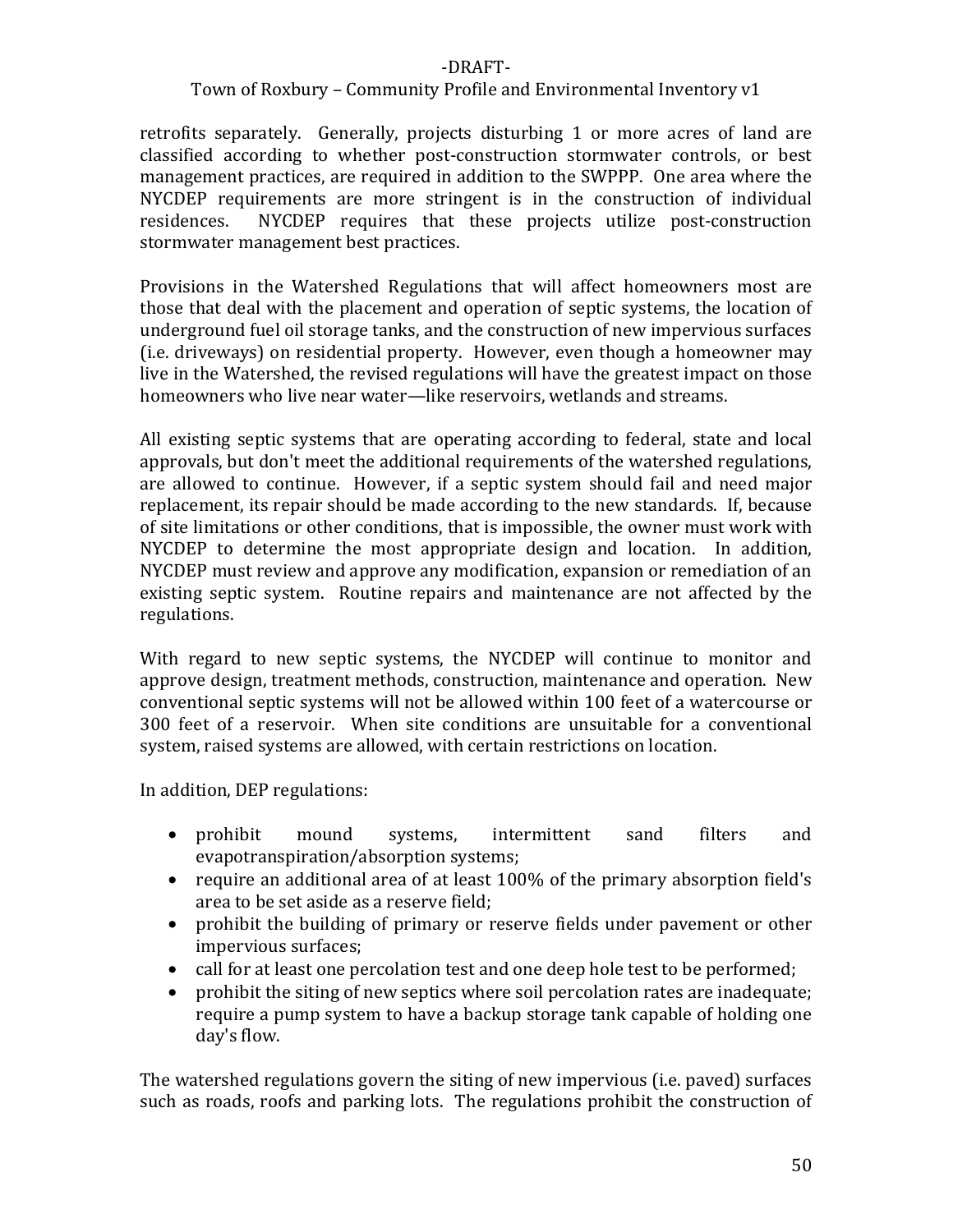#### Town of Roxbury – Community Profile and Environmental Inventory v1

impervious surfaces within 100 feet of a watercourse or 300 feet of a reservoir, except in the following circumstances: the construction of improvements or additions to an individual residence (as long as they are non‐commercial); agricultural activities; the construction of a new road needed to provide access to 2 or more parcels of land or to a subdivision; the paving of an existing dirt or gravel road; the construction of a driveway, where the driveway is needed to provide access to an existing residence.

With regard to limits on new residential construction, impervious surfaces are prohibited within 300 feet of a reservoir. In addition, the construction of new homes within 100 feet of a perennial stream or wetland, in most cases, will be permitted, but will require an "Individual Residential Stormwater Permit" from the NYCDEP.

# **Economic Resources**

#### **Industries and Businesses in Roxbury**

The following information about commercial use for Roxbury is from the US Census County Business Patterns by zip code (Table **23**). This information excludes data on self employed individuals, employees of private households, railroad employees, agricultural production employees, and most government employees. Business activity in the Town includes about 48 establishments in both the Roxbury and Denver zip codes. In general, the Roxbury zip code has a higher level of economic activity.

Between 1998 and 2008, the number of establishments decreased; first-quarter payroll also decreased. Annual payroll increased by 8.7%. Roxbury has higher levels of employment. In 2008, number of employees data were suppressed, making comparison difficult, but the last year for which data are available, 2006, shows 6 employees in the Denver zip code and 269 in the Roxbury zip code.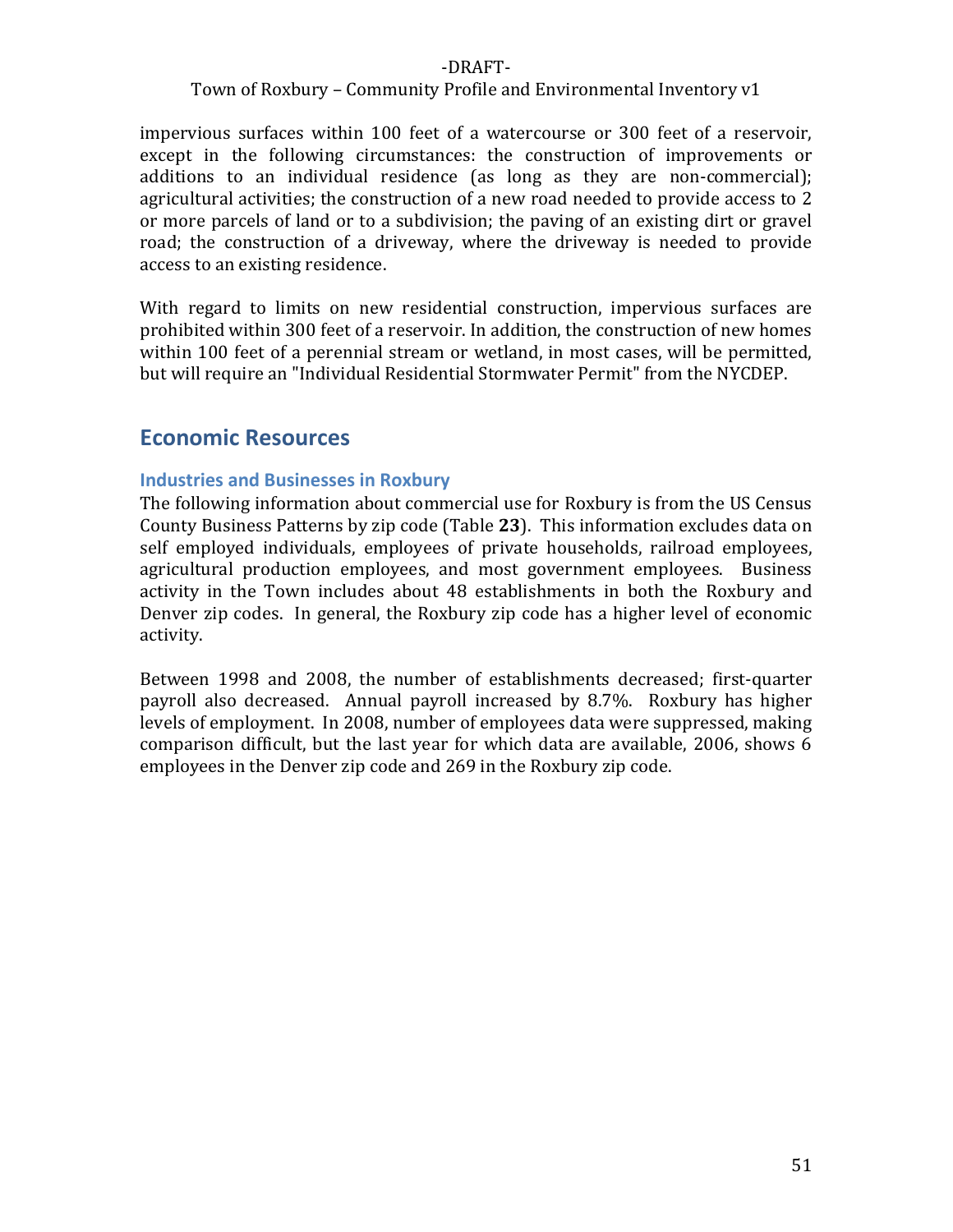#### Town of Roxbury – Community Profile and Environmental Inventory v1

| <b>Zip Code</b>     | Number of<br><b>Establishments</b> | Number of<br><b>Employees</b> | First-<br>quarter<br>payroll in<br>\$1,000 | Annual<br>payroll in<br>\$1,000 |
|---------------------|------------------------------------|-------------------------------|--------------------------------------------|---------------------------------|
| <i>2008</i>         |                                    |                               |                                            |                                 |
| 12474<br>(Roxbury)  | 100-249<br>41                      |                               | 852                                        | 3,966                           |
| 12421<br>(Denver)   | 7                                  | $0 - 19$                      | 63                                         | 290                             |
| Total               | 48                                 | n/a                           | 915                                        | 4,256                           |
| 1998                |                                    |                               |                                            |                                 |
| 12474<br>(Roxbury)  | 49                                 | 246                           | 907                                        | 3,677                           |
| 12421<br>(Denver)   | 5                                  | 11                            | 47                                         | 239                             |
| Total               | 54                                 | 257                           | 954                                        | 3,916                           |
| 1998-2008<br>Change | $-11.1%$                           | n/a                           | $-4.1%$                                    | 8.7%                            |

Table 23. Business information, Roxbury and Denver zip codes, 2008 and 1998.

In 1998, the industries represented in Table **23** for the Roxbury zip code included a variety of establishments across 15 different industry classes. Together, there were 17 construction and retail establishments accounting for 35% of the total. Most establishments had between 5‐9 employees or fewer; one business in the accommodation and food services sector had between 50‐99 employees. The Denver zip code had 5 establishments spread evenly across 5 industries. Most establishments employed between 1 and 4 people in 1998.

In 2008, the Roxbury zip code had lost employment in manufacturing, wholesaling, the unclassified category, and transportation and warehousing, decreasing the number of industries in the Town from 15 to 11, and construction and retail accounted for 18 of all establishments, or 44%. The largest employers employed between 20‐49 people and were now concentrated in the Arts, Entertainment, and Recreation sector. Other establishments had mostly (90%) 1-9 employees. In the Denver zip code, establishments now represented 6 industries; construction, with 2 businesses, was the dominant category. In Denver, all establishments had between 1 and 4 employees.

According to the 2000 census, most people reported working in Education, Health and Social Services, followed by construction and manufacturing (Table **24**). Table **25** shows that in many ways, Roxbury is more comparable to the State of New York than to Delaware County in terms of broad employment classification of its population.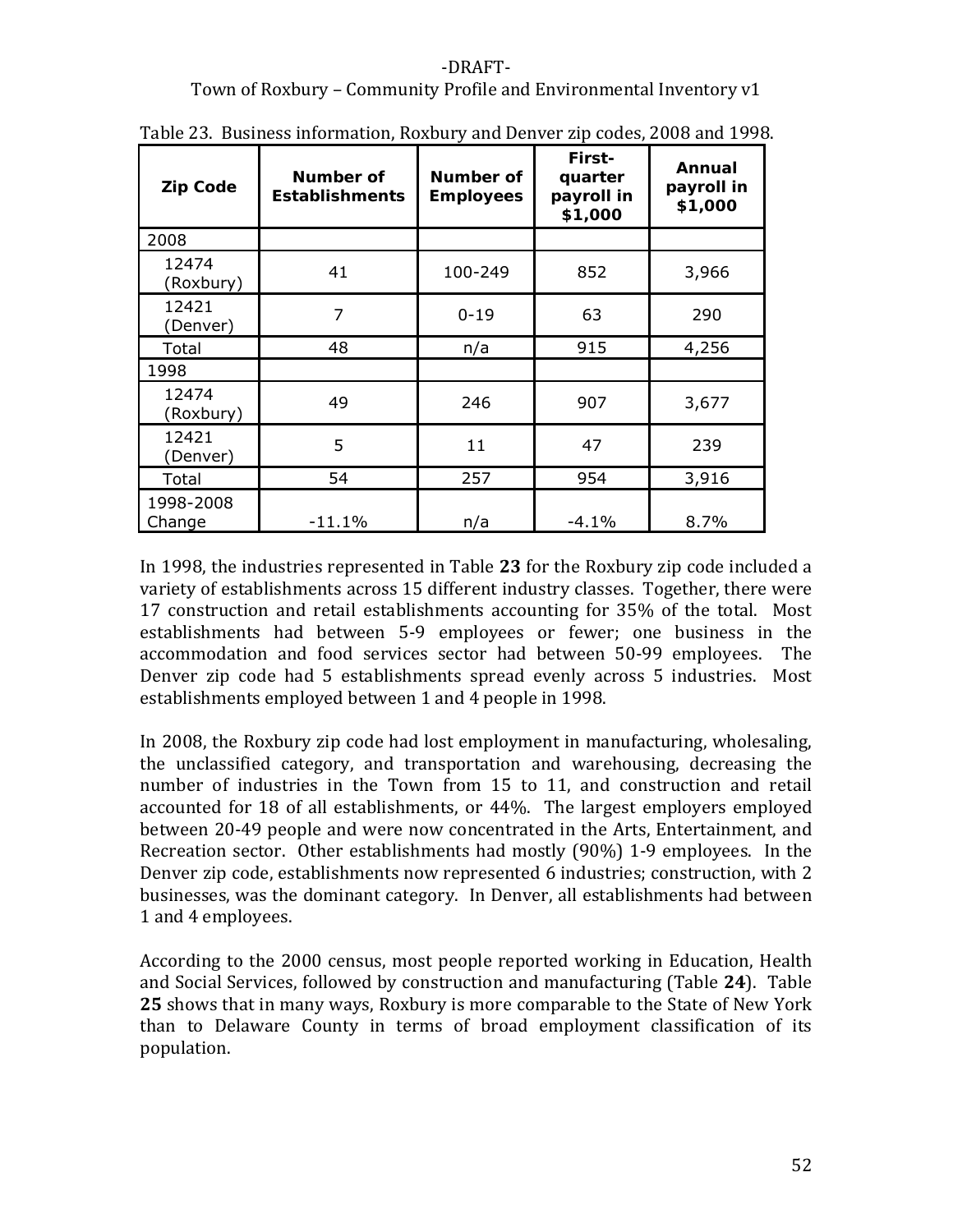## Town of Roxbury – Community Profile and Environmental Inventory v1

|       | Table 24. Employment by industry, persons 16 years and older, Town of Roxbury, |  |  |  |  |
|-------|--------------------------------------------------------------------------------|--|--|--|--|
| 2000. |                                                                                |  |  |  |  |

| <b>Industry</b>                                                                            | No. Employed |
|--------------------------------------------------------------------------------------------|--------------|
| Agriculture, forestry, fishing and hunting,<br>and mining:                                 | 26           |
| Construction                                                                               | 141          |
| Manufacturing                                                                              | 121          |
| Wholesale trade                                                                            | 19           |
| Retail trade                                                                               | 97           |
| Transportation and warehousing, and<br>utilities:                                          | 47           |
| Information                                                                                | 38           |
| Finance, insurance, real estate and rental<br>and leasing:                                 | 57           |
| Professional, scientific, management,<br>administrative, and waste management<br>services: | 47           |
| Educational, health and social services:                                                   | 230          |
| Arts, entertainment, recreation,<br>accommodation and food services:                       | 92           |
| Other services (except public<br>administration)                                           | 47           |
| Public administration                                                                      | 92           |
| Total                                                                                      | 1054         |

### Table 25. Comparison of occupations, Town of Roxbury, 2000.

|                                                                 | <b>New York</b> | <b>Delaware</b><br>County | Town of<br><b>Roxbury</b> |
|-----------------------------------------------------------------|-----------------|---------------------------|---------------------------|
| Management, professional, and related<br>occupations:           | 36.7%           | 31.6%                     | 34.3%                     |
| Service occupations:                                            | 16.6%           | 16.9%                     | 12.8%                     |
| Sales and office occupations:                                   | 27.1%           | 20.4%                     | 25.8%                     |
| Farming, fishing, and forestry<br>occupations                   | 0.3%            | 2.4%                      | 0.9%                      |
| Construction, extraction, and<br>maintenance occupations:       | 7.6%            | 10.9%                     | 13.9%                     |
| Production, transportation, and material<br>moving occupations: | 11.7%           | 17.9%                     | 12.4%                     |
| Total                                                           | 100.0%          | 100.0%                    | 100.0%                    |

Between 1990 and 2000, the percentage of persons in the labor force decreased from 54.5% to 57.4% (Table 26). Overall, the proportion of women in the labor force increased at a faster rate than growth in the population 16 years and older; the number of persons not in the labor force also grew substantially, and in 2000 stood at 45.5% of those aged 16 and older.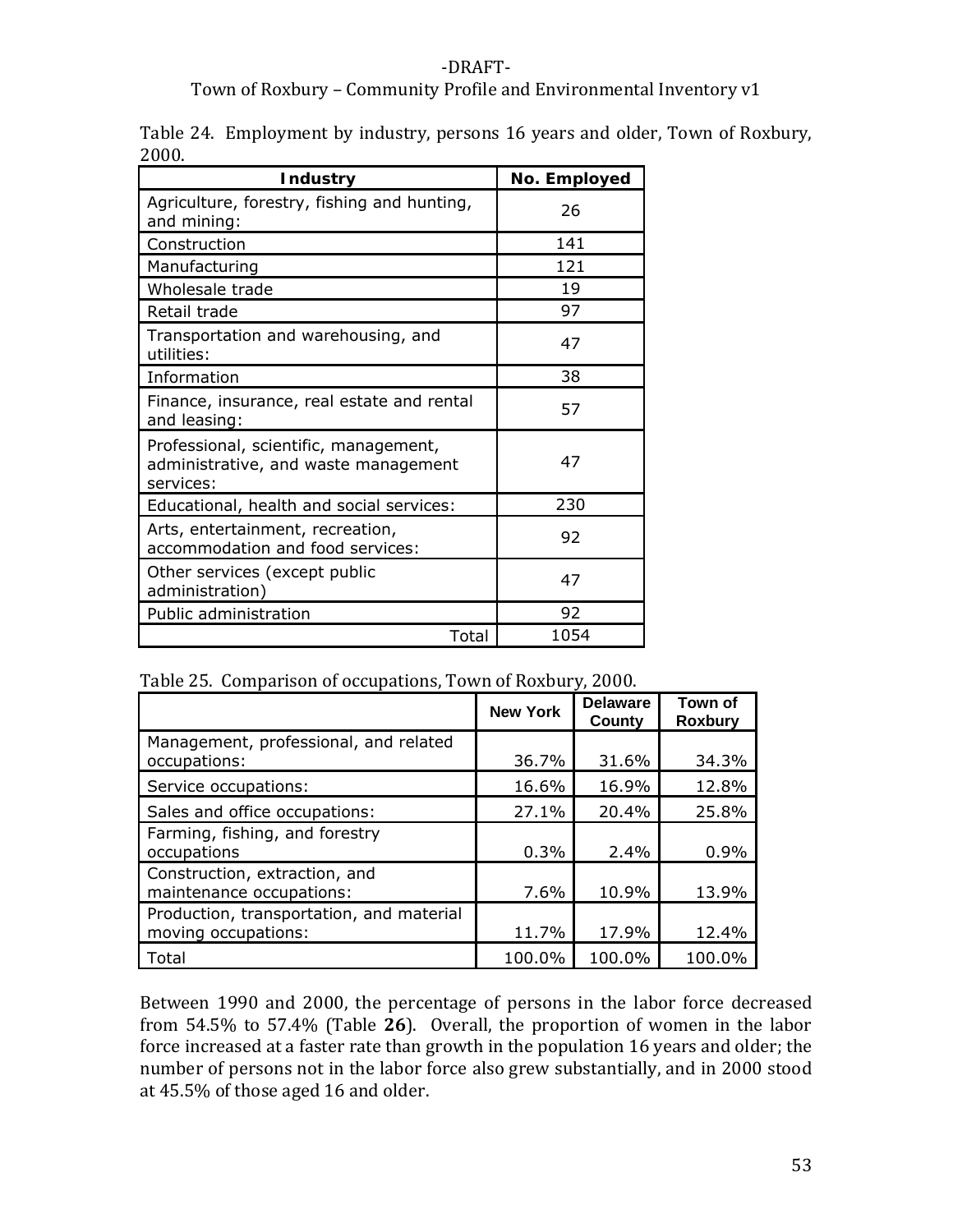## ‐DRAFT‐ Town of Roxbury – Community Profile and Environmental Inventory v1

| Employment            | 2000          |         | 1990          |         |          |
|-----------------------|---------------|---------|---------------|---------|----------|
| <b>Status</b>         | <b>Number</b> | Percent | <b>Number</b> | Percent | Change   |
| In Labor<br>Force     | 1122          | 54.5%   | 1056          | 57.4%   | 6.3%     |
| Employed              | 1054          | 51.2%   | 980           | 53.3%   | 7.6%     |
| Unemployed            | 68            | 3.3%    | 76            | 4.1%    | $-10.5%$ |
| Females               | 542           | 26.3%   | 444           | 24.1%   | 22.1%    |
| Not in Labor<br>Force | 935           | 45.5%   | 783           | 42.6%   | 19.4%    |
|                       | 2057          | 100.0%  | 1839          | 100.0%  | 11.9%    |

Table 26. Employment status change for the population 16 years and older, Town of Roxbury.

## **Agriculture**

As stated in the Delaware County Agricultural Growth and Sustainability Plan, 2010‐ 2015, "Agriculture has long been recognized as an important business in Delaware County. The NYC Watershed Economic Impact Assessment report completed in 2009 identified agriculture as a mature, 'mainstay' industry in Delaware County." As indicated above, agriculture in Roxbury accounts for land use on about 83 parcels representing 7.4% of total land area in Roxbury. Of this, livestock‐related uses are found on a majority of agricultural parcels, both by land area and by number of parcels. Together with cropland and horse farms, livestock operations constitute 90% of agricultural parcels and 88% of total agricultural land area (Table **27**).

| Agricultural<br><b>Property</b><br><b>Class</b> | Number of<br><b>Parcels</b> | Acres   | <b>Percent of Land Area</b> |
|-------------------------------------------------|-----------------------------|---------|-----------------------------|
| Crops                                           | 18.0                        | 1,111.8 | 2.0%                        |
| Game Preserve                                   | 3.0                         | 217.2   | 0.4%                        |
| Horse Farm                                      | 18.0                        | 584.1   | 1.1%                        |
| Livestock                                       | 36.0                        | 1,930.9 | 3.5%                        |
| Other                                           | 1.0                         | 1.2     | 0.002%                      |
| Vacant Land                                     | 7.0                         | 255.5   | 0.5%                        |
| Agricultural<br>Total                           | 83.0                        | 4,100.7 | $7.4\%$                     |

Table 27. Number and types of agricultural tax parcels, Town of Roxbury, 2011.

Another way to capture the nature and extent of farming in the Town is using data from the US Agricultural Census. Conducted every five years, data are available at both the county and zip code levels. Although the 12474 (Roxbury) and 12421 (Denver) zip codes overlap other towns and do not entirely cover the Town itself,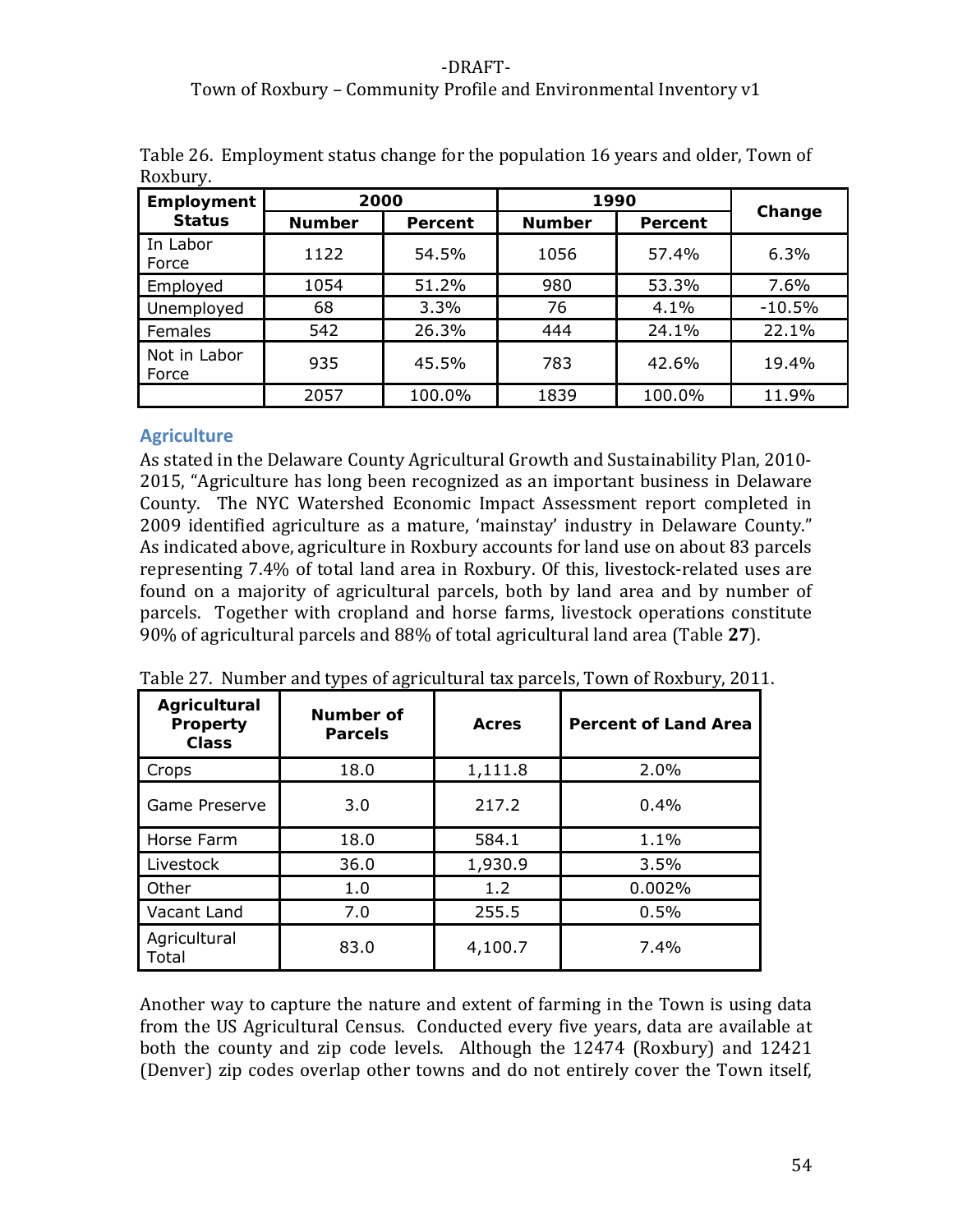#### Town of Roxbury – Community Profile and Environmental Inventory v1

these data give another snapshot of the type and level of farming going on in and around Roxbury.

Table 28 presents three census counts of farm operations roughly located in the Town. The Roxbury zip code has consistently hosted more farming operations, and roughly, more of these farms are run as the operator's principal occupation. More operations also harvest crops in this zip code. Throughout the Town, more farms are 50 acres and larger. The total number of farming operations decreased since 2002.

In 2007, both zip codes included a mix of full and part-owners, and most operations had less than \$50,000 in commodity sales. All principal operators lived on their farms. Operations with animal sales included poultry and eggs, sheep, goats, cattle, and specialty animals. All farms in the Denver zip code and over 70% of those in the Roxbury zip code had animal sales of some kind. In Roxbury, 7 operations reported harvesting cropland compared to only 2 in Denver, and overall, the number of operations with cropland declined from 20 to 9 between 2002 and 2007, with farms of between 50 and 499 acres in Roxbury showing the greatest decline. Cropland in 2007 was mostly field crops, forage, hay, and haylage.

|                                          | 2007           |               | 2002  |           | 1997      |               |
|------------------------------------------|----------------|---------------|-------|-----------|-----------|---------------|
|                                          | 1242           | 1247<br>4     | 1242  | 1247<br>4 | 1242      | 1247<br>4     |
| Number of Farm Operations                | 8              | 11            | 8     | 15        | <b>NA</b> | 13            |
| 1.0 to 49.9 acres                        | 1              | $\mathcal{L}$ | $NA*$ | $NA*$     | <b>NA</b> | $\mathcal{P}$ |
| 50 to 999 acres                          | 7              | 9             | 7     | 13        | <b>NA</b> | 11            |
| <i><b>Operators</b></i>                  |                |               |       |           |           |               |
| 1 operator                               | 1.             | 5             | $NA*$ | 9         | <b>NA</b> | <b>NA</b>     |
| 2 operators or more                      | 7              | 6             | 5     | 6         | <b>NA</b> | NA.           |
| 200 Days or more worked off<br>operation | 8              | 3             | 7     | $NA*$     | <b>NA</b> | 6             |
| Farming as Primary Occupation            | <b>NA</b>      | 9             | $NA*$ | 6         | <b>NA</b> | 8             |
| Cropland Harvested                       | $\overline{2}$ | 7             | 7     | 13        | NА        | 10            |
| 1.0 to 49.9 acres                        | $\Omega$       | 4             | $NA*$ | 5         | <b>NA</b> | 4             |
| 50 to 499 acres                          | $\mathcal{P}$  | 3             | 5     | 8         | <b>NA</b> | 6             |

Table 28. Agricultural Census data, Denver (12421) and Roxbury (12474) zip codes.

\*Category contains 1 to 4 farms; data withheld.

## [INSERT TOWN ASSESSOR DATA]

#### **Personal Income**

As Table **29** shows, income levels in Roxbury are generally lower than New York State levels but are comparable to Delaware County, although per capita income is substantially higher. Per capita income in the Town is also the highest of adjacent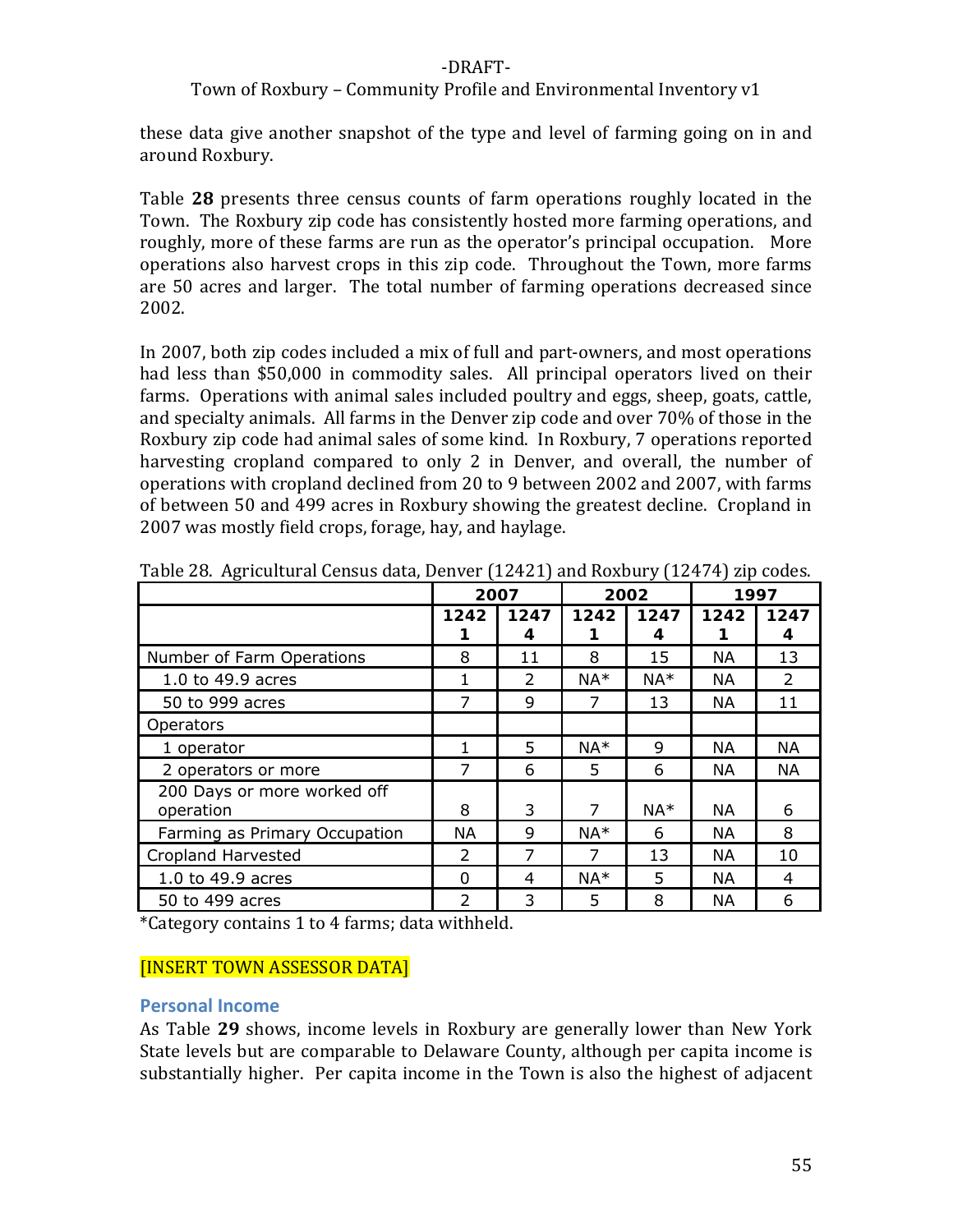#### Town of Roxbury – Community Profile and Environmental Inventory v1

towns. When compared to adjacent towns, household and family incomes are within the range of these other places.

|                          | <b>Median</b><br>Household<br><b>Income</b> | <b>Median</b><br>Family<br><b>Income</b> | Per Capita<br><b>Income</b> | Aggregate<br>Income for<br><b>Individuals</b> |
|--------------------------|---------------------------------------------|------------------------------------------|-----------------------------|-----------------------------------------------|
| New York<br><b>State</b> | \$43,393                                    | \$51,691                                 | \$23,389                    | \$443,844,082,200                             |
| Delaware<br>County       | \$32,461                                    | \$39,695                                 | \$17,357                    | \$834,070,500                                 |
| Middletown               | \$31,346                                    | \$36,818                                 | \$17,635                    | \$71,439,800                                  |
| Bovina                   | \$43,359                                    | \$46,094                                 | \$19,653                    | \$13,010,600                                  |
| Stamford                 | \$34,148                                    | \$42,941                                 | \$17,546                    | \$34,126,500                                  |
| Roxbury                  | \$32,214                                    | \$40,721                                 | \$20,177                    | \$50,624,500                                  |

Table 29. Comparison of personal income characteristics, Town of Roxbury, 2000.

Table **30** depicts changes over time in income-related data for the Town. When converted to constant 1999 dollars, family, household, and per capita income values have all increased, although median household income has increased only slightly. Per capita income has grown by a third. The number of individuals in poverty has decreased. The substantial decrease in public assistance income is usually accounted for by changes in federal programs as well as different definitions of eligibility. Finally, the number of households with retirement income has increased substantially, and Social Security income households also increased faster than the growth in households generally.

|                                                 | 1990     | 2000     | Change   |
|-------------------------------------------------|----------|----------|----------|
| Median Income for Families*                     | \$35,569 | \$40,721 | 14.5%    |
| Median Household Income*                        | \$32,070 | \$32,214 | 0.4%     |
| Per capita income*                              | \$15,084 | \$20,177 | 33.8%    |
| Individuals below poverty level                 | 427      | 334      | $-21.8%$ |
| Percent of people living below<br>poverty level | 17.9%    | 13.4%    | $-25.1%$ |
| Households                                      | 925      | 1,063    | 14.9%    |
| Number of households with                       |          |          |          |
| Wage and salary income                          | 639      | 708      | 10.8%    |
| Social Security income                          | 340      | 409      | 20.3%    |
| Public assistance income                        | 56       | 31       | $-44.6%$ |
| Retirement income                               | 188      | 253      | 34.6%    |
| Self employment                                 | 180      | 179      | $-0.6%$  |
| Farm self employment                            | 24       | n/a      |          |

Table 30. Change in personal, household income characteristics, Town of Roxbury.

*\*Current dollar data was converted to constant 1999 dollar data by using the U.S. Bureaur of Labor Statistics Consumer Price Index for 1989 and 1999. 1989 dollars x 1.297861 = 1999 dollars.*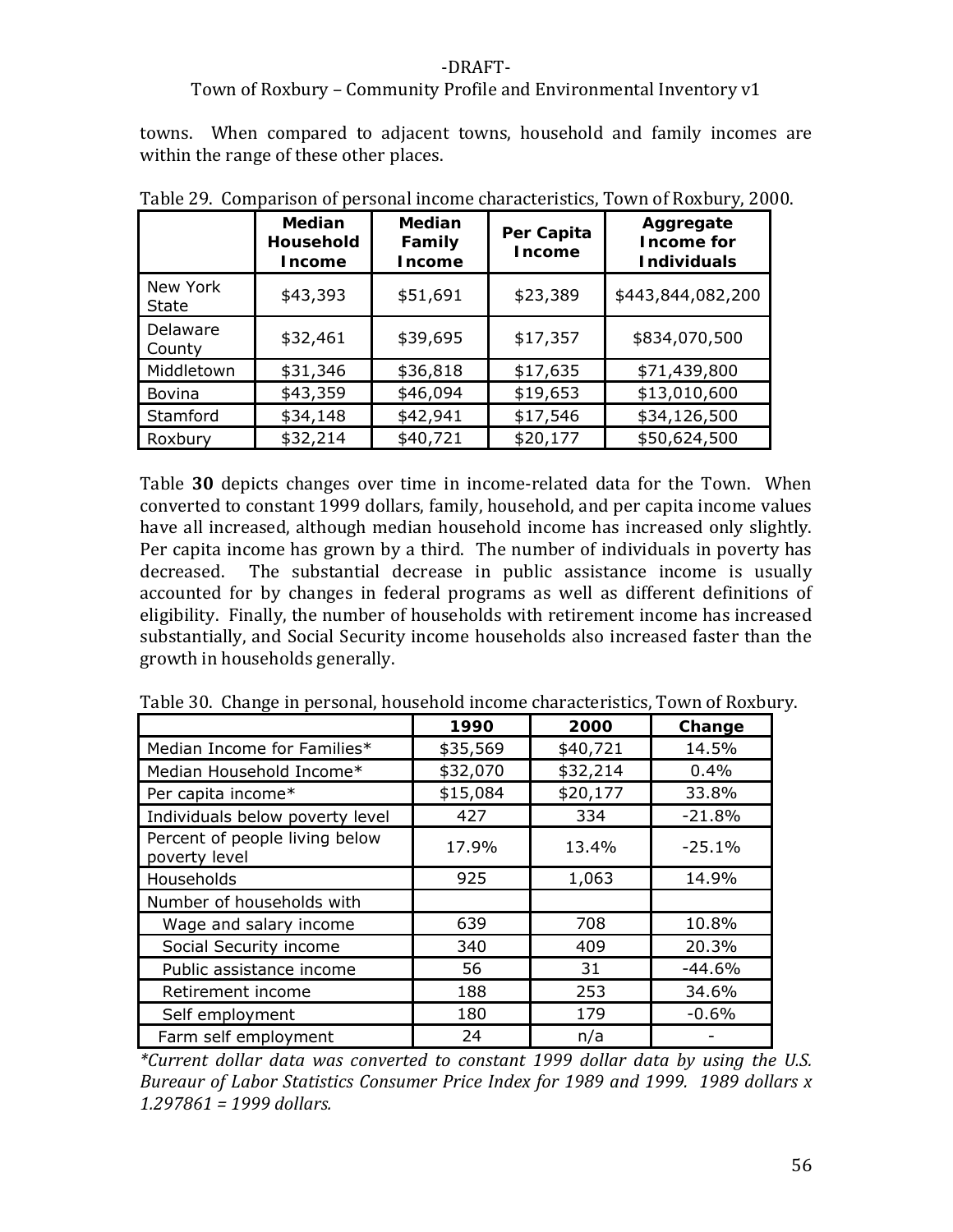### Town of Roxbury – Community Profile and Environmental Inventory v1

In general, more persons 25 and older in the Town are high school graduates than New York State—83% compared to 79% for the State in 2000 (Table **31**). Yet the percent holding advanced degrees is lower than that of the State: 28.8% for the Town versus 34.6% for the State. More of the Town's population have also completed some college but no degree, and this is the fastest growing category in the Town between 1990 and 2000—both in absolute and relative terms. Also increasing faster than the population (here, persons 25 years and older) are persons with some advanced degree.

|          | Table 31. Change in educational attainment, persons 25 years and older, Town of |  |  |  |
|----------|---------------------------------------------------------------------------------|--|--|--|
| Roxbury. |                                                                                 |  |  |  |

|                                            | 1990          |         | 2000          |         |                            |
|--------------------------------------------|---------------|---------|---------------|---------|----------------------------|
| Educational<br><b>Attainment</b>           | <b>Number</b> | Percent | <b>Number</b> | Percent | Change,<br>1990 to<br>2000 |
| Less than high school<br>diploma           | 384           | 24.0    | 306           | 16.7    | $-20.3%$                   |
| High school dipoloma                       | 647           | 40.4    | 673           | 36.7    | 4.0%                       |
| College, no degree                         | 193           | 12.0    | 327           | 17.8    | 69.4%                      |
| Associates, Bachelors<br>degree, or higher | 379           | 23.6    | 528           | 28.8    | 39.3%                      |
| Total                                      | 1603          | 100.0   | 1834          | 100.0   | 14.4%                      |

# **Regional Planning Efforts** [UPDATE AND COMPLETE]

#### **Village**

#### **Town**

The Lamont Plan, which was adopted in 2002 **[CHECK]**, has served as the Town Comprehensive Plan.

#### **County**

The Delaware County Department of Economic Development recently completed the Delaware County Agricultural Growth and Sustainability Plan, 2010‐2015, and the county is currently working on a county Comprehensive Plan.

#### **Corridor**

The Delaware Soil and Water Conservation District has prepared an extensive Stream Corridor Management Plan for the East Branch of the Delaware River.

#### **Economic Development**

The Town of Roxbury, along with the Town of Middletown, the Town of Andes, and the Village of Margaretville are participating in an upcoming State‐funded planning